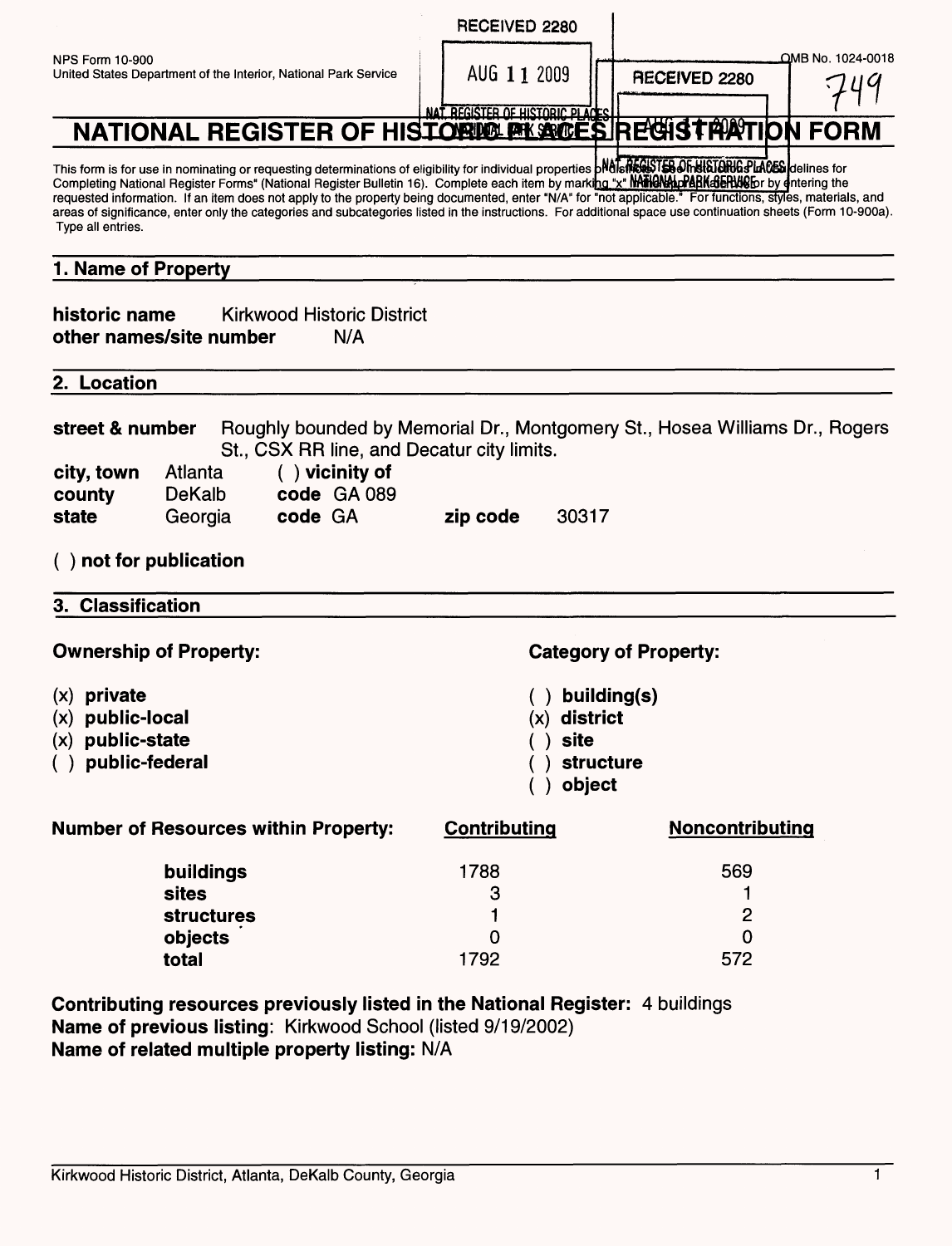# **4. State/Federal Agency Certification**

As the designated authority under the National Historic Preservation Act of 1966, as amended, I hereby certify that this nomination meets the documentation standards for registering properties in the National Register of Historic Places and meets the procedural and professional requirements set forth in 36 CFR Part 60. In my opinion, the property meets the National Register criteria. () See continuation sheet.

Signature of certifying official

W. Ray Luce Historic Preservation Division Director Deputy State Historic Preservation Officer

In my opinion, the property () meets () does not meet the National Register criteria. () See continuation sheet.

Signature of commenting or other official Date Date of Commenting or other official Date

State or Federal agency or bureau

#### **5. National Park Service Certification**

I, hereby, certify that this property is:

entered in the National Register

- ( ) determined eligible for the National Register
- ( ) determined not eligible for the National Register
- ( ) removed from the National Register
- ( ) other, explain:
- ( ) see continuation sheet

Keeper of the National Register Date

Date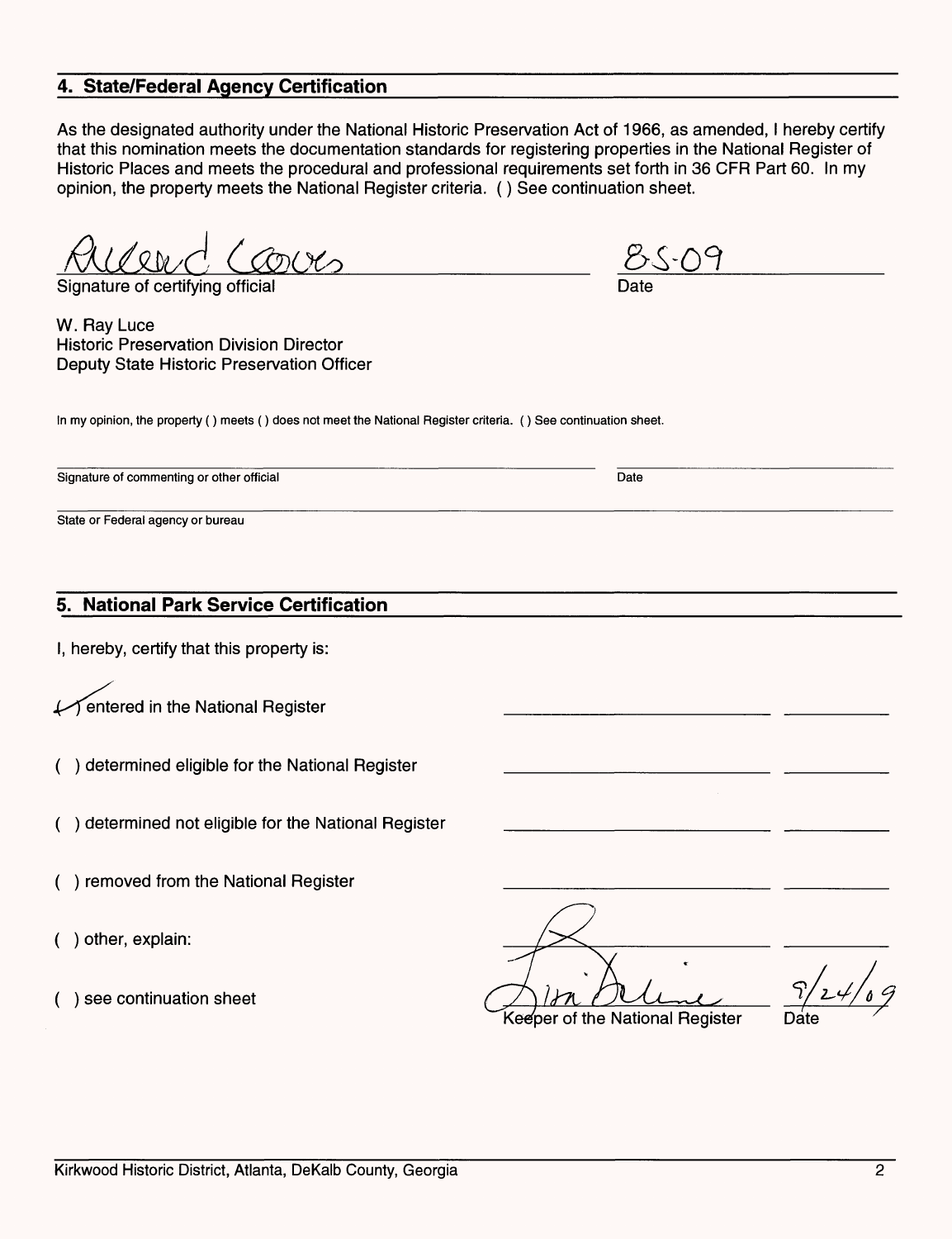#### **6. Function or Use**

#### **Historic Functions:**

DOMESTIC: single dwelling DOMESTIC: multiple dwelling COMMERCE/TRADE: specialty store COMMERCE/TRADE: restaurant SOCIAL: meeting hall GOVERNMENT: post office EDUCATION: school EDUCATION: library RELIGION: religious facility FUNERARY: cemetery LANDSCAPE: park INDUSTRY/PROCESSING/EXTRACTION: manufacturing facility TRANSPORTATION: rail-related

#### **Current Functions:**

DOMESTIC: single dwelling DOMESTIC: multiple dwelling COMMERCE/TRADE: specialty store COMMERCE/TRADE: restaurant GOVERNMENT: fire station GOVERNMENT: post office EDUCATION: school RELIGION: religious facility FUNERARY: cemetery LANDSCAPE: park LANDSCAPE: sports facility TRANSPORTATION: rail-related

#### **7. Description**

### **Architectural Classification:**

LATE VICTORIAN: Queen Anne LATE 19™ AND EARLY 20™ CENTURY REVIVALS: Colonial Revival LATE 19™ AND EARLY 20™ CENTURY REVIVALS: Classical Revival LATE 19<sup>TH</sup> AND EARLY 20<sup>TH</sup> CENTURY REVIVALS: Tudor Revival LATE 19<sup>TH</sup> AND EARLY 20<sup>TH</sup> CENTURY REVIVALS: Mission/Spanish Colonial Revival LATE 19<sup>TH</sup> AND EARLY 20<sup>TH</sup> CENTURY AMERICAN MOVEMENTS: Commercial Style LATE 19<sup>TH</sup> AND EARLY 20<sup>TH</sup> CENTURY AMERICAN MOVEMENTS: Bungalow/Craftsman MODERN MOVEMENT: Moderne OTHER: Folk Victorian OTHER: Central Hallway OTHER: Georgian Cottage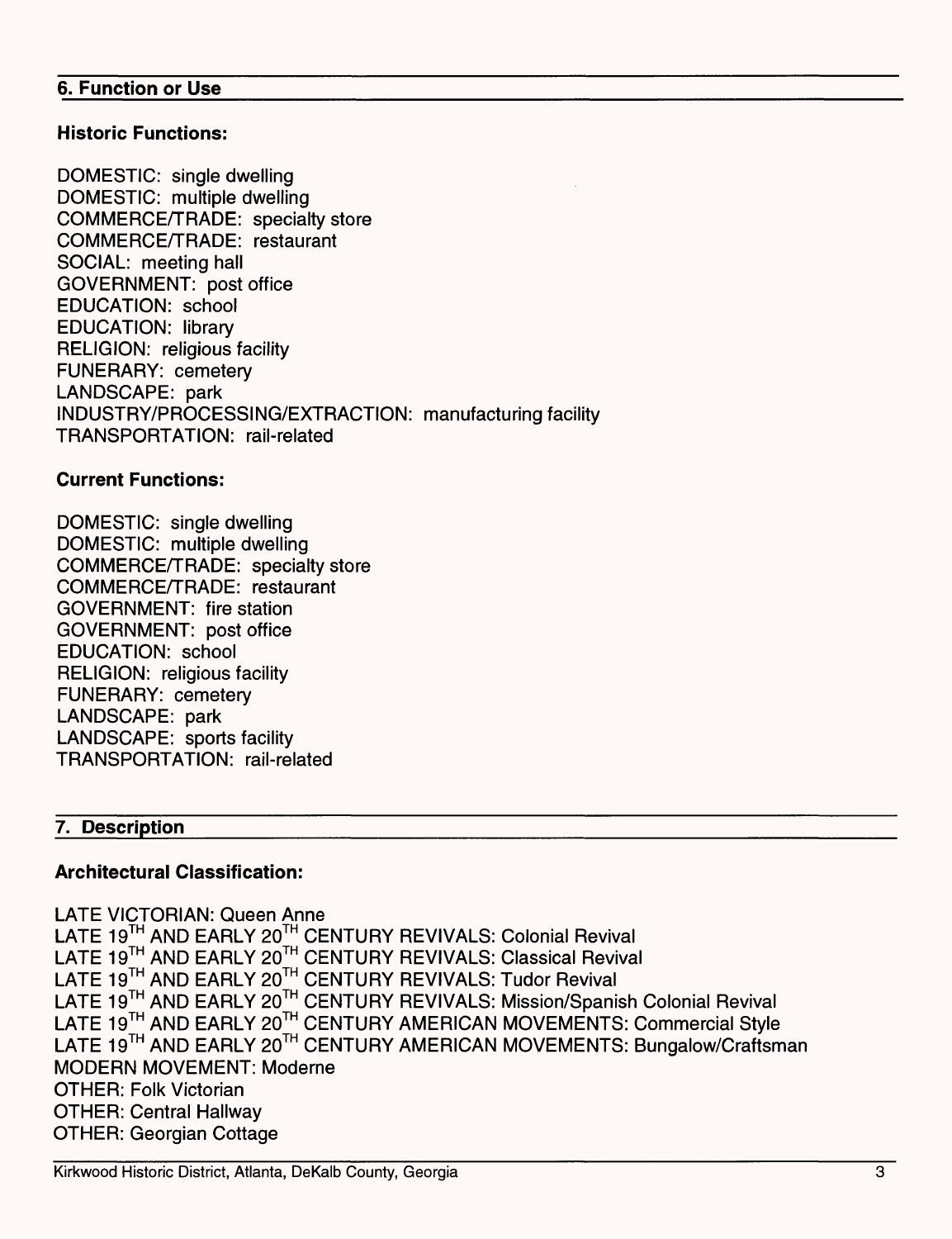Section 7--Description

OTHER: Gabled Wing Cottage OTHER: Queen Anne Cottage OTHER: New South Cottage OTHER: Pyramid Cottage OTHER: English Cottage OTHER: American Small House OTHER: Ranch House OTHER: l-House OTHER: Georgian House OTHER: Queen Anne House OTHER: American Foursquare

#### **Materials:**

| foundation BRICK |                           |
|------------------|---------------------------|
|                  | <b>CONCRETE</b>           |
| walls            | <b>WOOD: weatherboard</b> |
|                  | <b>BRICK</b>              |
|                  | <b>ASBESTOS</b>           |
| roof             | <b>ASPHALT</b>            |
|                  | <b>METAL</b>              |
| other            | N/A                       |
|                  |                           |

#### **Description of present and historic physical appearance:**

#### SUMMARY DESCRIPTION

The Kirkwood Historic District is a large and diverse neighborhood of single-family homes, apartments, commercial buildings, schools, churches, gas stations, industrial buildings, and parks that lies on the eastern fringes of the city of Atlanta. Its historic resources reflect the evolution from rural area to independent city to Atlanta streetcar (and later automobile) suburb. Its terrain includes a combination of rolling hills and flat land with many mature trees. Most blocks are laid out in a northsouth and east-west gridiron pattern, interrupted by the curving path of the former trolley line along Woodbine Avenue and Oakview Road. Another streetcar line followed the curve of the railroad on the north. Block sizes and lot sizes vary in different sections of the neighborhood, as do setbacks and road widths. Former industrial compounds, such as the Pratt-Pullman Yards (c.1906, 1926) and the Southern Ice and Fuel Company (c.1924), are located along the railroad. The primary commercial node is centered along Hosea Williams Drive (formerly Boulevard Drive) and Oakview Road, corresponding to the location of major through-streets and the former trolley line. Most commercial buildings are one or two stories in height with brick veneer, some attached and some detached. House types include examples of many forms and sizes popular in Georgia between the 1870s and 1960s. Bungalows from the 1920s and American Small Houses from the 1940s are two of the more prevalent types. Stylistic influences also vary widely, ranging from Queen Anne to Craftsman to English Vernacular (Tudor) Revival and many others. Community landmarks include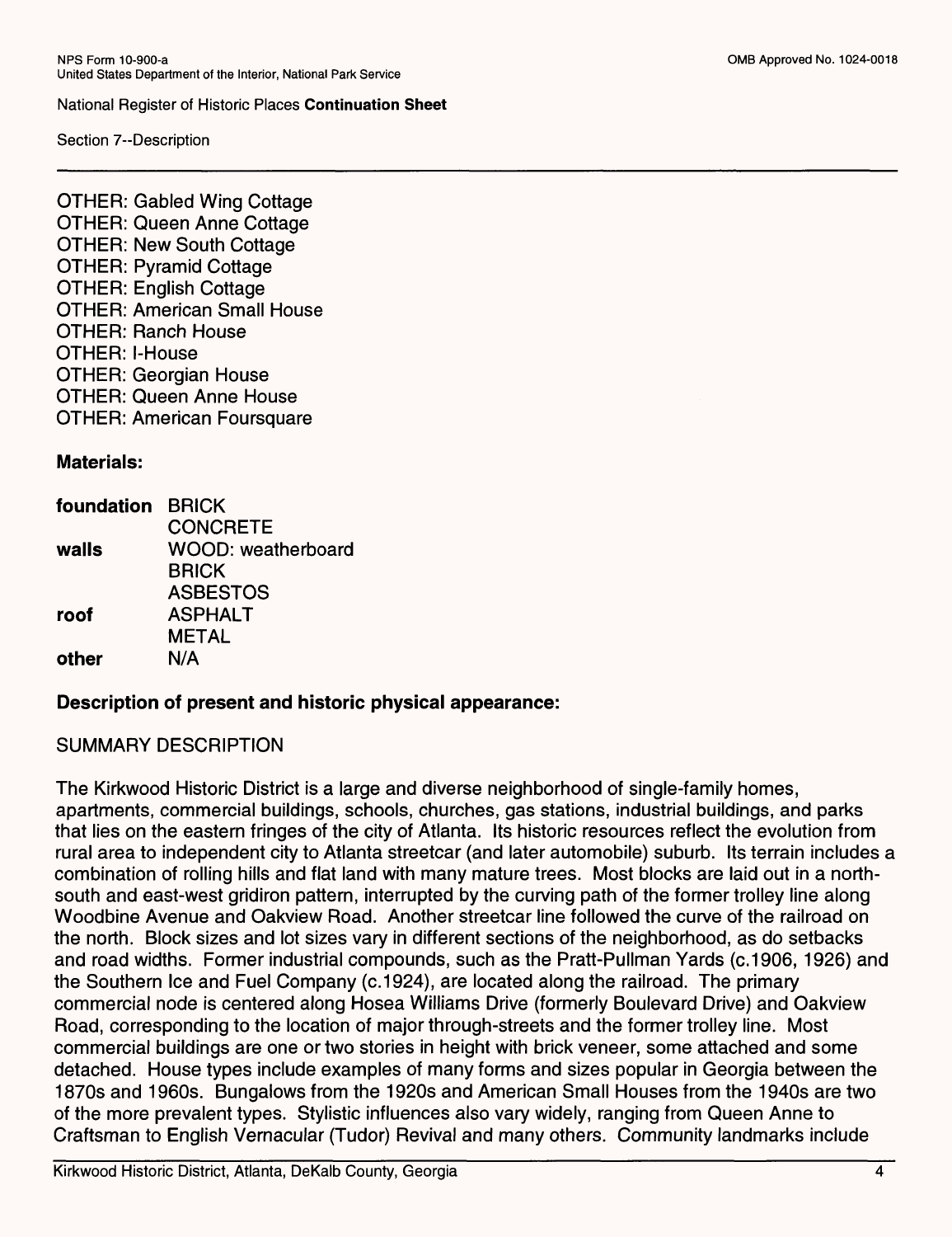Section 7--Description

the Kirkwood School (1906, 1922), the Fleming General Store (c.1924), the former Masonic Lodge (c.1924), the former Kirkwood Branch Library (1925), the Pentecostal Church of God (1925), Turner Monumental AME Church (c. 1930-1950), and the Eastwood Station Post Office (1963). The largest park, which has been partially altered with modern recreational facilities, is Bessie Branham Park. Some blocks in Kirkwood have seen recent new construction and alterations, but the overall integrity remains good.

# DETAILED DESCRIPTION

The natural terrain of the Kirkwood Historic District includes a combination of rolling hills and flat land, typical of the Piedmont region of the Southeast. A steep ditch and stream run along the east side of Rocky Ford Road, behind the houses. Several factors contributed to the pattern of development within the district. First, the Georgia Railroad (now CSX) runs through the northern portion of the district, along DeKalb Avenue and College Avenue, which was once the primary stagecoach road from Atlanta to Decatur (photographs 123, 130, and 131). The curvilinear shape of the railroad's path impacts the street pattern and also largely divides the neighborhood from areas to the north. The area south of the railroad constitutes the Kirkwood Historic District, and the smaller area north of the tracks was once known as North Kirkwood and is now part of the Lake Claire neighborhood. The railroad also impacted the development of the neighborhood by encouraging industrial development along the railroad tracks. The Southern Ice and Fuel Company, later the Atlanta Ice & Coal Company, (photograph 98) and the Pratt-Pullman Yards (photographs 89, 99, and 100) were two major industrial companies that operated in Kirkwood because the area provided access to a major railroad line and to a large workforce.

The development pattern of Kirkwood is typical for streetcar suburbs. Kirkwood had two streetcar lines, with initial suburban development occurring around these corridors. The South Decatur line of the Metropolitan Street Railroad Company opened in 1891 and ran along Woodbine Avenue, Boulevard Drive (now Hosea Williams), and Oakview Road. The grassy medians and gently curving layout of these roads are a result of their role as streetcar lines (photographs 2 and 3). The second streetcar route, built in 1893, followed the Georgia Railroad and DeKalb Avenue to Decatur. This North Decatur line had three stops in Kirkwood, including the Hayes/Pullman Station near Rogers Street and the Pratt-Pullman Yard; the Kirkwood Station near the intersection of Howard Street and DeKalb Avenue; and the Sisson Station, north of Sisson and Leland Terrace.

The primary commercial node of the district is located along Hosea Williams (formerly Boulevard) Drive, near the intersection of Oakview Road, which historically carried a trolley line (photographs 39 through 45). Governmental and social buildings are also located in this area, such as the Kirkwood Fire Station (recently demolished) and the Zone 6 Precinct of the Atlanta Police Department (formerly the Masonic Lodge). Many of the oldest houses within the district are located between this commercial area and the railroad to the north. Houses built during the major period of development, the 1920s, expand outward from this core area on a grid plan, except where pre-existing curvilinear streets or land parcels created irregular subdivisions.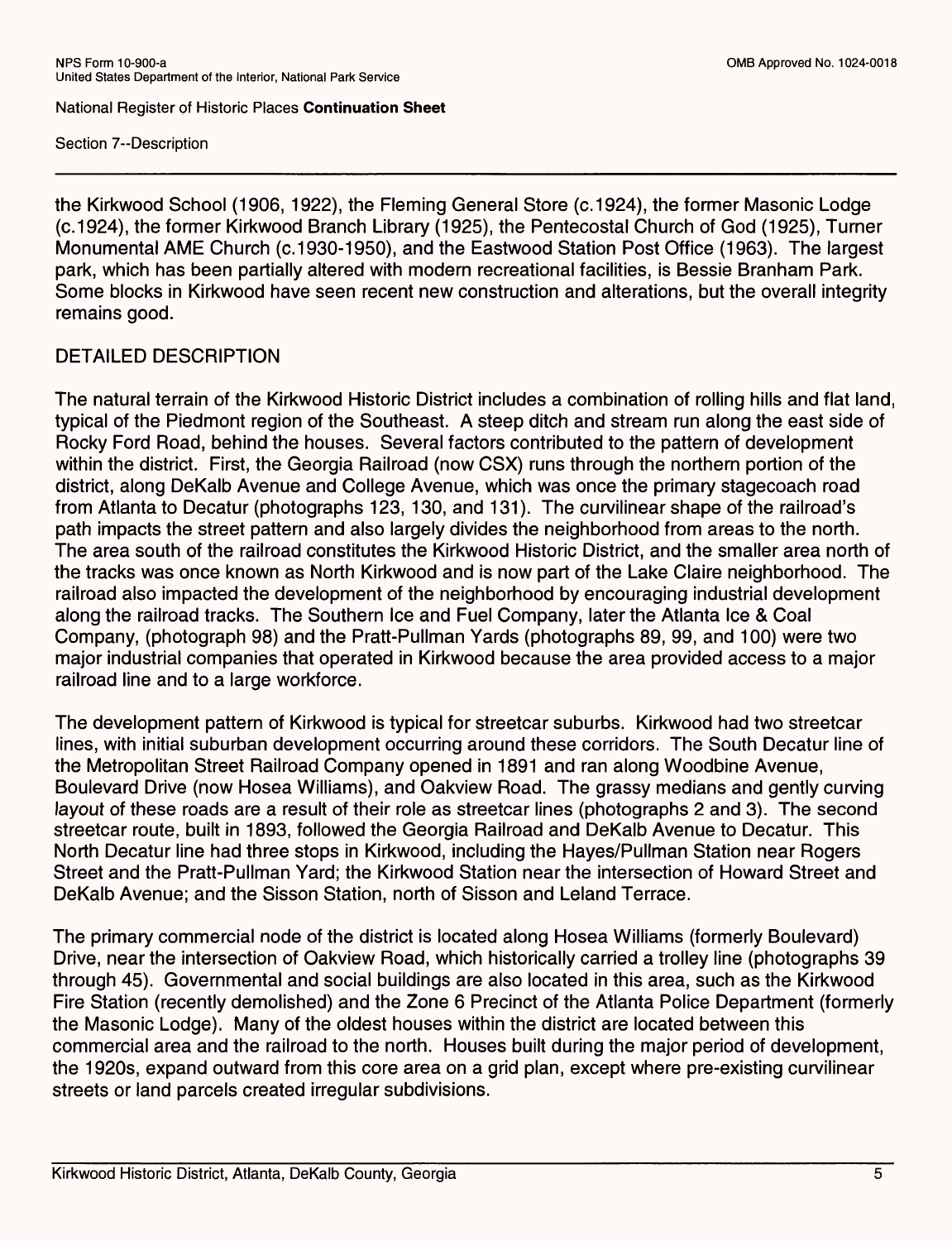Section 7--Description

Finally, the pattern of development within the district also reflects that the area is the product of numerous small-scale developers. Inconsistencies in the lot size and pattern exist in the district. Although most residential lots are 50 feet by 100 feet, there are several areas where the lot sizes and shapes are irregular, in order to conform to curvilinear streets, such as Oakview Road (photographs 57 and 58) and Woodbine Avenue. Other irregular lots demonstrate the subdivision of pre-existing parcels. Similarly, houses have differing setbacks from street to street, and the roads have widely varying widths. Several prominent real estate developers participated in the suburbanization of Kirkwood, such as Forrest and George Adair, who were subdividing parcels in the area in 1907.

Although many of the streets in the neighborhood are wide, these roads tend to run north/south through the district, while the cross streets are often far narrower (with the exception of Hosea Williams Drive). The primary street that runs east/west and serves as the commercial nexus of the district is Hosea Williams Drive, formerly Boulevard Drive (photographs 40, 51, 86, 87, and 133). Other major connecting streets run north/south, reflecting that most traffic was running between the two trolley lines and commercial or industrial nodes located along Boulevard Drive or the Georgia Railroad/DeKalb Avenue corridor. Short cross-streets provide east/west access through the neighborhood.

The landscape of Kirkwood reflects the late-19<sup>th-</sup> and early-20<sup>th</sup>-century development of the neighborhood. Most properties have small, grassy front yards with mature trees for shade and other informal plantings (photograph 8). Retaining walls are used on some properties (photographs 16 and 26), but the topography does not require their frequent use. Most retaining walls are constructed of concrete, but some brick or stone walls also exist. The streetscape varies in different parts of the neighborhood. Most streets have sidewalks, and the historic hexagonal pavers are sometimes still evident (photograph 97). However, some sections of the neighborhood, especially those further from the core area, do not have sidewalks. Many streets also have the granite curbing that is prevalent in early-20<sup>th</sup> -century Atlanta suburbs (photographs 18 and 84). Between Oakview Road and Hosea Williams Drive, several streets are curbed with a succession of small granite pieces, rather than long sections. Howard Street has a notable collection of large water oaks, maples, and red oaks along the roadway, and wide Hosea Williams Drive also has a collection of mature hardwoods.

Kirkwood includes three parks. The major park within the neighborhood is Bessie Branham Park (photographs 28 and 29). This park retains its historic use as a public recreational space, although much of the landscape has been covered with modern recreational facilities, such as a gymnasium, a playground, tennis courts, and basketball courts. Historic plantings and the historic stone gate remain, and the park remains a focal point within the neighborhood, as well as a gathering place. Gilliam Park is a small greenspace located on the north side of Wade Avenue (photograph 67). As the South Decatur trolley line, which ran along Woodbine Avenue and Oakview Road, turned towards the south at Wade Avenue, a slow bend was required to accommodate the trolley cars. Gilliam Park is located within the extra land required for this bend in the line. It contains large trees, and is a passive park with no recreational facilities. Coan Park is the one noncontributing park, due to its modern sports fields and lack of any historic features (photograph 79).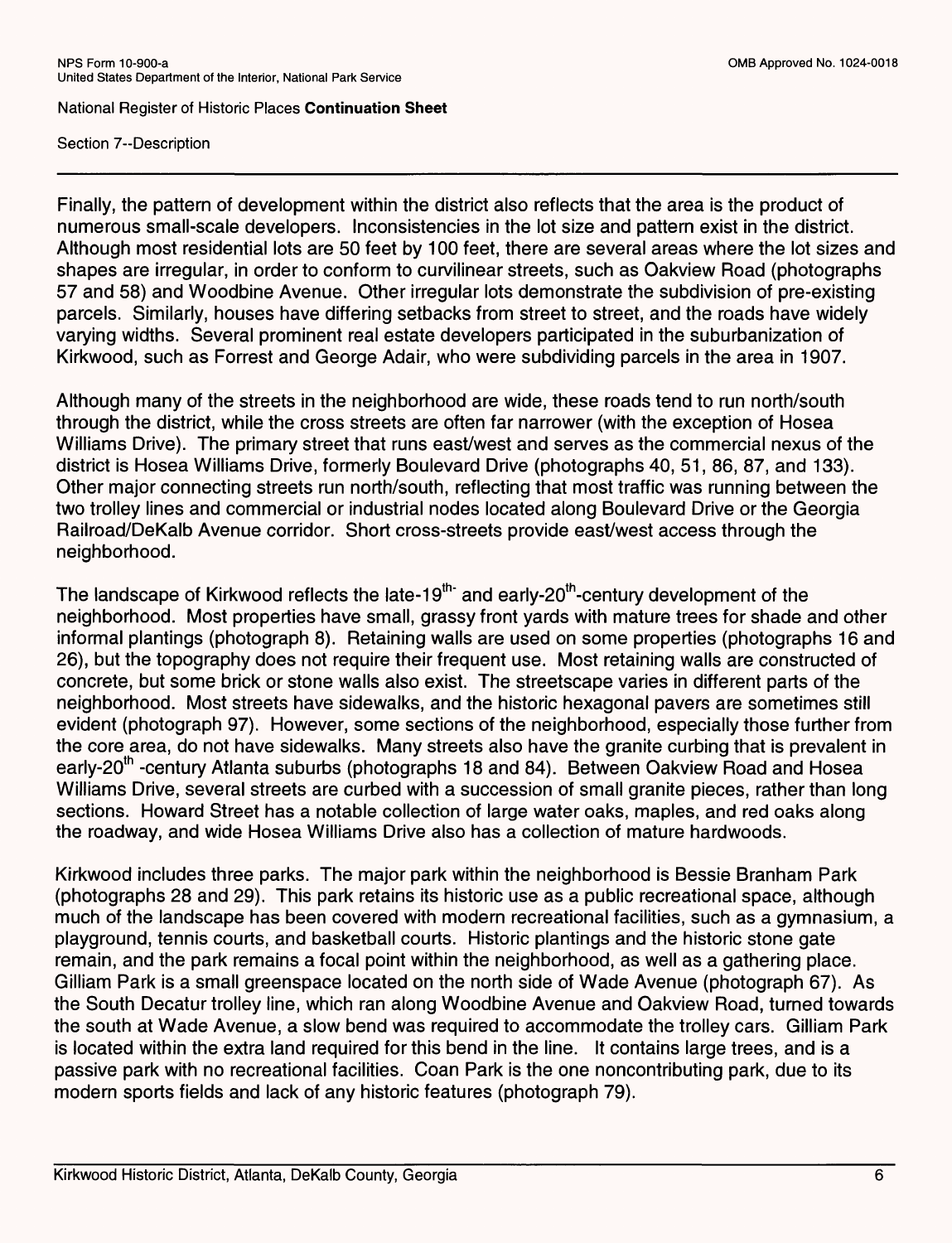Section 7--Description

The Clay Family Cemetery (photograph 66) was established in the second half of the 19<sup>th</sup> century, or possibly earlier since it is associated with one of the first families to settle in the Kirkwood area. The site is located on the parcel just north of 30 Clifton Street between Wade Avenue and Hosea Williams Drive. The lot measures 184 by 113 feet and is on the western side of Clifton Street. The site features mature hardwoods with moderate understory and overgrown plant varieties (English ivy, yucca, etc.) often associated with historic cemeteries.

An inventory of visible grave markers, conducted in November of 2005, documented a total of 31 accessible tombstones. In addition to visible markers, there is potential for several graves that are either unmarked or are marked with an undressed fieldstone. The names cataloged in the 2005 survey are in the following table. Documentation from the 1930s and 1940s found in Franklin M. Garrett's Atlanta Necrology also lists graves for Jesse and Green Clay in the cemetery. The cemetery could potentially possess a total of 45 to 60 graves.

| <b>Name</b>               | <b>Birth</b> | Death       |
|---------------------------|--------------|-------------|
| Jennie Hammond Clay       | 1/10/1862    | 4/20/1920   |
| John W. Clay              | 5/4/1861     | 9/20/1928   |
| Nannie Lou Clay (Howard)  | 1/19/1896    | 9/23/1921   |
| <b>Ernest Howard</b>      | Obscure      | Obscure     |
| <b>Florine Clay</b>       | 11/24/1878   | 3/16/1879   |
| Alex Clay                 | 10/9/1884    | 7/23/1886   |
| <b>Arthur Clay</b>        | Obscure      | 10/9/1883   |
| <b>Talmadge Clay</b>      | Obscure      | 7/4/1899    |
| Little Powell Wesley Clay | 7/11/1891    | 6/26/1892   |
| John F. Hammond           | 3/28/1854    | 2/21/1915   |
| Sallie T. Hammond         | 9/26/1873    | 2/8/1925    |
| Ruth Hammond              | 5/15/1901    | 8/16/1916   |
| Sadie Hammond             | 7/6/1897     | 12/25/1900  |
| Matilda Hammond           | Obscure      | Obscure     |
| Tom Hammond               | $?$ /?/1873  | $?$ /?/1894 |
| Ester Hammond             | Obscure      | Obscure     |
| Margaret Hammond (Dunn)   | 2/27/1854    | 8/8/1921    |
| Jesse L. Dunn             | $?$ /?/1851  | 12/20/1901  |
| Gertie Dunn               | 6/8/1878     | 1/3/1899    |
| John Wesley Dunn          | 8/8/1883     | 2/11/1912   |
| Ruth (Dunn)               | Obscure      | Obscure     |
| J.T. Orr                  | $?$ /?/1887  | $?$ /?/1915 |
| Carl Thomas Orr           | 2/24/1906    | 4/11/1928   |
| (Obscured) Marston        | 10/12/1904   | 7/27/1907   |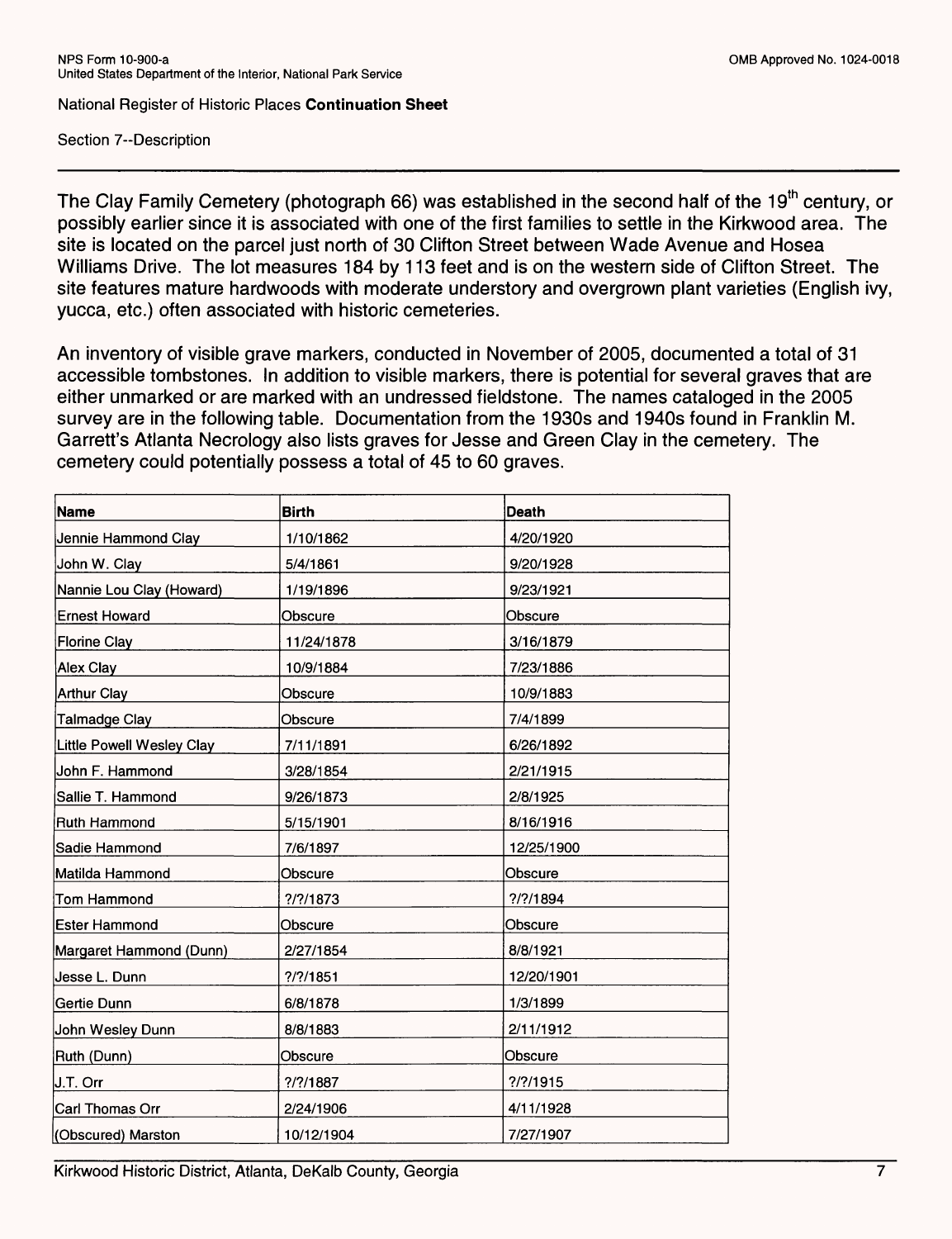Section 7--Description

| <b>Name</b><br><b>Birth</b> |           | <b>Death</b> |  |
|-----------------------------|-----------|--------------|--|
| Lila Lee Marston            | 9/24/1904 | 5/29/1905    |  |
| <b>Florarinda Parker</b>    | 5/2/1849  | 10/9/1909    |  |
| Thomas Parker               | 4/30/1845 | 3/27/1921    |  |
| Maggie Belle (Felton)       | 9/5/1887  | 1/24/1915    |  |
| J.A. Felton                 | lUnknown  | Unknown      |  |
| Claudia Elise Wood          | 8/8/1891  | 1/3/1915     |  |
| <b>Earnest Howard Wood</b>  | 1/1/1915  | 1/1/1915     |  |

At the close of the Civil War, the Clay family possessed an expansive dairy farm that encompassed much of what would become the southwestern quadrant of Kirkwood. The Clay family, specifically Green Clay, was a noteworthy real estate speculator during Kirkwood's expansion in the first decades of the 20<sup>th</sup> century. The Clay Family Cemetery represents the last extant property associated with the family and the only remaining resource directly associated with individuals instrumental in the naissance of Kirkwood as it became a modern streetcar suburb.

The vast majority of the district was developed during the early  $20<sup>th</sup>$  century, but some distinct areas show evidence that they remained undeveloped during this initial building boom. Areas such as Watson Circle (photograph 14) in the southeastern section of the district, and Alder Court (photograph 81) in the southwestern section, consist almost entirely of American Small Houses, indicating that the areas did not develop until after World War II. The placement of post-war houses in the district indicates that Kirkwood continued to grow outward from its core area, gradually connecting to other nearby districts, such as Edgewood and East Lake. After this early post-war construction, Kirkwood experienced little new construction since most of the neighborhood was already developed. Recent construction either fills in vacant lots or develops areas that were previously too steep or difficult to build upon.

Most contributing properties in the district are residential. Kirkwood includes numerous representative examples of house types and styles that were popular in Georgia from the late 19<sup>th</sup> to the mid-20<sup>th</sup> centuries. As documented in Georgia's Living Places: Historic Houses in Their Landscaped Settings, a house "type" refers to the overall form (the outline or "envelope") of the main or original part of the house and the general layout of the interior rooms. This includes the floor plan and the height. In contrast, a "style" relates primarily to the external ornament or decoration of a house and also to the aesthetic qualities of its overall form. Houses belonging to the same type may exhibit different styles, and the same architectural style may appear on different house types. Many houses in Georgia have little or no architectural style and are characterized only by their type.

The neighborhood of Kirkwood has a diverse housing stock representative of the various periods of growth that occurred during its period of significance. Extant buildings remain from Kirkwood's early period, both before and during its incorporation as a city at the turn of the 20<sup>th</sup> century. However, the most common house types within the historic district are Bungalows and American Small Houses from the early to mid-20<sup>th</sup> century. Ranch houses begin to appear around 1950. Others that are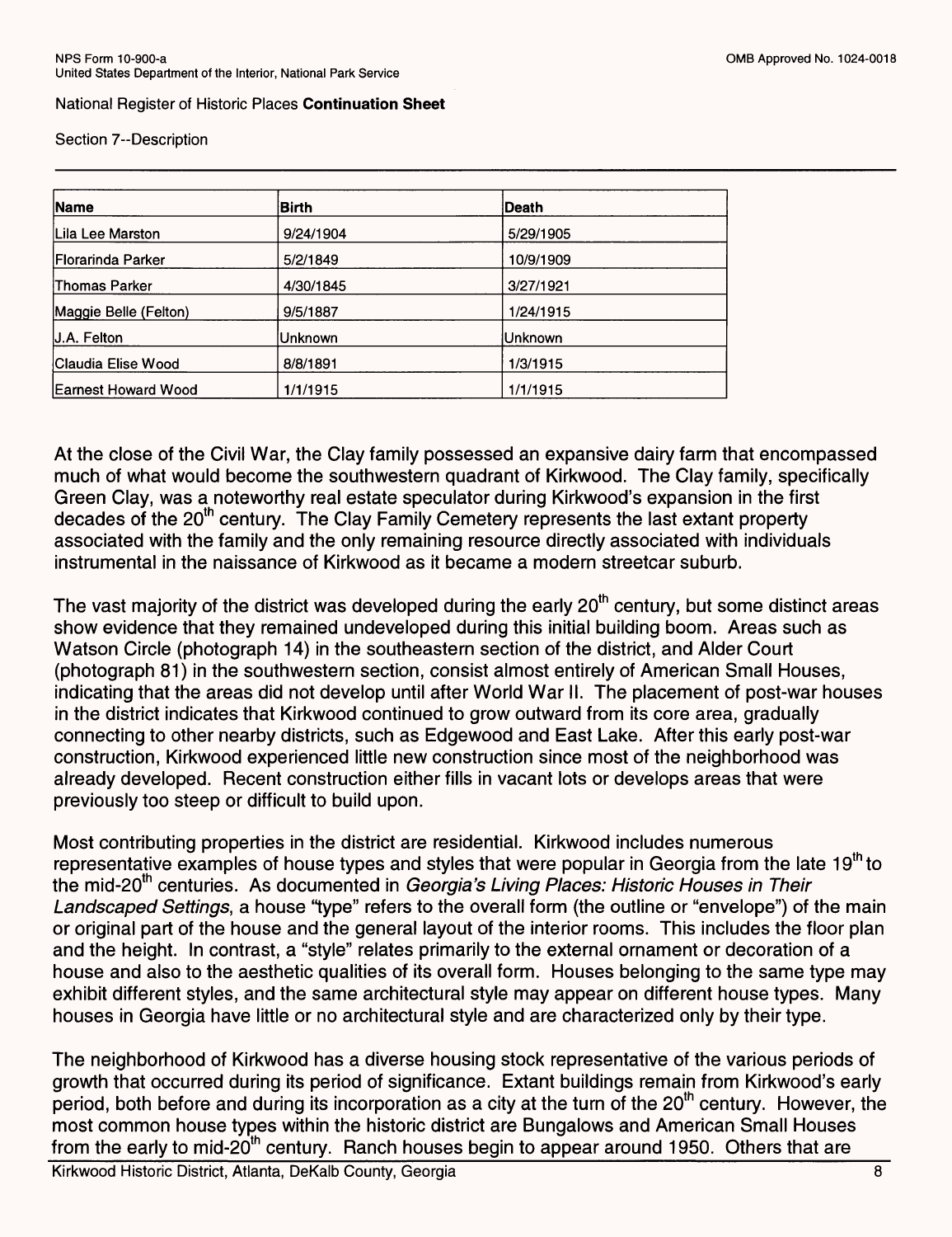Section 7--Description

represented from earlier periods include the l-House, Central Hallway, Georgian Cottage, Georgian House, Gabled Wing Cottage, Folk Victorian, Queen Anne Cottage, Queen Anne House, New South Cottage, Pyramid Cottage, English Cottage, and American Foursquare. Residential styles represented in the district include Queen Anne, Colonial Revival, Neoclassical Revival, Craftsman, English Vernacular (Tudor) Revival, and Spanish Colonial Revival (relatively rare).

The earliest extant buildings, dating to the late  $19<sup>th</sup>$  century, can be found in the blocks between Warren Street and Norwood Avenue adjacent to the railroad. Early house types in Kirkwood include the l-House, which is one room deep and two stories tall with two rooms on each floor. Roofs can be hipped or gabled. l-Houses are usually wood-framed buildings with weatherboard siding. Windows are usually sash types, symmetrically placed across the front facade. An 1870s example of this house type can be found on the north end of Howard Street.

Also prevalent during the late  $19<sup>th</sup>$  century were the two-story Queen Anne House and the one-story Queen Anne Cottage. Both are comprised of a central-mass building with gabled projections on the front and side. Homes of the Queen Anne type are asymmetrical in arrangement, and no central hallway is present. They were most popular as middle-class housing in both urban and rural areas in the 1880s and 1890s. Roofs are generally hipped or pyramidal, and chimneys are generally placed within the roofline. Queen Anne houses in the neighborhood feature wood detailing, and while most still have their wood siding, others have been recently clad in newer synthetic siding. One-story and two-story examples can be seen in photographs 74 and 36.

The Georgian Cottage was one of the most popular and long-lived house types between 1850 and 1890 and also well into the 20<sup>th</sup> century. The plan of this type of cottage is rectangular with a central hallway with two rooms on either side. The roof can be gabled or hipped, with chimneys located on the exterior or interior between each pair of rooms. There are only a few examples in Kirkwood. Typically less numerous than the one-story Georgian Cottage, the two-story Georgian House was nevertheless a popular house type in Georgia. It was typically built in more affluent neighborhoods. An example is seen in photograph 57.

The Central Hallway Cottage is one story, and features a symmetrical plan that is only one room deep. This house type was popular throughout Georgia in the 19<sup>th</sup> century and into the early 20<sup>th</sup> century. It was sometimes expanded with rear and side additions. Kirkwood has only a few examples, such as the house on the left in photograph 105.

The Gabled Wing Cottage (or Gabled Ell) was popular in both rural and urban areas of Georgia and is found within both modest and more affluent neighborhoods. Its greatest popularity was from 1875 to 1915. It can be "T" or "L"-shaped. It consists of a front-facing gabled section with a wing that is set back and perpendicular to the other section. An example of a Gabled Wing Cottage can be found at 204 Howard Street.

The New South Cottage house type was a popular middle- and upper-middle class residence between the 1890s and 1920s. It is similar to the Queen Anne Cottage in that it has at least one forward projection, but the main difference is its emphasis on symmetry and its central hallway plan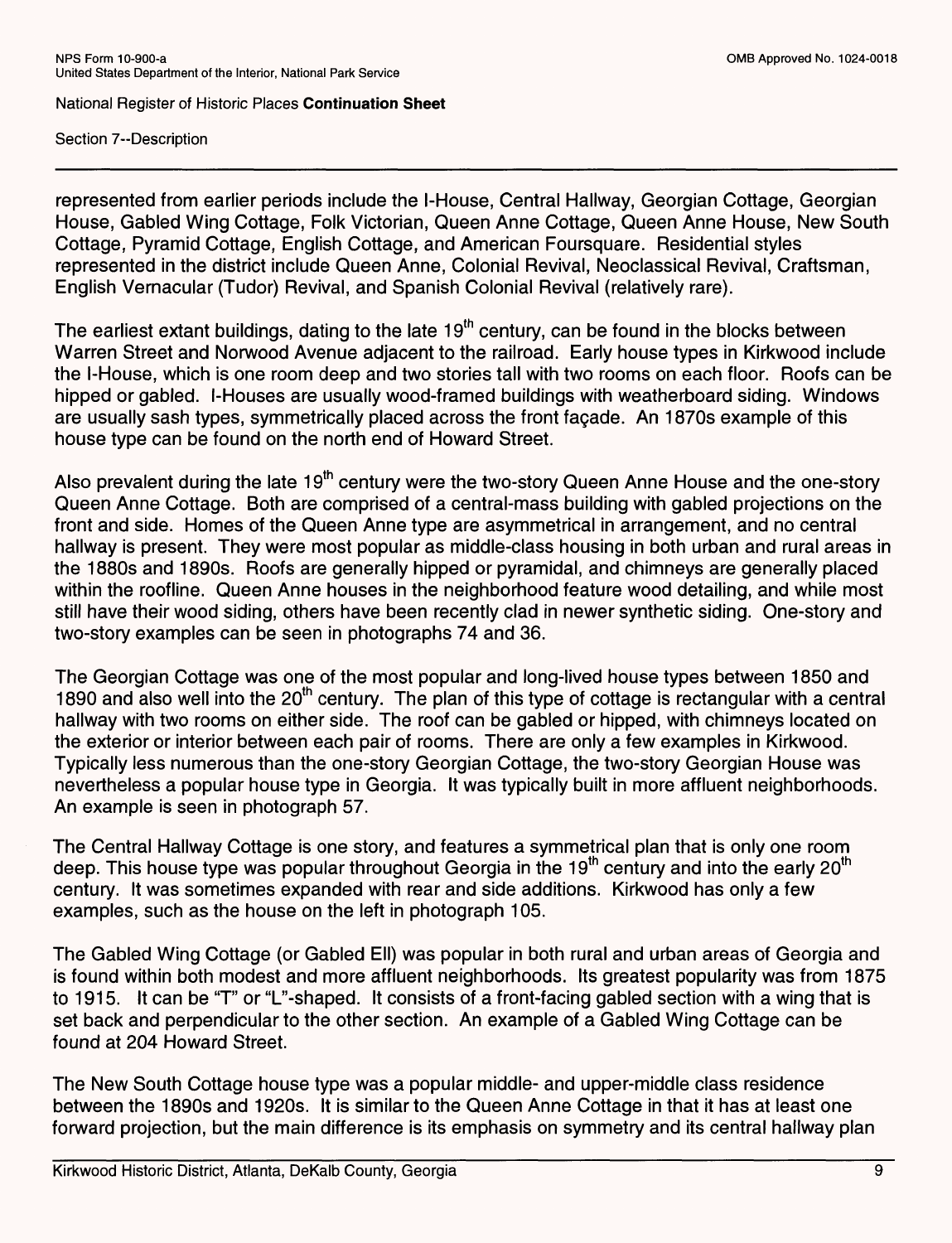Section 7~Description

flanked by a pair of rooms. An example of a New South Cottage in Kirkwood can be found at 259 Murray Hill Drive. An example on Douglas Street can be seen in photograph 18 on the left.

The American Foursquare house type was constructed in the early 20<sup>th</sup> century in towns and cities in Georgia. The form of the house is a cubical main mass capped by a hipped or pyramidal roof with four principal rooms on each floor. An example can be seen in photograph 128 on the left.

The Bungalow was popular in rural areas, towns, and cities in Georgia during the early 20<sup>th</sup> century. It is divided into four subtypes based on roof form and orientation (front gable, side gable, hipped or cross gable). The forms are long and low with irregular floor plans. Bungalows often feature elements of the Craftsman style, including brackets, exposed rafter tails, and pier-based porch supports. Large front porches are a typical element in the South. There was a strong nationwide demand for small inexpensive houses, and Bungalows fit the bill nicely. This was one of the most common house types in Kirkwood. Most Kirkwood examples date to the 1920s and 1930s, as the area saw major growth after incorporation by the city of Atlanta in 1922. Residential growth moved away from streetcar lines. Blocks around Bessie Branham Park have many good examples of Bungalows. Others can be seen in photographs 5, 16, and 50.

The American Small House (identified as Minimal Traditional by some architectural historians) was built from the 1930s through the mid-1950s in larger cities, small towns, and rural areas in Georgia. It is a simple, compact, economical house with a basic rectangular form. Usually this house type features a moderately pitched side-gabled roof. The house had its roots in federal housing efforts initiated in the 1930s, and was mass-produced after World War II. There are many examples in Kirkwood, with entire streets (such as Alder Court, Sisson Avenue and Wisteria Way) developed simultaneously with standardized forms and materials, sometimes in slightly different configurations. Some have Colonial Revival detailing, and others have almost no stylistic elements. Examples on Sisson Avenue can be seen in photograph 119.

The Ranch House became popular in the 1950s and 1960s in Kirkwood. Many served as infill because most parcels had already been developed by the 1950s. However, some streets, like Woodbine Court and the north part of Martha Avenue (photograph 116), were developed primarily with early Ranch houses dating to the 1950s. The first Ranch houses in Kirkwood are often rectangular in plan and feature a hipped roof. These long, one-story framed houses are comprised of lumber of standard dimensions. Some ranches from this period are oriented with a narrow gabled side toward the road and the long edge of the house running perpendicular with the street. However, most were oriented with the long axis parallel with the street, featuring a carport and/or garage at one end and bedrooms organized around a hallway on the opposite end. These Ranches are mostly comprised of brick veneer walls and often feature a three-part picture window in the front fagade. Later Ranch houses were more expansive than the models of the 1950s. These sometimes possessed a partial front porch oriented in the center of the fagade and generally offered more interior square footage than earlier Ranches. Carports or garages were generally attached and could be found to the side, but when the topography of a parcel could allow, the garage was tucked under one end of the house.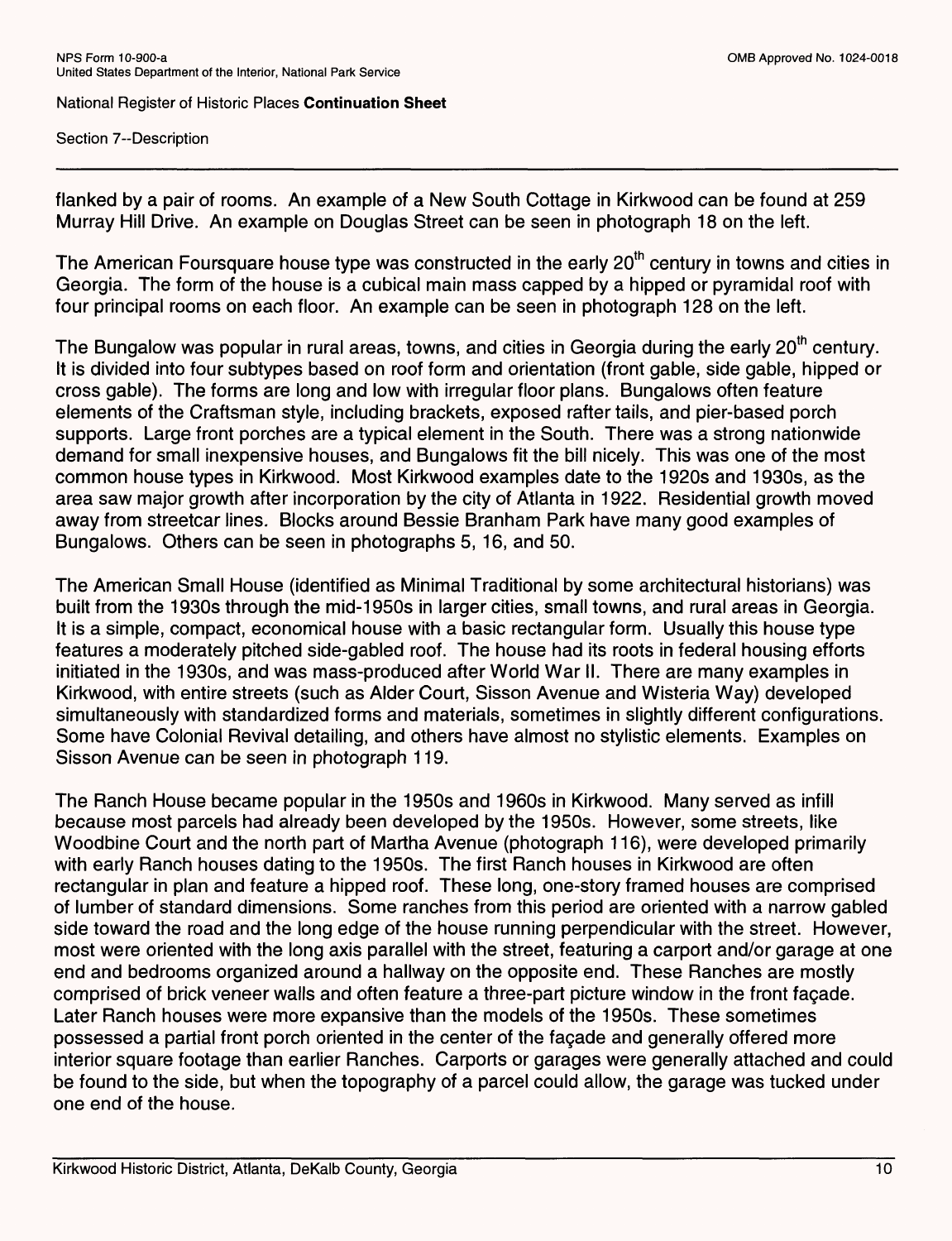Section 7--Description

Residential architectural styles are documented in Georgia's Living Places: Historic Houses in Their Landscaped Settings, a statewide context. The Queen Anne style was Georgia's most popular late 19<sup>th</sup>-century style. It features complex roof and wall shapes, an asymmetrical facade, and a variety of textures, materials, and detailing. Kirkwood has numerous examples including those in photographs 36 and 74. Folk Victorian houses were also built across Georgia from the 1870s to the 1910s. The houses usually feature simple forms with porches with spindle work detailing, jig-sawn trim, and gable decoration. There are a few examples in Kirkwood, including the Gabled Wing Cottage at 204 Howard Street.

Kirkwood has a couple of good examples of the Neoclassical Revival style, which was popular in Georgia from the 1890s through the 1930s. The most common feature is a dominant full-height front portico with classical columns. An example can be seen in photograph 47.

The Colonial Revival style was popular in Georgia for a very long period from roughly the 1890s through the 1950s. Common features of the style include a symmetrical fagade, entry portico supported by classical columns, and double-hung sash windows. The English Vernacular (Tudor) Revival style was also common in Georgia in the early 20<sup>th</sup> century. It is characterized by steeply pitched gable roofs, applied half-timbering, masonry walls, a variety of materials, and tall, narrow windows. Kirkwood has a few examples of both of these styles.

The most popular style in Georgia in the early 20<sup>th</sup> century was the Craftsman style. Houses of this style were built across the state in rural, small town, and urban settings from the 1910s through the 1930s. Features of the Craftsman style include the use of a variety of materials, low-pitched roofs that can be gabled or hipped, wide eave overhangs, exposed rafter tails, and porches with short square columns on heavy masonry piers. Craftsman-style elements are often found on Bungalow house types. Many good examples of the style are located in the district, as can be seen in photographs 8, 16, and 126. Some of the new residential construction in Kirkwood uses elements of the Craftsman style. Many are difficult to distinguish from historic houses, and others are more obviously new, such as the house on the right in photograph 107.

Non-residential architecture in Kirkwood consists of mostly small commercial buildings and two industrial sites. Commercial buildings from the turn of the  $20<sup>th</sup>$  century can be found adjacent to the railroad. They are typically two to four stories high with flat or sloped roofs, and are built either as single units standing alone or as multiple units with party walls. The building at 260 Howard Street and the associated ice house on Locust Street represent some of the earliest commercial buildings. The Cassels Building is a retail and office building, which is a common configuration for the period between the 1880s and 1930s. It is characterized by a combination of retail space on the street level and rental office space above. Other commercial buildings from the early 20<sup>th</sup> century are located where Hosea Williams Drive and Oakview Road come together. These can be seen in photographs 39, 40, and 43.

Other non-residential buildings in Kirkwood are community landmarks, which are described individually in the following paragraphs. The Kirkwood School is located on about three acres at 138 Kirkwood Road (photograph 31). The complex includes the first school building (1906), the main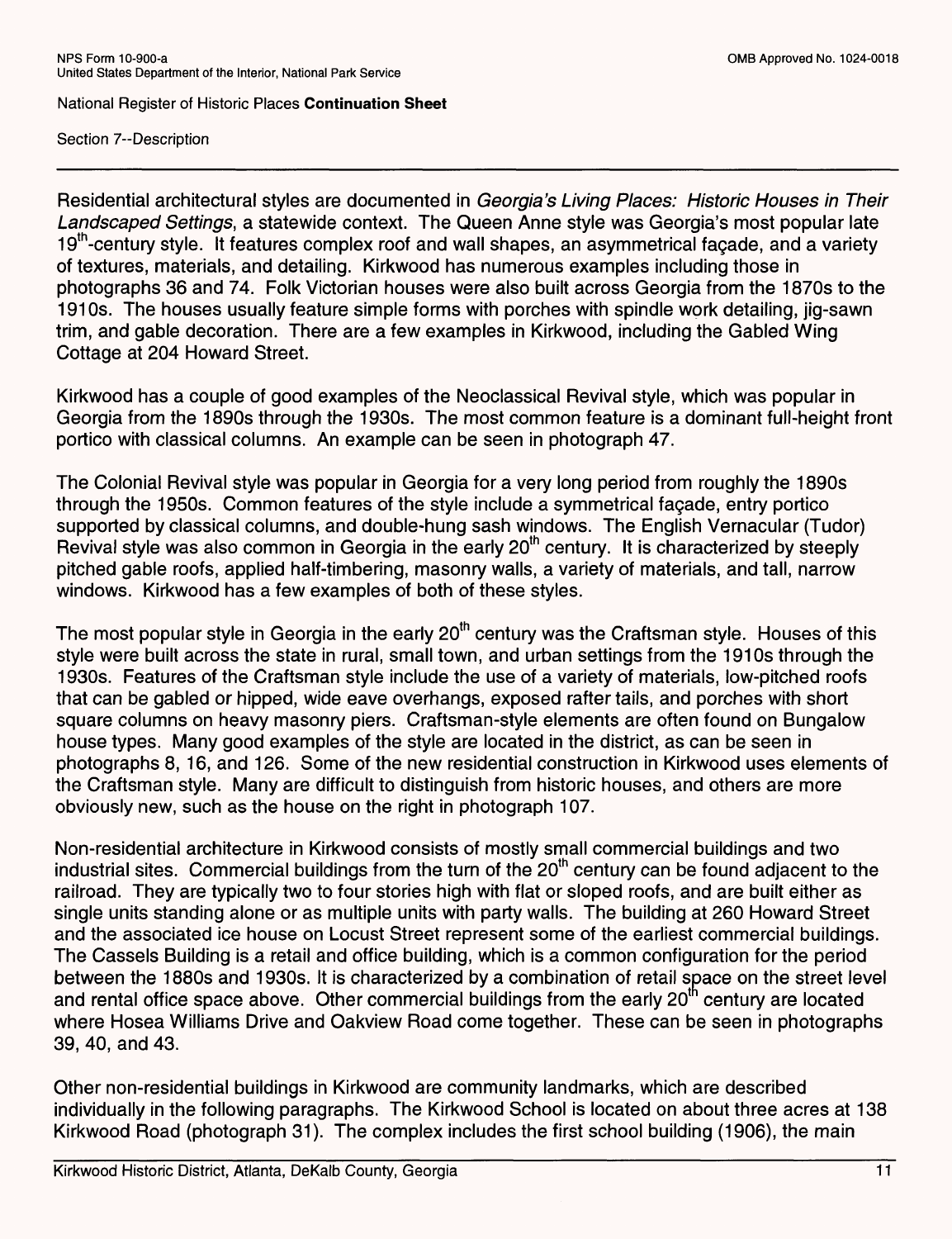Section 7--Description

school building (1922) with additions built in 1924 and 1928, a cafeteria building (1950), and a library building (1964) with an unusual modern butterfly roof. The Kirkwood School was converted to loft apartments in the late 1990s and listed in the National Register in 2002.

The Eastwood Station Post Office (photograph 135), located at 1926 Hosea Williams Drive, was constructed in 1963. The International Style building is wood-framed with a veneer of beige roman bricks. The building has large, fixed aluminum-framed windows. A flat-roofed cantilevered awning wraps around part of the building. According to DeKalb County tax records, the building is currently privately owned, and is leased to the U. S. Postal Service.

The Zone 6 Precinct of the Atlanta Police Department is located at 2025 Hosea Williams Drive (photographs 42 and 45). The building was constructed by 1924 and is currently leased to the police department by the Israel Missionary Baptist Church. Originally constructed as a Masonic lodge, this building has been altered by new windows and a metal roof addition above the parapet. However, the imposing granite facade remains a distinctive feature of the neighborhood.

The Kirkwood Branch Library (photograph 30) is located at 109 Kirkwood Road, near historic Bessie Branham Park. Constructed in 1925, the building has recently been converted into a single-family residence. The wood-framed building has a brick veneer and retains its Colonial Revival details.

The Pentecostal Church of God is a brick Neoclassical Revival building located at 102-106 Howard Street (photograph 37). The flat-roofed, rectangular building has a wide cornice with dentils and an imposing temple-front gable. The building was constructed in 1925 for the Kirkwood Baptist Church.

Turner Monumental AME Church is a large granite building with classical elements located at 60 Howard Street (photograph 38). The building was constructed between 1930 and 1950, and the church replaced earlier houses that had been located on the site. The current congregation purchased the building in 1966.

Ingram Temple Church of God in Christ is located at 1953 Hosea Williams Drive (photograph 134). This small church building was constructed before 1924. The simple wood-framed building has a brick veneer on the front fagade and asbestos siding on the other elevations. It has a small steeple with a flared roof. St. Timothy's Chapel previously used the building.

Israel Missionary Baptist Church is located on a large prominent parcel at 2045-2071 Hosea Williams Drive (photograph 46). The current congregation moved into the church building in 1979, but the building was most likely constructed between 1930 and 1950. The church replaced earlier houses that had been located on the site. It has a large sanctuary with a Wren-style steeple surrounded by a complex of teaching and administrative buildings. The building is covered with a brick veneer and has stone quoins and columns. A series of large arched windows with stained glass runs down the side elevations of the sanctuary.

The Pratt-Pullman Yards are located on a 27-acre compound at 225 Rogers Street (photographs 89, 99, and 100). The industrial complex was originally constructed in 1906 for the Pratt Engineering and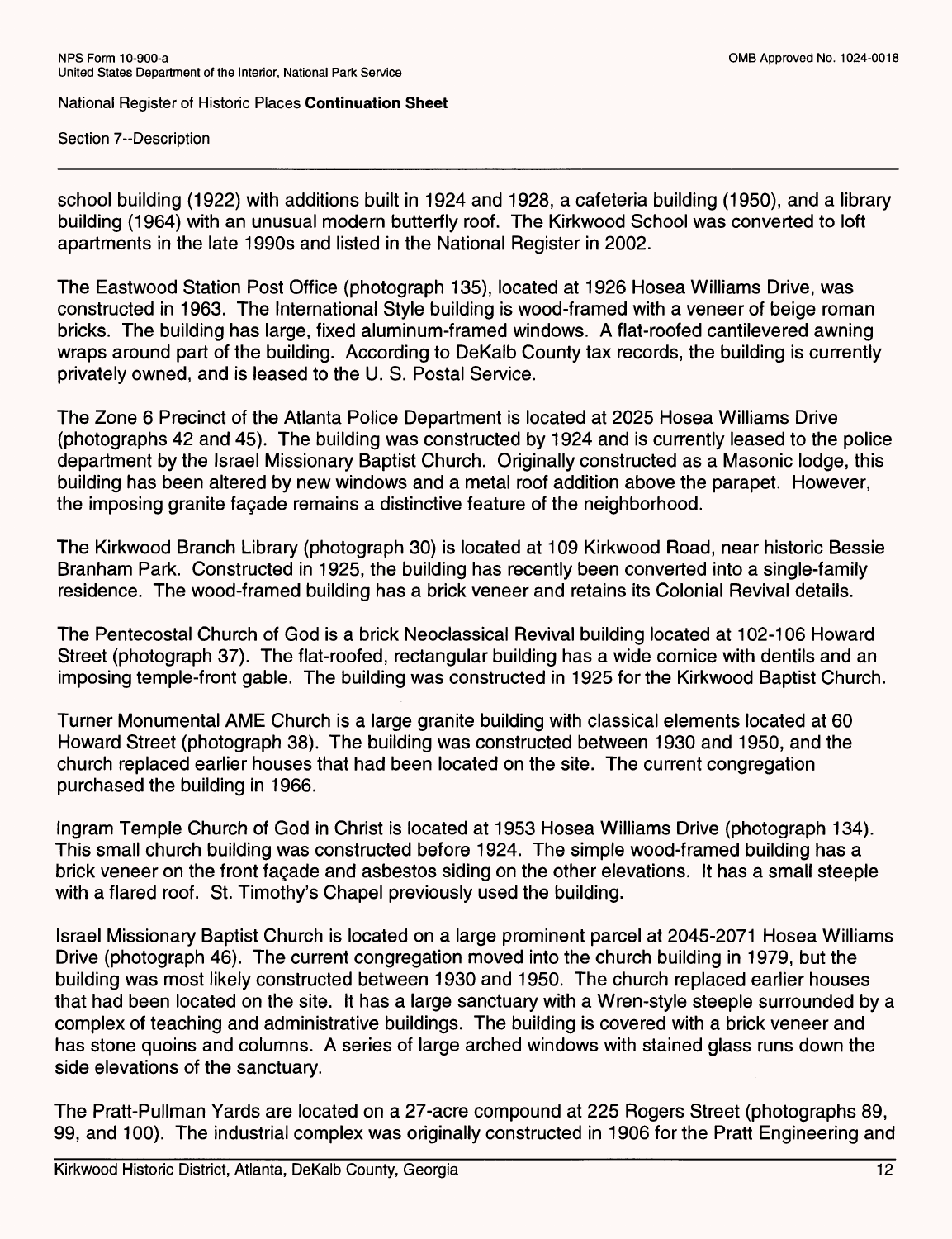Section 7--Description

Machineworks. Pratt built two four-story machine shop and foundry barns of brick, as well as woodframed offices and brick and steel frame buildings with vertical clerestory skylights. Pratt operated the yards until 1926, when the Pullman Company bought the buildings for use as its southeastern repair shop. Pullman constructed additional buildings, including the saw-tooth-roofed brick and concrete buildings for railcar repair. The Pullman Company left in 1955, and the Southern Iron and Equipment Company began operating out of the yards in 1965. The company constructed preengineered metal buildings on the property, some of which have been demolished. The parcel is currently owned by the Georgia Building Authority, which leases out portions of the property for storage. A small electrical substation now occupies the northeast corner.

The Fleming General Store is located along the railroad tracks at 254 Howard Street (photograph 35). The store, which provided necessities such as ice, groceries, clothing and horse feed to the local community, was constructed by 1924. The two-story brick commercial building with Italianate stylistic ornamentation has been rehabilitated, but the storefront is currently vacant. The building has a series of low, brick buildings stretching behind it, and most of these spaces are currently occupied. Another commercial building near the railroad is the one-story Bailey's Hardware, with its distinctive corner location (photograph 130).

The former Southern Ice and Fuel Company (also known as Atlanta Ice & Coal) is located at 1925 Locust Street, adjacent to the railroad tracks (photograph 101). The low brick building was constructed before 1924, using a six-course American bond and a flat roof. Although the elevation facing the railroad tracks is boarded up, the rear elevation has been rehabilitated and appears to be used for residential purposes.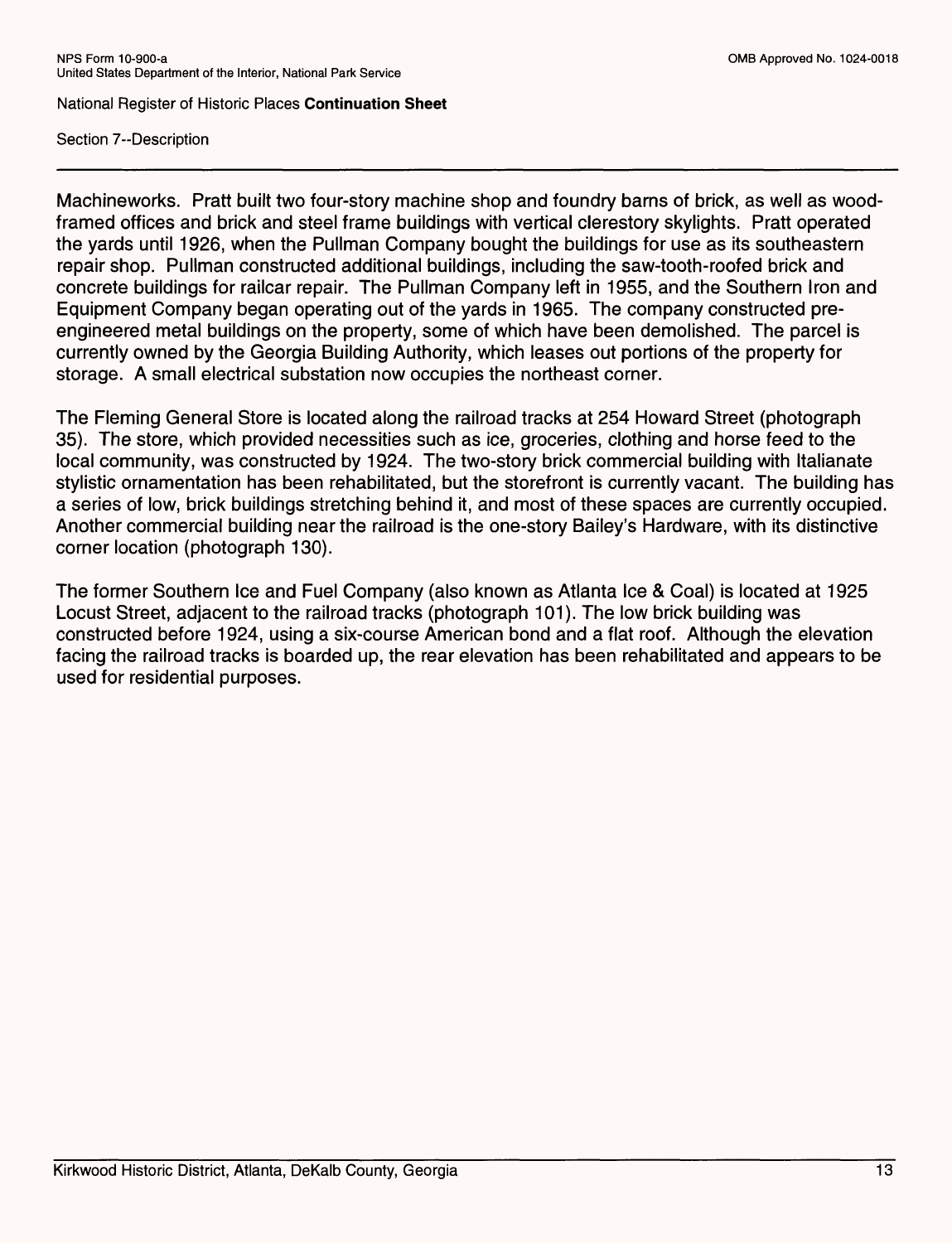#### **8. Statement of Significance**

**Certifying official has considered the significance of this property in relation to other properties:**

**( ) nationally ( ) statewide** (x) **locally**

**Applicable National Register Criteria:**

(X) **A ()B (X) C ( ) D**

**Criteria Considerations (Exceptions): ( ) N/A**

| ( ) A ( ) B | $(\ )$ C | $\begin{pmatrix} 1 & 1 \\ 1 & 1 \end{pmatrix}$ | $(\ )$ $\mathsf{E}$ | ( ) F ( X ) G |  |
|-------------|----------|------------------------------------------------|---------------------|---------------|--|

**Areas of Significance (enter categories from instructions):**

**ARCHITECTURE** COMMUNITY PLANNING AND DEVELOPMENT SOCIAL HISTORY INDUSTRY **COMMERCE** 

# **Period of Significance:**

c. 1870-1967

## **Significant Dates:**

- c.1870 Oldest extant house constructed on Howard Street.
- 1891 First electric streetcar reaches Kirkwood.
- 1899 First attempt at incorporation for city of Kirkwood.
- 1904 Official incorporation of Kirkwood and election of first mayor.
- 1906 First Kirkwood School building is constructed.
- 1906 N. P. Pratt Laboratory (later Pratt Engineering & Machineworks) moves to Kirkwood.
- 1922 Kirkwood is incorporated into the city of Atlanta.
- 1926 Pullman Company purchases old Pratt plant for use as repair shop for passenger rail cars.
- 1965 Desegregation begins at Kirkwood School.
- 1967 Kirkwood neighborhood becomes predominantly African-American.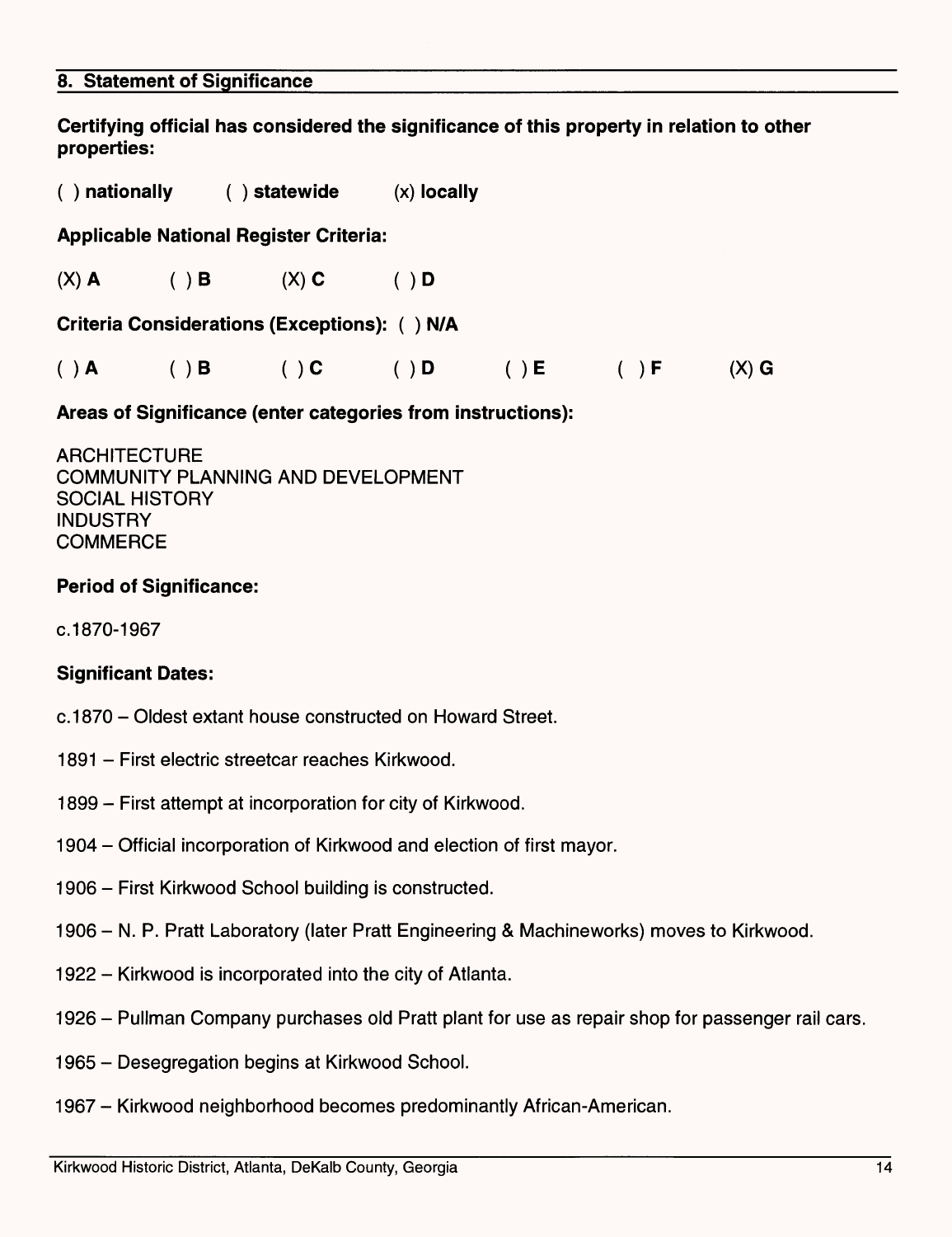Section 8--Statement of Significance

# **Significant Person(s):**

N/A

# **Cultural Affiliation:**

N/A

# **Architect(s)/Builder(s):**

Adair, Forrest (real estate developer) Adair, George (real estate developer) Bruce, Everett, and Hayes (architect) Cunningham and Forehand (architect) Downing, John F. (architect) Kreis, J. W. (architect) Preacher, G. Lloyd (architect)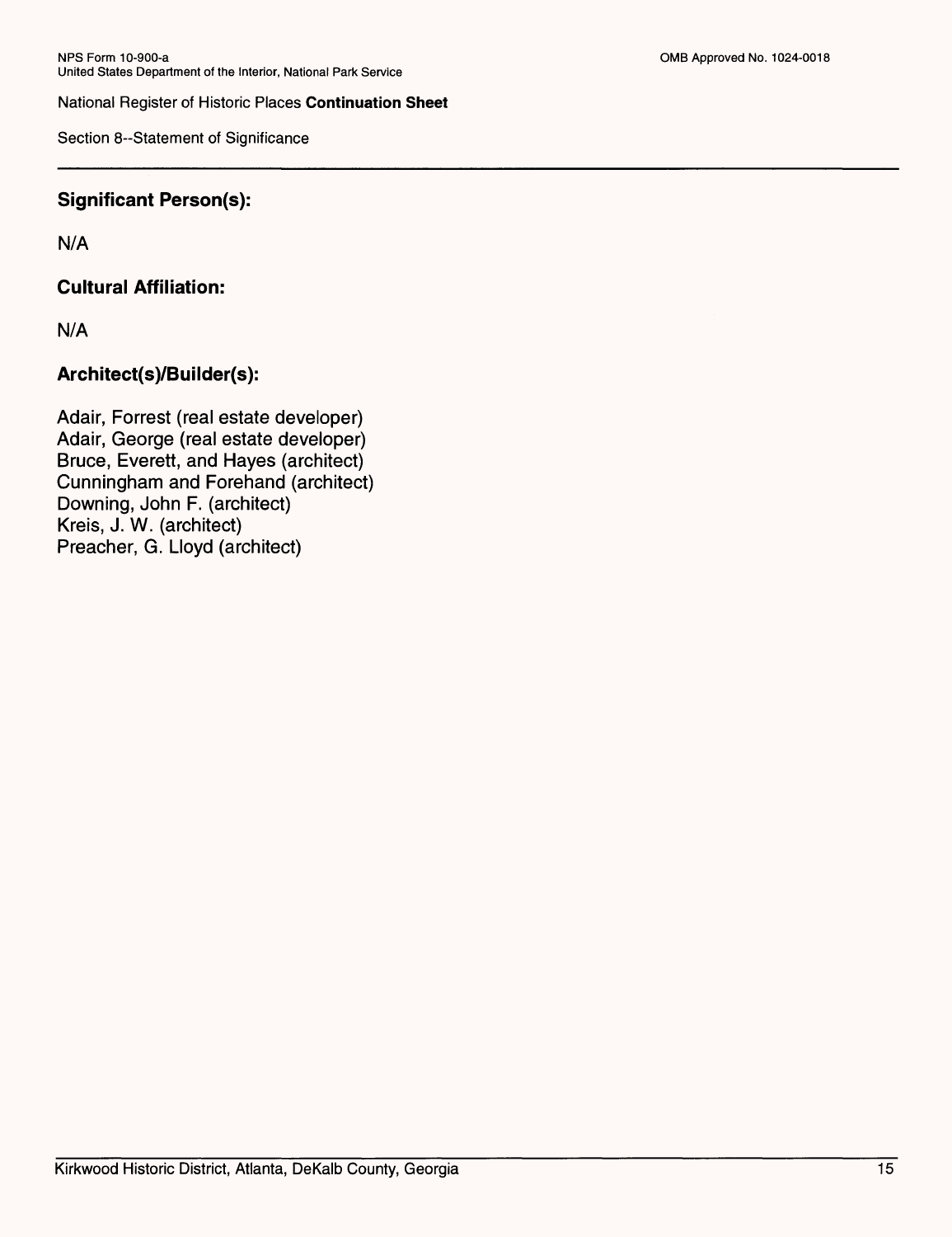Section 8--Statement of Significance

# **Statement of significance (areas of significance)**

# SIGNIFICANCE SUMMARY

The Kirkwood Historic District is significant as a good example of a community that evolved from rural roots into a very large and diverse Atlanta suburb. In the area of architecture (Criterion C), the Kirkwood Historic District is significant because it retains an excellent intact collection of residential and commercial types and styles popular in Georgia from the late  $19<sup>th</sup>$  through the mid-20<sup>th</sup> century. The residences include many good examples of those identified in Georgia's Living Places: Historic Houses in Their Landscaped Settings. Under Criterion A, the district is significant in commerce for the small stores and businesses that served the community. Many have been recently adapted for new uses, such as restaurants. Kirkwood is significant in the area of industry because of the large complex of buildings and structures at the Pratt-Pullman Yards, as well as the smaller Southern Ice and Fuel Company Building (c.1924). Pratt began a machine shop and foundry in 1906 that produced munitions during World War I. Pullman purchased the property in 1926 for the repair and maintenance of its railway cars. The district is also significant in the areas of community planning and development and social history, because it reflects the changes experienced by a middle-class Atlanta neighborhood that was impacted by economic and political forces such as transportation improvements, urban consolidation, and the Civil Rights Movement. Kirkwood had only a few farmhouses and country estates along the railroad when the first electric streetcar from Atlanta to Decatur arrived in 1891. The city of Kirkwood was incorporated in 1904. By the time it was annexed by Atlanta in 1922, it was a booming middle-class streetcar suburb. The height of growth was in the early decades of the 20<sup>th</sup> century, spurred by the efforts of several prominent real estate developers, such as George and Forrest Adair. A new housing boom occurred after World War II, but it reached its capacity by the late 1950s and early 1960s. In the 1960s Kirkwood experienced racial tensions and white flight after its schools were integrated. It is currently undergoing another resurgence and demographic shift.

# DETAILED STATEMENT OF SIGNIFICANCE

The Kirkwood Historic District is significant in the area of architecture because of its varied collection of intact residential, commercial, industrial and community landmark buildings, including many that are good representative examples of prevailing design and construction traditions in Georgia from 1870 through the 1960s. The house types and styles are identified in Georgia's Living Places: Historic Houses in their Landscaped Settings (1991). House types found in Kirkwood include onestory examples such as the Central Hallway, Queen Anne Cottage, Gabled Wing Cottage, New South Cottage, Pyramid Cottage, Bungalow, English Cottage, American Small House, and Ranch. Two-story types include the l-House, Queen Anne House, Georgian House, and American Foursquare. The different house styles can be correlated to the development patterns of Kirkwood. Queen Anne and Folk Victorian houses (c. 1870-1900) were built during the first period of transition from rural area to a small independent town. Craftsman, English Vernacular Revival, and Neo-Classic Revival styles (c. 1900-1930) were popular during the boom period when Kirkwood became a suburb of the city of Atlanta. Colonial Revival houses (c.1930s-1960s) were popular nationwide, as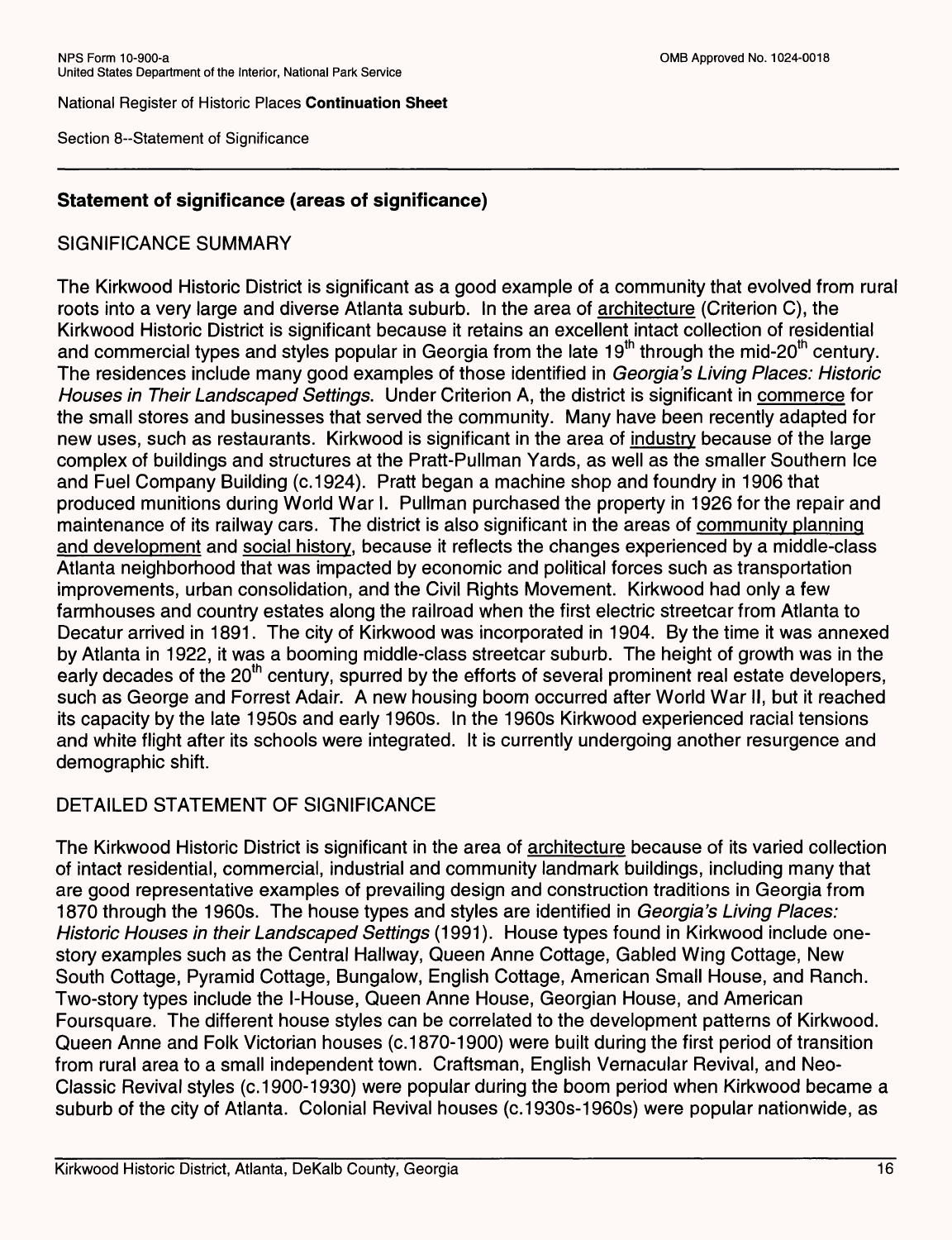Section 8--Statement of Significance

well as in Kirkwood, partially as a result of the renewed interest in the colonial period of American history and the restoration of buildings at Williamsburg.

A few prosperous families lived in Kirkwood in the late  $19<sup>th</sup>$  and early 20<sup>th</sup> centuries, and their residences tend to be the high-style examples, such as the Neoclassical Revival house at 38 Kirkwood Road. However, most housing reflects the large number of middle-class residents who sometimes used more vernacular expressions of prevailing national styles. The most common house types within the historic district are the Bungalow and the American Small House, corresponding to the periods of growth that occurred in the 1920s and again just after World War II.

Kirkwood is also significant for its intact examples of historic commercial architecture. Commercial buildings in the district include both freestanding and attached one- and two-story buildings. Two main commercial areas served the neighborhood. One node developed near the railroad on the north. Its extant retail buildings on DeKalb Avenue and College Avenue relate to the era of the first streetcars beginning in the 1890s. The larger surviving historic commercial node is located along Hosea Williams Drive. This area developed around main through-streets and the streetcar line that followed Woodbine Avenue and Oakview Road. The buildings date from the early 1900s to the 1960s. They range from the early commercial styles that were primarily influenced by classicism to the International Style post office constructed in 1963. Other character-defining features of many of the late  $19^{th}$  and early 20<sup>th</sup>-century commercial buildings include: simple rectangular forms; fronts that face directly onto the sidewalk, usually with a common setback; large display windows; architectural ornament primarily on the front and sometimes side facades; and parapet rooflines, some with recessed or decorative panels. Brick is the most common material. Other stylistic elements include brick corbelling and dentils, patterned brickwork and frieze paneling, and transom windows. A couple of historic gas stations that remain generally have streamlined Moderne details one has been adapted for use as a restaurant and the other is vacant.

Some of the architecturally significant community landmark buildings in the historic district are good examples of revivalist traditions. The Kirkwood School at 138 Kirkwood Road consists of several buildings and their additions, but the first building (1906) has Italianate elements and the second building (1922) is Colonial Revival. Churches are an important part of the architectural landscape. In Kirkwood, they were built in various architectural styles, but most have Romanesque and classical elements, with prominent steeples on the larger ones. Significant churches include the Neoclassical Revival-style Pentecostal Church of God at 102-106 Howard Street (1925), the large granite Turner Monumental AME Church at 60 Howard Street, and the Israel Missionary Baptist Church on Hosea Williams Drive, dating from c.1940. Most of these church buildings were constructed for other denominations, and changed ownership when the neighborhood's racial composition changed to African-American during desegregation in the 1960s. The former Kirkwood Branch Library (now a residence) located at 109 Kirkwood Road was constructed in 1925 and is Colonial Revival.

The industrial architecture of Kirkwood is also significant to the historic district. The industrial sites were laid out adjacent to the path of the former Georgia Railroad (now CSX). Some of the original 1906 brick buildings from Pratt Engineering and Machineworks still stand on the Pratt-Pullman Yards. These include a massive brick four-story foundry barn with a triple-pitched gable. Pullman Company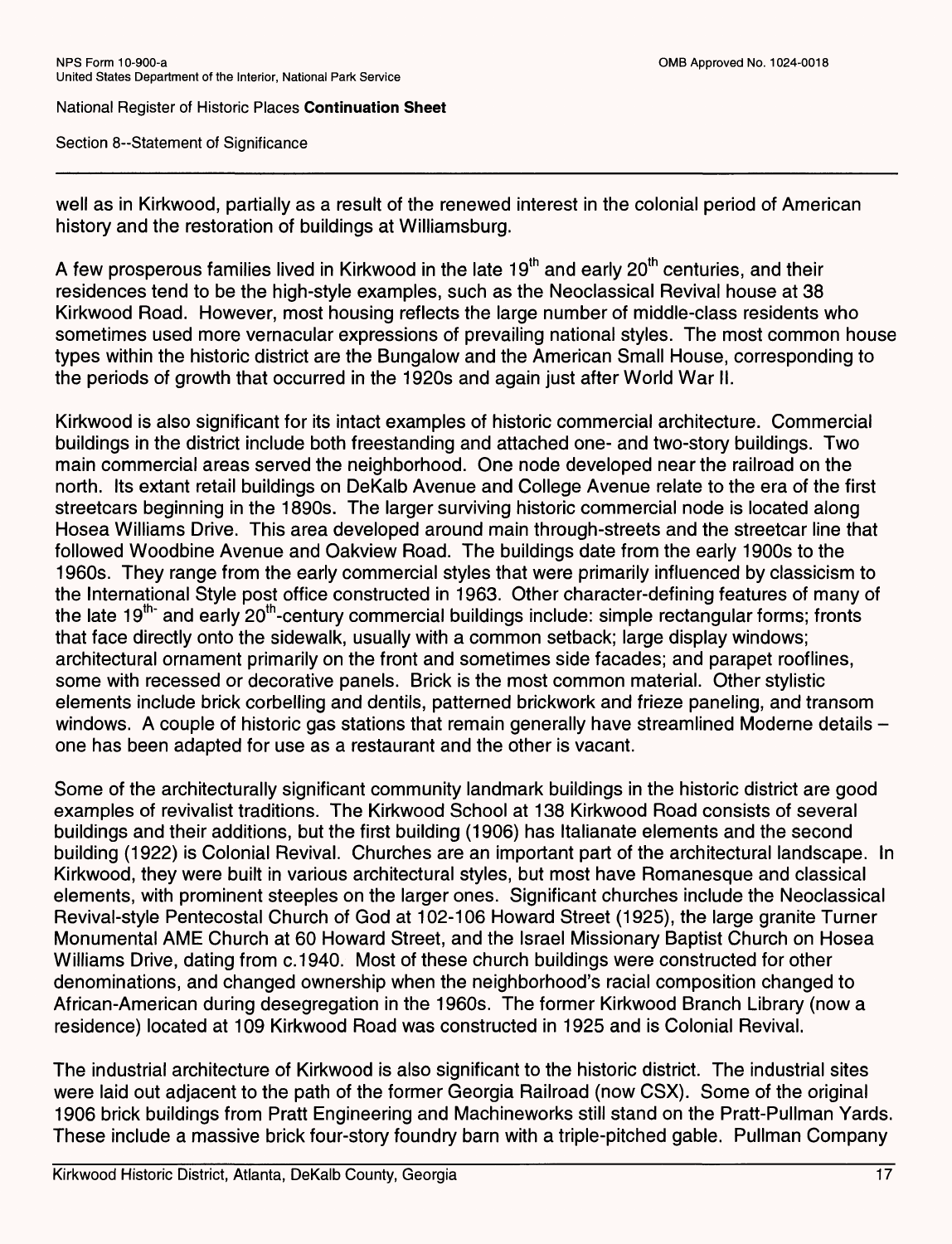Section 8--Statement of Significance

purchased the property in 1926 and constructed additional brick and concrete buildings for railcar repair. Significant design features related to this era include saw-toothed monitor roofs to provide clerestory lighting to some of the buildings. Additional pre-engineered metal buildings were constructed in the 1960s. Another smaller industry, the former Southern Ice and Fuel Company Building (a.k.a. Atlanta Ice and Coal) at 1925 Locust Street, is also an integral part of the industrial architecture of Kirkwood.

Very few individual architects have been specifically associated with buildings in Kirkwood, except for several of Atlanta's prominent architects who were involved in various phases of the Kirkwood School. The firm of Bruce, Everett, and Hayes, with Alexander Bruce as the senior partner, designed the first school building in 1906 in the Italianate style. John Downing, son of noted architect W.T. Downing, designed the main building in 1922 in the Colonial Revival style. In 1928, the city hired G. Lloyd Preacher to design an eight-classroom addition. Preacher was one of Atlanta's most important  $20<sup>th</sup>$ -century architects. He designed many large-scale institutional buildings, such as Atlanta's city hall, and his firm was responsible for over 30 schools and numerous apartment buildings and skyscrapers. The 1964 library, designed by the Atlanta firm of Cunningham & Forehand, is one of Kirkwood's modern buildings, with an unusual butterfly roof and no references to past architectural styles.

Kirkwood is significant in the area of commerce because its intact commercial buildings represent important phases of its past, including the neighborhood's history as an independent town before its annexation into the city of Atlanta in 1922. During this time, Kirkwood supplied most major services needed by its residents. Commercial activity included the distribution of general merchandise, hardware, groceries, clothing, flowers, jewelry, gasoline, and other commodities. Service-oriented businesses included barbers, pharmacists, auto repair shops, theaters, and professional offices with lawyers, dentists, and real estate agents. The central business district developed at the intersection of Boulevard Drive and Oakview Road. Boulevard Drive (now Hosea Williams) was one of the main roads leading to Kirkwood from Atlanta and included a streetcar line. Additional commercial buildings, such as Fleming General Store (c.1924), were constructed along the railroad near the Pratt-Pullman Yard to service the workers at the yard and the residents located in the north part of the neighborhood.

The businesses listed in Kirkwood in the 1918 city directory included L.W. Rogers Grocery Co., J.M. Grocers, and the Kirkwood Pharmacy. By 1936, the city directory listed 21 businesses on Boulevard Drive. The names included Kirkwood Market Meats, Piggly Wiggly, Stevens Hardware, Newman Pharmacy, East Side Cleaners, John P. Daniel Barber, Mallory Super Service Filling Station, Sutton Walter Shoe Repair, and others. While the increase in automobile ownership led to the demise of the streetcar, the commercial areas remained a vital part of the community. Most of the primarily white-owned businesses closed when "white-flight" began in Kirkwood during the early 1960s. With the racial shift, African-American businesses began to open in the area including Free for All Sinclair Station which was formally the Woodbine Service Station (1610 Hosea Williams), Boulevard Market, formerly Jeff's Self-Serve, and the C&R Grocery Store.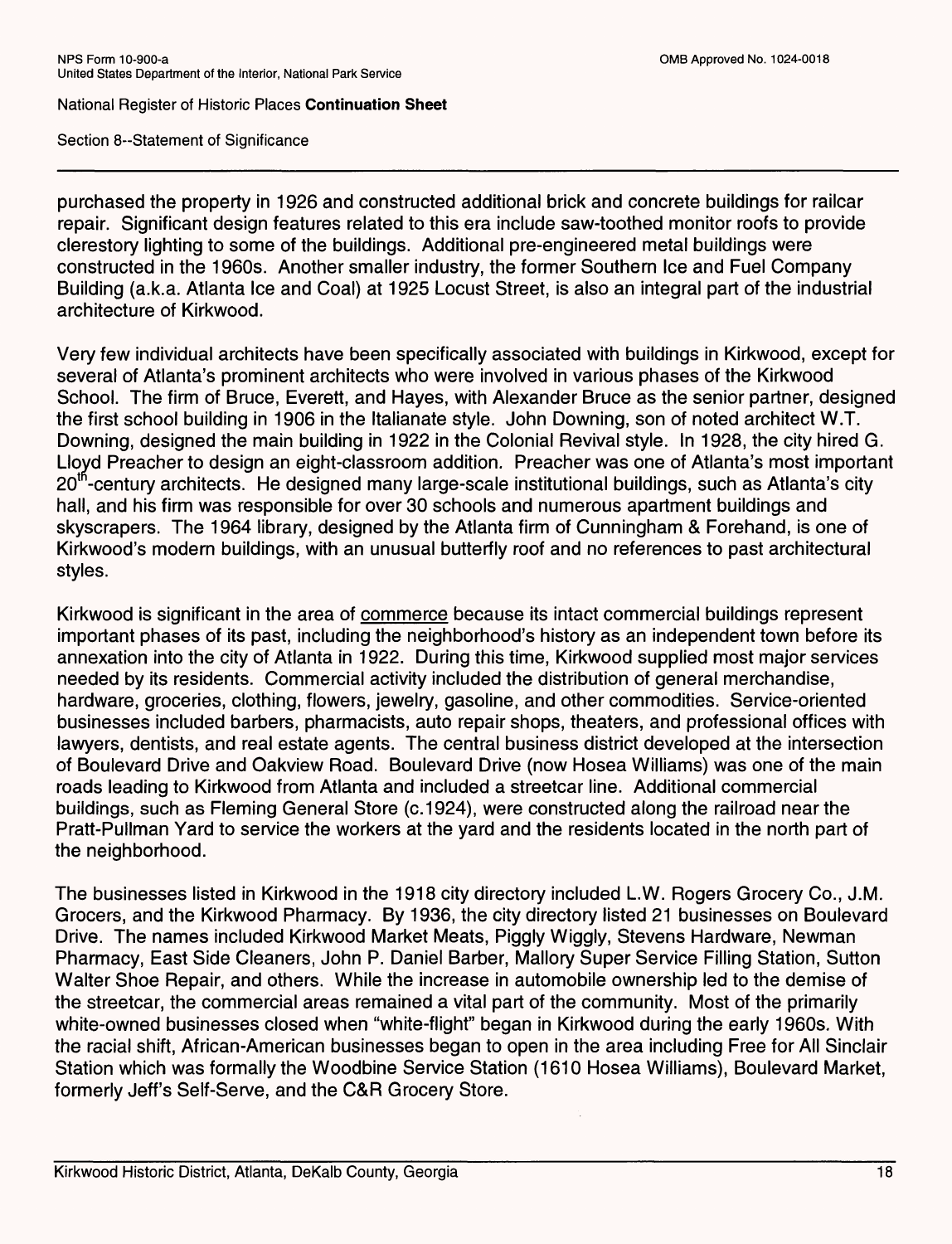Section 8--Statement of Significance

The Kirkwood Historic District is significant in the area of community planning and development as a good example of an evolving streetcar suburb with roots in the late  $19<sup>th</sup>$  century. Today's district clearly reflects Kirkwood's beginnings. The Georgia Railroad played a role in making the area accessible, but it was not until the two streetcar lines arrived in the 1890s that major subdivision of the formerly rural properties began. The district's various development patterns are evident in the sections with slightly differing lot sizes, setbacks, and street grid layouts. These subdivisions initially followed the curving trolley lines and major east-west thoroughfares including Boulevard Drive (now Hosea Williams), Memorial Drive, and DeKalb Avenue. DeKalb Avenue (now College Avenue in Kirkwood) was the original wagon and stagecoach route with railroad lines built parallel running from Atlanta into DeKalb County. Kirkwood's development patterns are very similar to those of nearby Candler Park and Lake Claire, as opposed to "master-planned" communities such as Druid Hills to the north. Kirkwood was conceived and marketed as a "white only" commuter neighborhood for Atlanta's growing middle class. The lots were mostly small and uniform to allow for the construction of modest homes built after the turn of the 20<sup>th</sup> century. Sidewalks, parks, and bisecting curvilinear streets created an appealing community.

Kirkwood grew incrementally from smaller developments, but two of the significant figures in its early history were Forrest and George Adair. Their father was George W. Adair (1823-1899). Adair was an important businessman and land speculator in post-Civil-War Atlanta. In 1870, he joined Richard Peters to form the Atlanta Street Railway Company to provide trolley access to areas he wished to develop, such as the Adair Park neighborhood. Adair's various companies were one of Atlanta's largest developers of property. In the 1880s, he established Adair and Company with his sons to focus on the development of suburban properties, such as portions of Kirkwood. The Adair plats of Kirkwood show some of the early subdivision of property around the turn of the  $20<sup>th</sup>$  century.

Between 1904 and 1922, the town of Kirkwood boasted its own mayor, city council, fire department, school system, and water system, which added value to the residential lots. As the Pratt-Pullman facilities increased productivity, Kirkwood became home to many of its workers, according to census records. Development patterns along Rogers Street, Warren Street and Trotti Street show smaller lot sizes and smaller houses where the workers lived. The automobile affected development patterns with the construction of home lots that allowed for a driveway and a sometimes a carport on later lots. The last portions of Kirkwood to be developed, generally after the 1930s, were the eastern one-third (east of Rocky Ford Road) and the southwest corner.

Kirkwood is also significant in the area of industry for its intact industrial area located on the north near the railroad. Railroads were the major transportation system in Georgia until the mid- $20<sup>th</sup>$ century. The Georgia Railroad provided Kirkwood with a link for industry to receive and transport products. The Pratt-Pullman Yards and the Southern Ice and Fuel Company (Atlanta Ice and Coal) operated in Kirkwood because of the access provided to a major railroad line and an available workforce. The ice and coal facility was built in the early 20<sup>th</sup> century on the L. J. Cassels lot near the railroad and Oak (now Locust) Street. Local residents would patronize this business on a weekly basis to purchase ice for the iceboxes and coal to heat homes and businesses. Pratt Engineering and Machineworks began a machine shop and foundry in 1906, which subsequently produced munitions during World War I. The Pullman Company purchased the property in 1926 for repair and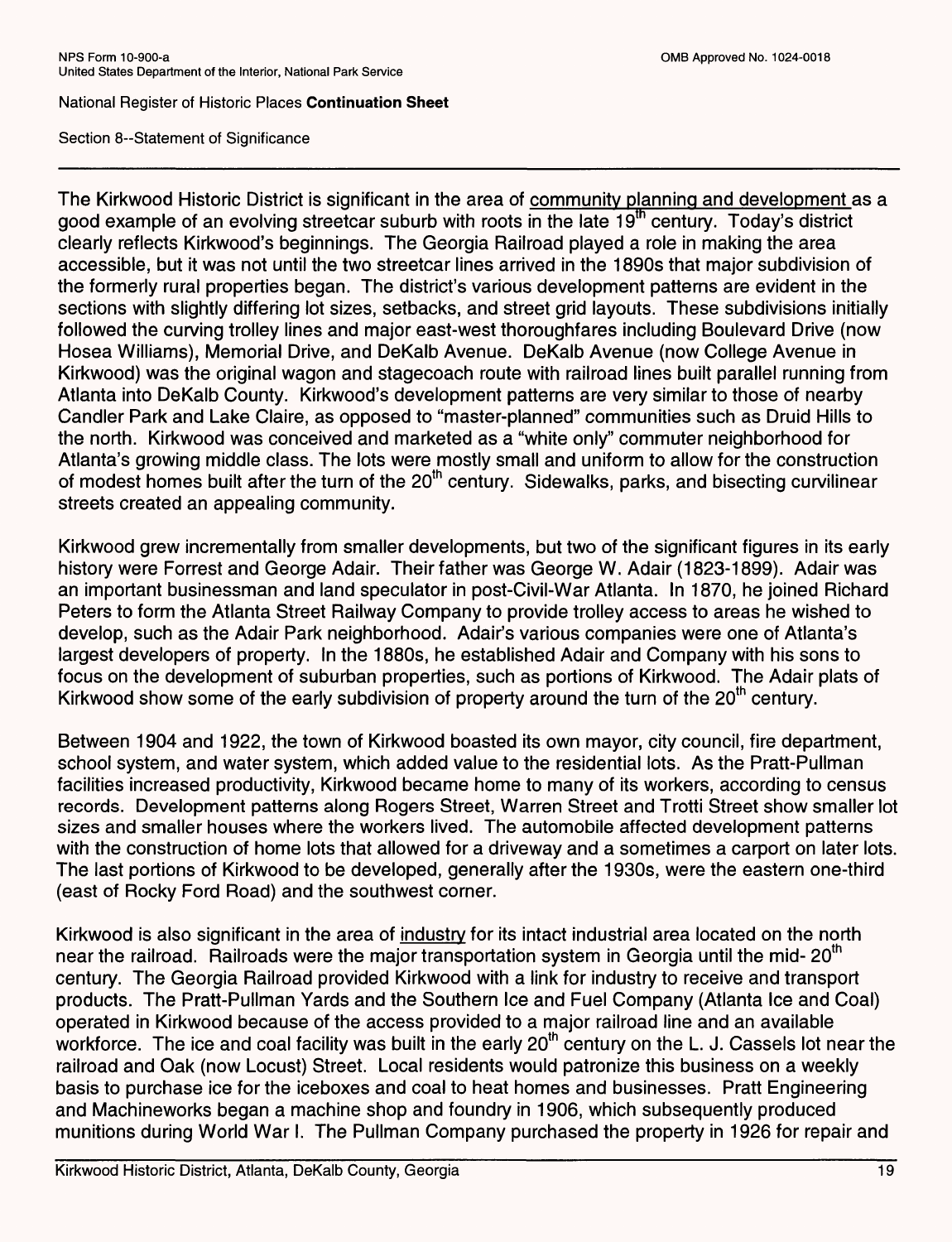Section 8--Statement of Significance

maintenance of its railway cars. Pullman added a number of new buildings to the site and provided jobs and economic stability to Kirkwood. In 1955, Eastman Railway purchased the yards and continued to use it for railway maintenance until it was sold to Southern Iron and Equipment in 1965.

Kirkwood is significant in the area of social history because it reflects the changes experienced by a middle-class Atlanta neighborhood that was impacted by the Civil Rights Movement and the desegregation of the public schools. In Kirkwood, "white flight" began quietly in response to Brown v. Board of Education in 1954 and resulted in a complete demographic shift by 1967 when the city of Atlanta allowed African Americans to attend the Kirkwood School. Most of the change occurred rapidly in the mid-1960s. Kirkwood is also significant because of the effect of the "white flight" phenomenon on housing, churches, schools, and business districts. Hosea Williams, an outspoken civil rights activist, was an important part of Kirkwood's history in the 1960s. Williams brought the issues of overcrowded schools and poverty to the public's attention. His contribution to the improvement of the quality of life for minority populations is an important component of the social significance of Kirkwood.

# **National Register Criteria**

The Kirkwood Historic District is eligible for listing in the National Register of Historic Places under Criterion A in the areas of community planning and development, commerce, social history, and industry for its intact historic resources associated with these themes.

The Kirkwood Historic District is eligible for listing in the National Register of Historic Places under Criterion C in the area of architecture for its intact collection of residential, commercial and industrial buildings that represent common types of historic resources found in Georgia's towns and suburbs, along with community landmarks and several outstanding examples of types and styles.

# **Criteria Considerations (if applicable)**

The period of significance for the Kirkwood Historic District extends to 1967. The district meets Criteria Consideration G because its significance continues into a period less than 50 years ago. The history of Kirkwood would be incomplete without including the phenomenon of "white flight," which began in 1965 and was complete by 1967. This swift racial transformation of Kirkwood was an extraordinary event that changed the urban landscape of the neighborhood. The exceptional importance is reflected most dramatically in the history of the Kirkwood School, whose desegregation in the mid-1960s led to the neighborhood's almost complete transformation from white to black in the span of just a few years. (The Kirkwood School was listed in the National Register in 2002, with a period of significance extending to 1967.)

# **Period of significance (justification)**

The period of significance for the Kirkwood Historic District begins c.1870 with the construction of the oldest extant houses on Howard Avenue, as well as the dates of the oldest recorded graves in the Clay Cemetery. It ends in 1967 to include the neighborhood's stark demographic change from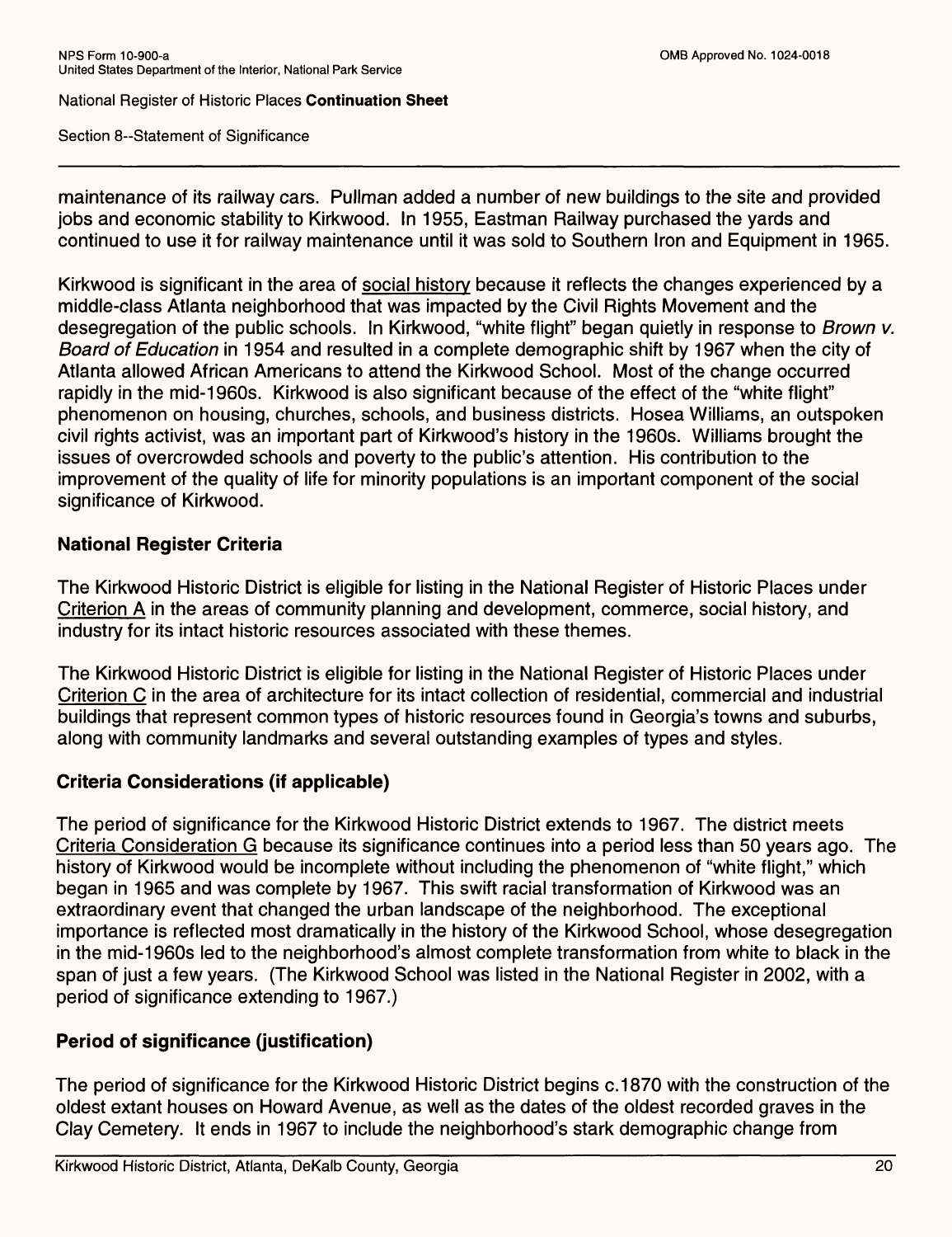Section 8--Statement of Significance

mostly white to majority African American after the city of Atlanta desegregated its public school system.

#### **Contributing/Noncontributing Resources (explanation, if necessary)**

The contributing properties in the district date from the district's period of significance and retain their historic integrity. The noncontributing properties were either built outside the period of significance or are historic properties that have lost their integrity through major alterations and/or additions. Classifications are based on documentation provided by Georgia State University graduate students in the Heritage Preservation program, and through further evaluation by the Georgia Historic Preservation Division's National Register staff on multiple site visits in April and May 2009.

There are 1,788 contributing buildings, mostly houses, but also including small commercial buildings, apartment buildings, several churches, and a few former industrial buildings. There are very few outbuildings or detached garages, but when they exist, these secondary buildings or structures are not counted separately as contributing resources, but are included with the main building. (In most cases, they are not visible from the street and therefore could not be evaluated.) There are several apartment complexes from the 1960s and 1970s. Most are noncontributing, but a few that date from before 1967 are counted as contributing buildings.

There are 569 noncontributing buildings. Many of the new "infill" houses are scattered throughout the district. Some new houses are larger contemporary interpretations of the Craftsman style. There is one major new subdivision on formerly vacant land between Rocky Ford Road and Murray Hill Avenue, along Lanes Lane and Elvan Street. Other major noncontributing buildings include Toomer Elementary School (1968) and the DeKalb-Atlanta Human Services Center on Hosea Williams Drive and Warren Street. The commercial node at Hosea Williams Drive and Oakview Road has some new mixed-use multi-story buildings that are noncontributing, as well as a gas station, car wash, and other noncontributing buildings. Memorial Drive includes some noncontributing commercial development such as strip malls and gas stations, as well as apartment buildings.

There are one contributing structure and two noncontributing structures in the district. The contributing structure is the historic Georgia Railroad line, now the CSX Railroad. The noncontributing structures are the MARTA rapid transit station and the new electrical substation at the Pratt-Pullman Yard.

There are three contributing sites and one noncontributing site. The Clay Cemetery is one contributing site. There are two parks that are contributing sites - Gilliam Park and Bessie Branham Park. Parts of Bessie Branham Park have been altered with modern sports fields, but it retains its historic entry (stone "gates") and enough overall historic features to make it contributing. (Bessie Branham Park also includes a recreation building that is listed as a noncontributing building.) Coan Park, including its modern recreational fields, is a noncontributing site.

There are 115 vacant lots, mostly small ones that appear to have never been developed, since they typically have no addresses. Surface parking areas (paved or unpaved) are counted as vacant lots,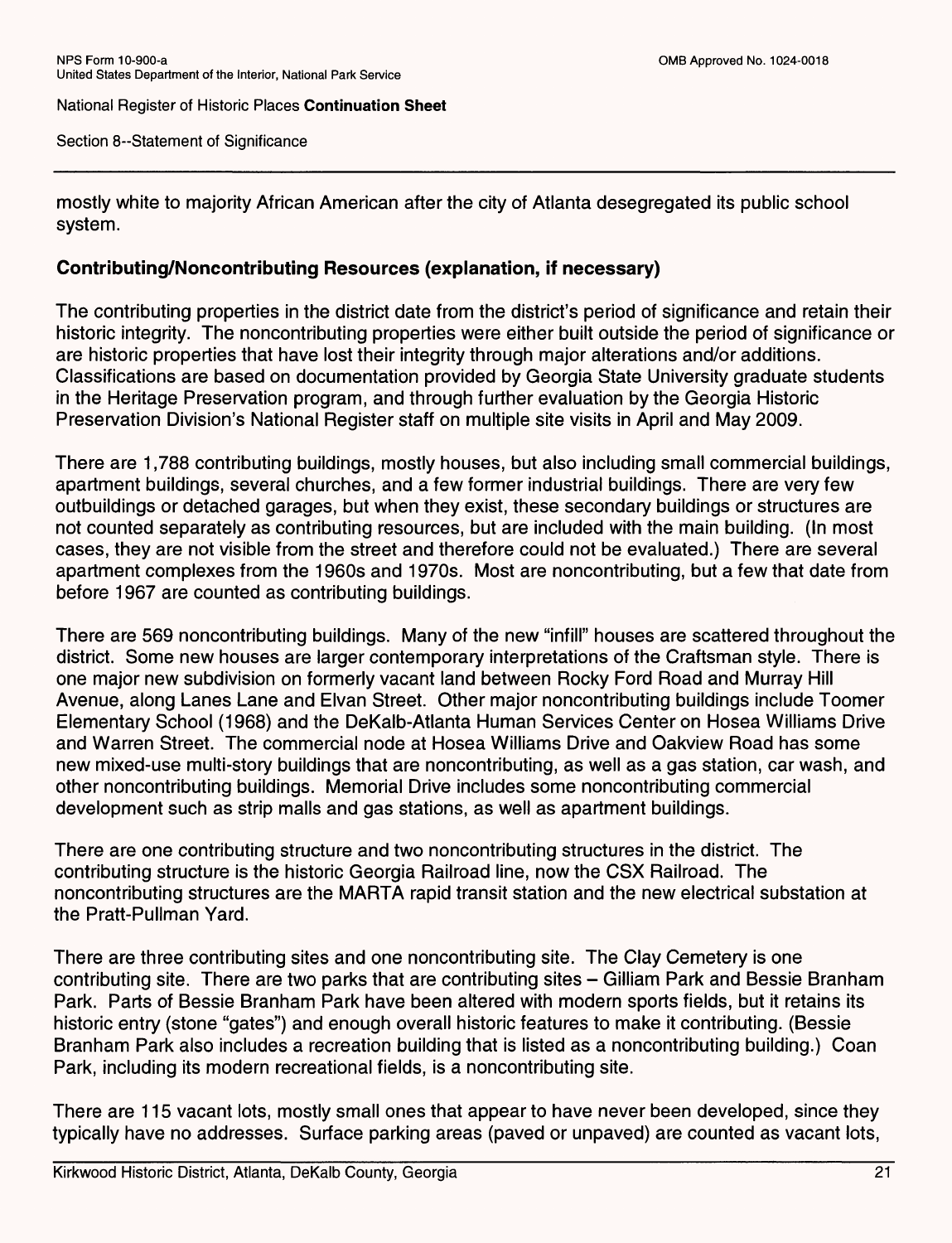Section 8--Statement of Significance

unless there is a building or structure on them. Vacant lots are counted as neither contributing nor noncontributing in the resource count.

## **Developmental history/historic context (if appropriate)**

**Note:** Students in Georgia State University's Master of Heritage Preservation Program wrote the following section in May 2007 as part of the property's "Historic District Information Form." It was edited by Georgia Historic Preservation Division staff.

LAND LOTTERY AND EARLY SETTLEMENT (1821-1830s)

Prior to the arrival of white settlers, the area of present day Kirkwood was primarily occupied by tribes of the Creek Nation, a loose collection of Muscogee speaking Native Americans who were descendants of southeastern Mississippian (900 A.D. - 1550) culture. Due to pressure imposed upon them by the state of Georgia, the Creek Nation ceded a large tract of land, which included present day DeKalb County, to the United States Government through the Treaty of Indian Springs on January 8, 1821. The land was subsequently surveyed and distributed by lottery under the Georgia Land Lottery Act of 1821, which passed on June 9, 1821 (Act 716 of the Georgia General Assembly).<sup>1</sup> Each land lot was 202  $\frac{1}{2}$  acres in size and the winning drawer could claim the property by paying a \$19.00 fee. The five lot numbers comprising the modern Kirkwood neighborhood boundaries were awarded to the following recipients<sup>2</sup>:

| <b>Grantee</b>          | <b>County of</b> | <b>Military</b> | Land            | Lot           | Date of     |
|-------------------------|------------------|-----------------|-----------------|---------------|-------------|
|                         | <b>Residence</b> | <b>District</b> | <b>District</b> | <b>Number</b> | Grant       |
| Baldwin, Anderson       | Jones            | Gresham's       | 15              | 206           | 17 Sep 1822 |
| Allen, Lucretia (widow) | Habersham        | Townsend's      | 15              | 205           | 24 Nov 1823 |
| Britton, Henry L.       | Clarke           | Garlington's    | 15              | 207           | 04 Nov 1823 |
| Bailey, Caty (widow)    | Jasper           | Darden's        | 15              | 211           | 1 Oct 1822  |
| Regdon, Stephen         | Twiggs           | Thomas'         | 15              | 212           | 23 Nov 1824 |

In 1823, the state legislature created DeKalb County from parts of Henry, Gwinnett and Fayette counties and designated the town of Decatur as the county seat. (Newly formed DeKalb County also included all of present day Fulton County, until that county was created in 1853). One of the first duties of the new DeKalb government was the establishment of a road network throughout the county. In July of 1823, the DeKalb Inferior Court provided for the creation of what is currently known as Decatur Street/DeKalb Avenue, which now forms the northern edge of the Kirkwood neighborhood. This wagon and stagecoach route connected Decatur to Whitehall Road and the

<sup>&</sup>lt;sup>1</sup> Robert S. Jr and Ted O. Brooke Davis, Georgia Research: A Handbook for Genealogists, Historians, Archivists, Lawyers, Librarians, and Other Researchers (Atlanta: Georgia Genealogical Society, 2001), p. 74.

<sup>&</sup>lt;sup>2</sup> DeKalb History Center, "Online Index of the 1821 Georgia Land Lottery for DeKalb County,"

http://www.DeKalbhistory.org/04\_archives/LandLottery/index.asp (accessed 3/21/2007).

Kirkwood Historic District, Atlanta, DeKalb County, Georgia 22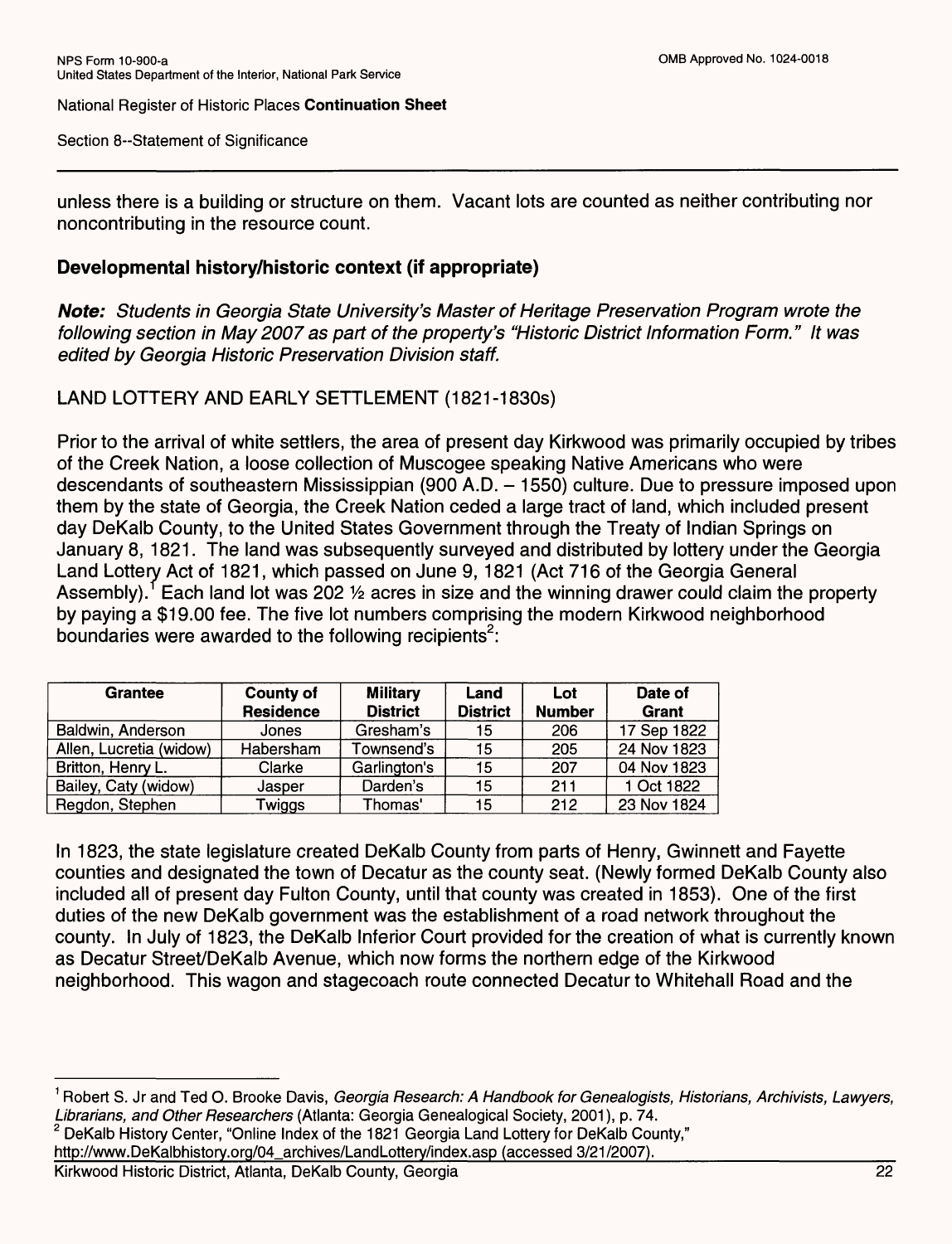Section 8--Statement of Significance

trading posts located along the Sandtown Trail (an old Indian path, now Cascade Road) and the Chattahoochee River in southwest Fulton County.<sup>3</sup>

With the creation of DeKalb County, the present area of the Kirkwood neighborhood was grouped as part of the Decatur Militia District #531. Although Georgia Militia Districts (GMD) originally had their basis in military mobilization, they were also used to delineate voting districts and census boundaries, school districts and tax districts in the counties. Kirkwood would not receive its own militia district designation until 1900, when it became GMD # 1586.

Two of the most prominent landholders in early Kirkwood were the Kirkpatrick and Clay families. James H. Kirkpatrick (1778-1853) is traditionally considered the man for whom Kirkwood was named. A native of Ireland, Kirkpatrick settled in the area in 1827 and owned thousands of acres of property in Land Lots 111 and 112, in what are now the north Kirkwood and Lake Claire neighborhoods. His plantation estate was located just to the north of the Georgia Railroad line near the vicinity of East Lake Road. At the time of his death, James Kirkpatrick's personal estate was considered one of the largest in DeKalb County.<sup>4</sup>

Jesse Clay (1786-1872), a native of Virginia, operated dairy farms on over 850 acres in Land Lots 206 and 207, in the southwest corner of the Kirkwood neighborhood. The Clay farmstead was located near present-day Clay Street. In addition to farming, Jesse Clay, his sons and his brother Green Clay also speculated in land development throughout the 19th and early 20th centuries.<sup>5</sup> Aside from Gilliam Park, which was once a part of their property, the only vestige of the Clay family in Kirkwood today is the small, late-19<sup>th</sup>-century family cemetery located on the west side of Clifton Street, between Wade Street and Hosea L. Williams Drive.

ESTABLISHMENT OF THE GEORGIA RAILROAD AND THE CIVIL WAR (1833-1860s)

On December 21, 1833, the Georgia Railroad Company was awarded a state legislative charter, which called for an interior transit corridor, either a rail or turnpike road, to be established from the town of Augusta west to the railroad terminus of Marthasville (now Atlanta). <sup>6</sup> By 1843, the survey was completed for the Georgia Railroad between Covington and Marthasville under the supervision of Lemuel P. Grant. The arrival of the railroad through the northern edge of Kirkwood, near what is now the Lake Claire neighborhood, came on the afternoon of September 14, 1845 when the track was completed between Decatur and the fledgling railroad town of Atlanta a few miles to the west. That evening, the train engine "Kentucky" rolled out of Decatur at 8 PM with a delivery of cast iron and arrived in Atlanta a few minutes before 9 PM.<sup>7</sup>

<sup>&</sup>lt;sup>3</sup> Franklin Garrett, Henry, Fayette - Then DeKalb: Organization of DeKalb County, vol. X, No. 40, The Atlanta Historical Bulletin (Atlanta Historical Society, 1965), p. 72.

<sup>4</sup> Franklin Garrett, Atlanta and Its Environs, vol. I (Athens: University of Georgia Press, 1969), p. 65.

<sup>5 &</sup>quot;Spring Fling Clay Cemetery Write-Up" (Kirkwood Neighborhood Organization).

<sup>&</sup>lt;sup>6</sup> Franklin Garrett, Atlanta and Its Environs, p. 122.

 $\frac{7}{2}$  Ibid, p. 218.

Kirkwood Historic District, Atlanta, DeKalb County, Georgia 23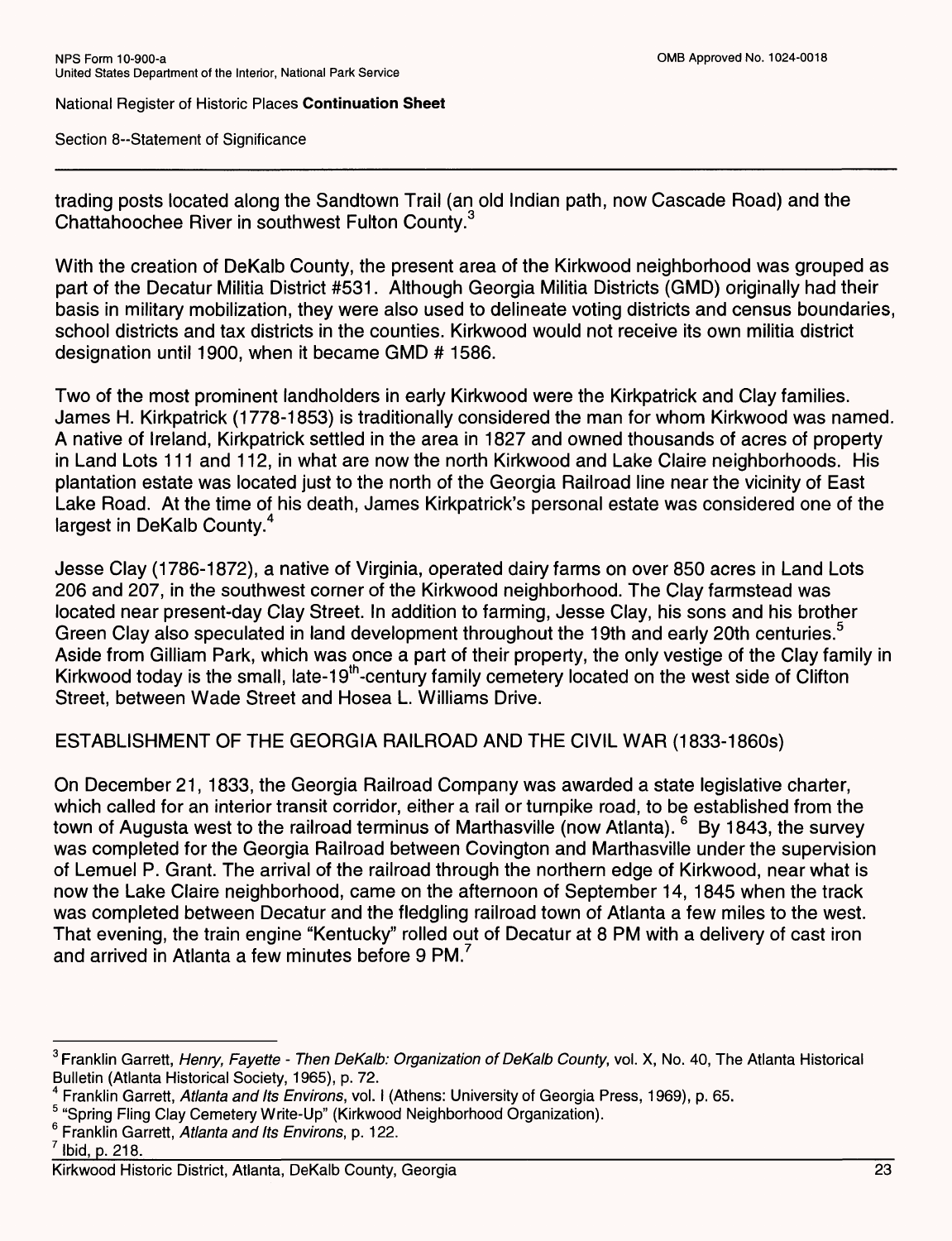Section 8--Statement of Significance

Despite the growth of nearby Atlanta, it appears that the railroad had very little economic or social impact on Kirkwood prior to the Civil War. During the summer of 1864 however, Kirkwood was the setting for peripheral conflicts associated with the Battle of Atlanta as Federal forces pressed towards the city. Having torn up the rail lines from Covington to Stone Mountain, Union General James B. McPherson set out from Decatur on July 20<sup>th</sup> with orders from General William T. Sherman to destroy the track of the Georgia Railroad east of Atlanta.<sup>8</sup> Over the next two days, McPherson's work crews and wagon train were harried at the rear and left flanks by the Confederate cavalry forces under the command of Joseph Wheeler.<sup>9</sup> As fighting intensified on July 22, McPherson ordered General Thomas Sweeny's 16<sup>th</sup> A.C. division to solidify the Federal line to the east. Sweeny moved his troops from north of the Georgia Railroad southeast through Kirkwood along Clay Road (now Clay Street) before encountering Confederate General Joseph Hardee's forces near the present intersection of Clay Street and Memorial Drive.<sup>10</sup> Union Army field maps from this time period identifying Confederate positions near Decatur and the surrounding locale also clearly denote early road patterns of Kirkwood and the locations of the Kirkpatrick, Clay, Howard, and Pearl farms.<sup>1</sup>

# LATE 19TH CENTURY DEVELOPMENT

In 1871, Kirkwood was described as an area of "beautiful suburban villas" <sup>12</sup> with winding carriage rides in the countryside<sup>13</sup> and it soon became the preferred location of the country estates for some of the "Redeemer" political leaders in Georgia and Atlanta during Reconstruction. These were politicians who fought against civil rights reforms for African-American freedmen and sought to restore white Southern home rule. Chief among them was General John B. Gordon (1832-1904). Gordon was considered a Confederate hero and served as both Governor and U.S. Senator for the state of Georgia. In addition, he was also the de facto head of the Ku Klux Klan in the state during 1870s and 1880s. Gordon and his wife lived in a Greek Revival mansion, known as Sutherland, in North Kirkwood (present-day Lake Claire) on 200 acres of property given to him by the Kirkpatrick family. 14 The place names of the roads Sutherland Terrace, Sutherland Place and Gordon Avenue near DeKalb Avenue in Lake Claire are now all that remains of the estate. After Gordon's death, the property fell into ruins and the mansion was torn down in the early  $20<sup>th</sup>$  century.

Other prominent local politicians who moved to Kirkwood during this time include Thomas Coke (T.C.) Howard (1817-1893) and Captain Vardy P.Sisson (1838-1908). T.C. Howard was a co-editor of the Atlanta Daily Intelligencer and the fifth postmaster of Atlanta, serving from 1856-1858 and 1861-1865. He was also the executive secretary to Gordon and former Georgia Governor and

<sup>&</sup>lt;sup>8</sup> "Order from Gen. Sherman to Gen. McPherson directing Gen. Dodge's 16th Corps, U.S. Army, to destroy the railroad between Atlanta and Decatur, Georgia," 07/22/1864 at http://www.sos.state.ga.us/archives/vault/images/dcarson13.jpg (accessed 3/17/07).

Albert Castel, Decision in the West (Lawrence: University Press of Kansas, 1992), pp. 386-387.

<sup>10</sup> Carroll Proctor Scruggs, Georgia Historical Markers, (Helen, Georgia: Bay Tree Grove Publishers, 1976), p. 169.

<sup>&</sup>lt;sup>11</sup> "Map of the battle of Atlanta, Georgia, July 22, 1864." Library of Congress Geography and Map Division, Washington D.C. Call Number G3924.D4S5 1864 .M3 Vault:Sher 41.

<sup>&</sup>lt;sup>12</sup> John Stainback Wilson, Atlanta as It Is (New York: Little, Rennie & Co, 1871), p.15.

<sup>&</sup>lt;sup>13</sup> E.Y.Clarke, Atlanta Illustrated (Atlanta: James P. Harrison and Co., Publishers, 1881), p. 195.

<sup>&</sup>lt;sup>14</sup> "Living Histories, Community Pride: Edgewood, Kirkwood, East Atlanta, East Lake, East Lake Meadows" (Atlanta: Arts in the Atlanta Project Publication, 1993), p. 18.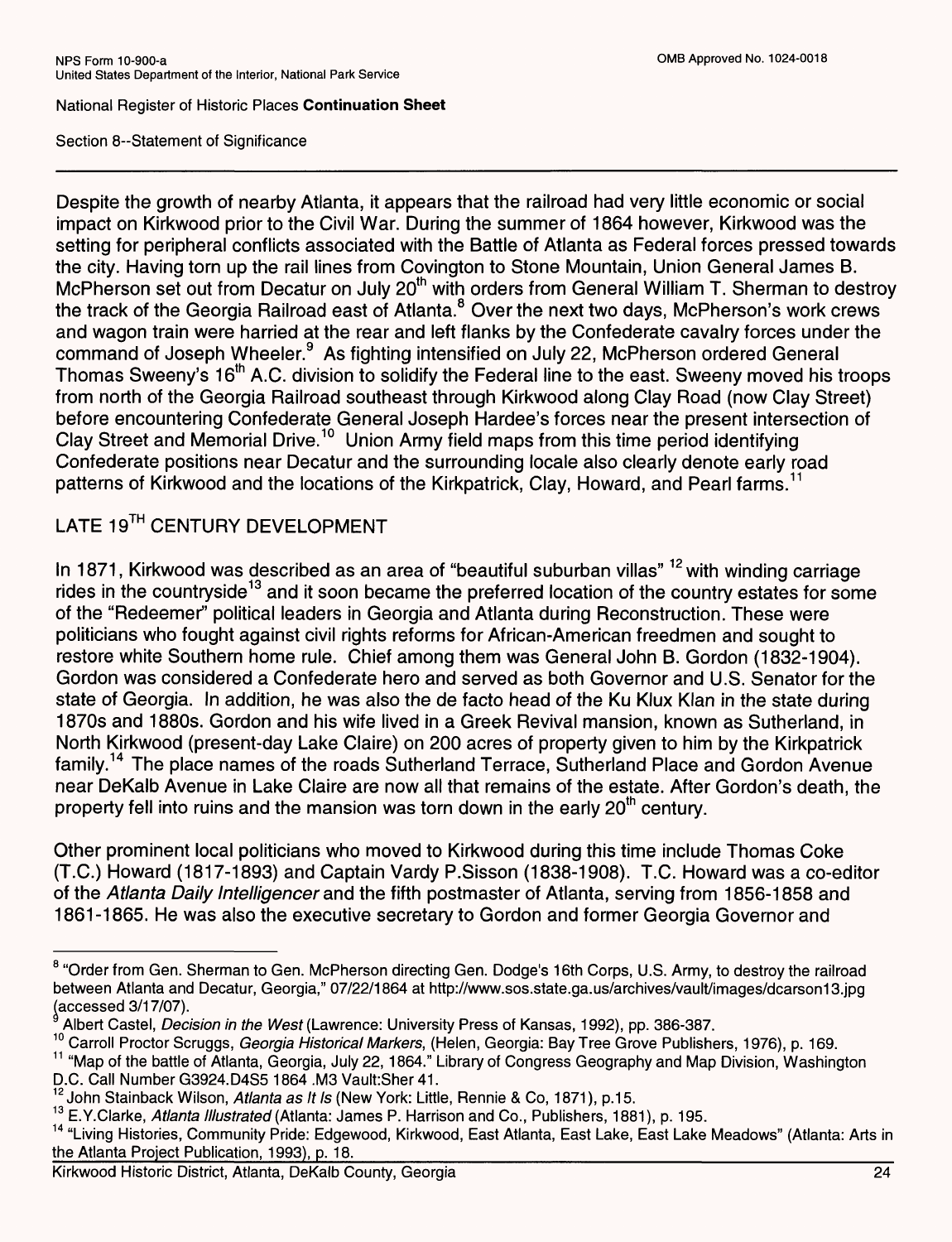Section 8--Statement of Significance

Senator, Alfred H. Colquitt (1824-1894), who lived in the adjacent Edgewood community. Thomas Howard's son, William Schley Howard (1875-1953) was a U.S. Congressman representing the Decatur and Kirkwood district from 1909 to 1917.<sup>15</sup>

Vardy Sisson served as a state legislator, an Atlanta city alderman, fought for the Confederacy in Virginia and, like T.C. Howard, was a war correspondent and editor for the *Atlanta Daily Intelligencer.<sup>16</sup>* Sisson owned a large amount of property on the eastern edge of Kirkwood at the present intersection of Leiand Terrace and Wisteria Way, which at one time encompassed the areas along Winter Avenue, Martha Avenue, Mellrich Avenue and Sisson Avenue, the street that bears his family name. The two-story brick veneer, Neo-Classical Revival style house, known as Wisteria Hall (c.1947) is located at 2249 Wisteria Way on the site of the old Sisson house. It was built by Vardy Sisson's son Gustave B. Sisson, after the original family house was destroyed by fire.

Over the few decades following the Civil War, Kirkwood retained its rural character. Occupational information taken from census records in 1870 and 1880 indicate that farming and agriculturally related enterprise remained the most prominent source of revenue for the area's residents. Aside from the Clay family, most of the small farmsteads such as the Robersons, Howards, Dunwoodys, and Greens were generally located on deep lots along Howard Street in northern Kirkwood just south of the railroad tracks. Many of these farmers were able to take advantage of the shipping convenience afforded by the Georgia Railroad and their proximity to the growing Atlanta markets.<sup>17</sup> Extant houses from this period of development in Kirkwood include the Folk Victorian Style, Plantation Plain house at 247 Howard Avenue (Green-Hess House, c.1870) and the Queen Annestyle house located at 172 Howard Avenue (c.1875).

STREETCARS, SUBURBANIZATION AND INCORPORATION (1890s)

In 1891, the first electric streetcar line reached Kirkwood. Known as the South Decatur Line, it was operated by the Metropolitan Street Railroad Company and connected Atlanta to Decatur with a branch also servicing the East Lake community. Heading east, the South Decatur Line traveled through Kirkwood making multiple stops along Woodbine Avenue, before snaking south on Wade Avenue, crossing over Boulevard Drive and continuing on to either Oakhurst and Decatur via Oakview Road or East Lake on Cottage Grove Road.

The North Decatur Line, operated by Joel Hurt's Atlanta City Street Railway Company, was opened in 1893. Also connecting Atlanta and Decatur, it ran adjacent to the Georgia Railroad along DeKalb Avenue servicing the northern end of Kirkwood. Primary stops for the North Decatur Line along DeKalb Avenue were Hays station (later Pullman Station north of Rogers Street), Kirkwood station (just north of Howard and Kirkwood Streets), and Sisson station (north of Sisson Avenue and Leiand Terrace). Hurt purchased the Metropolitan Street Railroad Company in 1893 and later sold his

<sup>15</sup> Caroline McKinney Clarke, *The Story of Decatur 1823-1899* (Decatur: n.p, 1973), p.206-207.

<sup>16 &</sup>quot;Captain Sisson Passes Away," *DeKalb New Era,* Decatur, GA, 22 January 1908.

<sup>&</sup>lt;sup>17</sup> Georgia, Historical and Industrial (Atlanta: Department of Agriculture, 1901).<br>Kirkwood Historic District. Atlanta. DeKalb County. Georgia

Kirkwood Historic District, Atlanta, DeKalb County, Georgia 25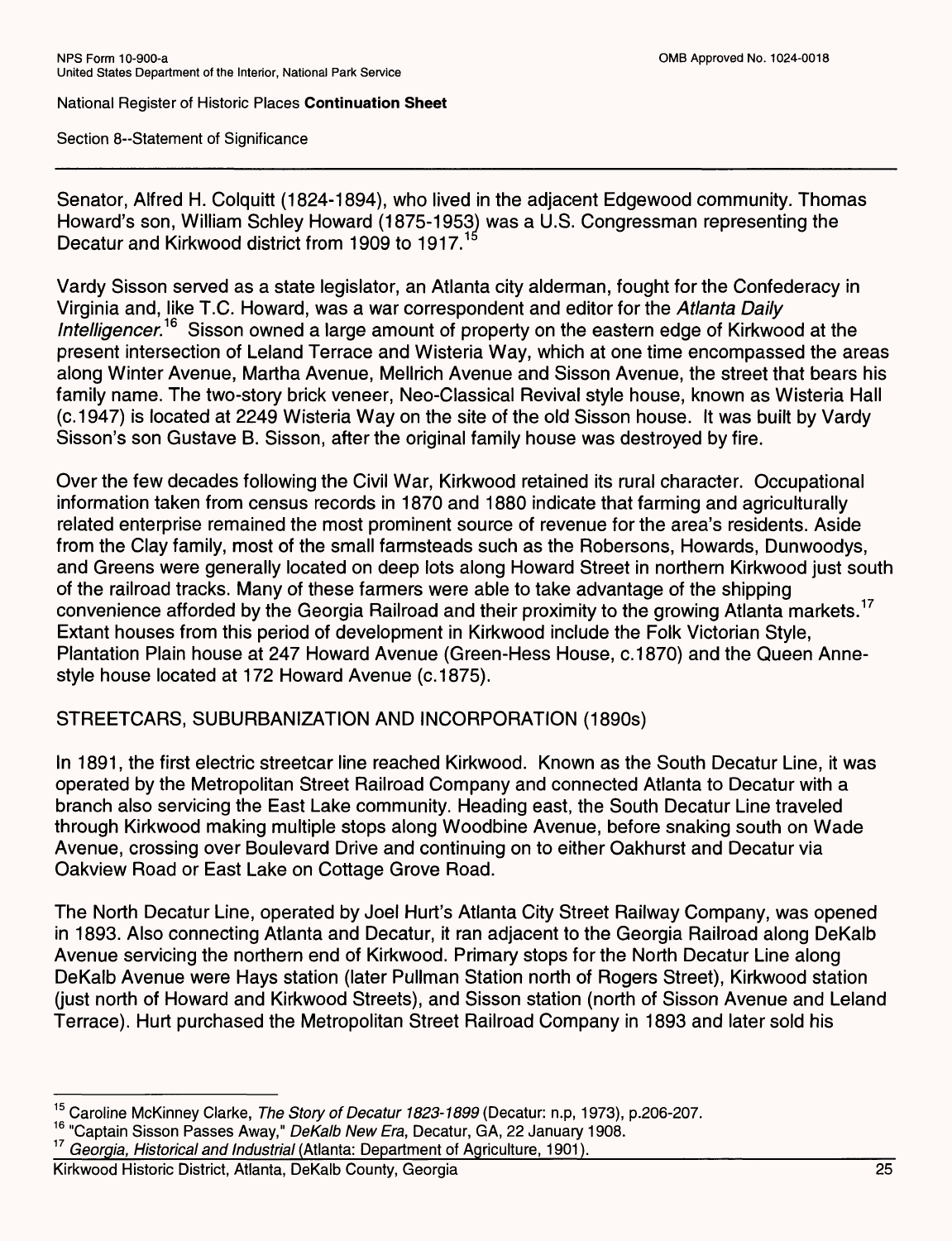Section 8--Statement of Significance

streetcar interests to the Georgia Electric and Light Company (later Georgia Power Company) in 1901.<sup>18</sup>

It was the arrival of the streetcar lines that spurred much of the late-19<sup>th</sup>- and early 20<sup>th</sup>-century residential and commercial development that characterizes most of the Kirkwood neighborhood today. On March 31, 1891, Kirkwood received its first post office with Raleigh C. Cassels as the first postmaster.<sup>19</sup>

INDEPENDENT MUNICIPALITY (1899/1904-1910)

In the late  $19<sup>th</sup>$  century, Atlanta's growth moved to the fringes of the city limits, creating the first suburban neighborhoods. Communities like Kirkwood and its many neighbors, such as Inman Park and Edgewood, represented the first attempts by Atlanta's upper class to build new, lush escapes from the dirty and crowded city. Some of the first clusters of Kirkwood's suburban development appeared along the railroad line that led from Atlanta to Decatur. Additionally, other early Kirkwood residences appeared along and in close proximity to the neighborhood's major thoroughfares, including Boulevard, Clifton, Clay, Howard, Kirkwood, Norwood, Warren, Wade, and Wyman.

With the promise of clean air, water and sewers, suburbs like Kirkwood became extremely desirable to Atlanta's upper class that had grown tired of the city's ditches that served as sewers. Even after implementing a sewer system in the 1890s, it took many years for most in the city of Atlanta to acquire those amenities in their homes. Such promises and aspirations propelled Kirkwood to incorporate as a city on December 20, 1899. However, the Supreme Court of Georgia ruled the incorporation null and void on March 2, 1900, on the grounds that the city limits of Kirkwood were not clearly defined. It was not until March 5, 1904 in a special election that the people of Kirkwood finally voted for the incorporation of the city. The Superior Court of DeKalb County, Georgia gave final approval of the incorporation on April 9, 1904.

Shortly after incorporation, the city of Kirkwood had its own mayor, city council, fire department, school system, and water system. It boasted an ample supply of water from three artesian wells furnished by the city waterworks and regulated by the local municipal government. The water supply was enough for 14,000 people and was promoted as being "clear, pure, and absolutely safe."<sup>20</sup> Electricity was supplied by Georgia Railway and Electric Company (formerly Georgia Electric and Light) and was known as providing "reasonable rates and perfect service".

Kirkwood's first mayor, John F. Bates, was sworn in on May 13, 1904. The first city council consisted mainly of Kirkwood landholders whose names like Jefferson D. Dunwoody and J.W. Clay today have roads in their namesake as memorials to their local legacy. By 1910, the population of Kirkwood was 1,226. It grew to 2,000 by 1913 and by 1915 there were already 3,000 people living in Kirkwood. In

O.E. Carson, *The Trolley Titans* (Glendale, California: Interurban Press, 1981), pp. 11, 32, 50, 55.

Franklin Garrett, *Atlanta and Its Environs,* vol. II, p. 286.

<sup>&</sup>lt;sup>20</sup> "Kirkwood-Atlanta's Best Home Suburb" (Atlanta Urban Design Commission), c.1914.

<sup>21</sup> Mrs. Margaret Scott Hall, "Kirkwood, Georgia: Progress and Prosperity-Causes and Effects," *DeKalb New Era,* 1914.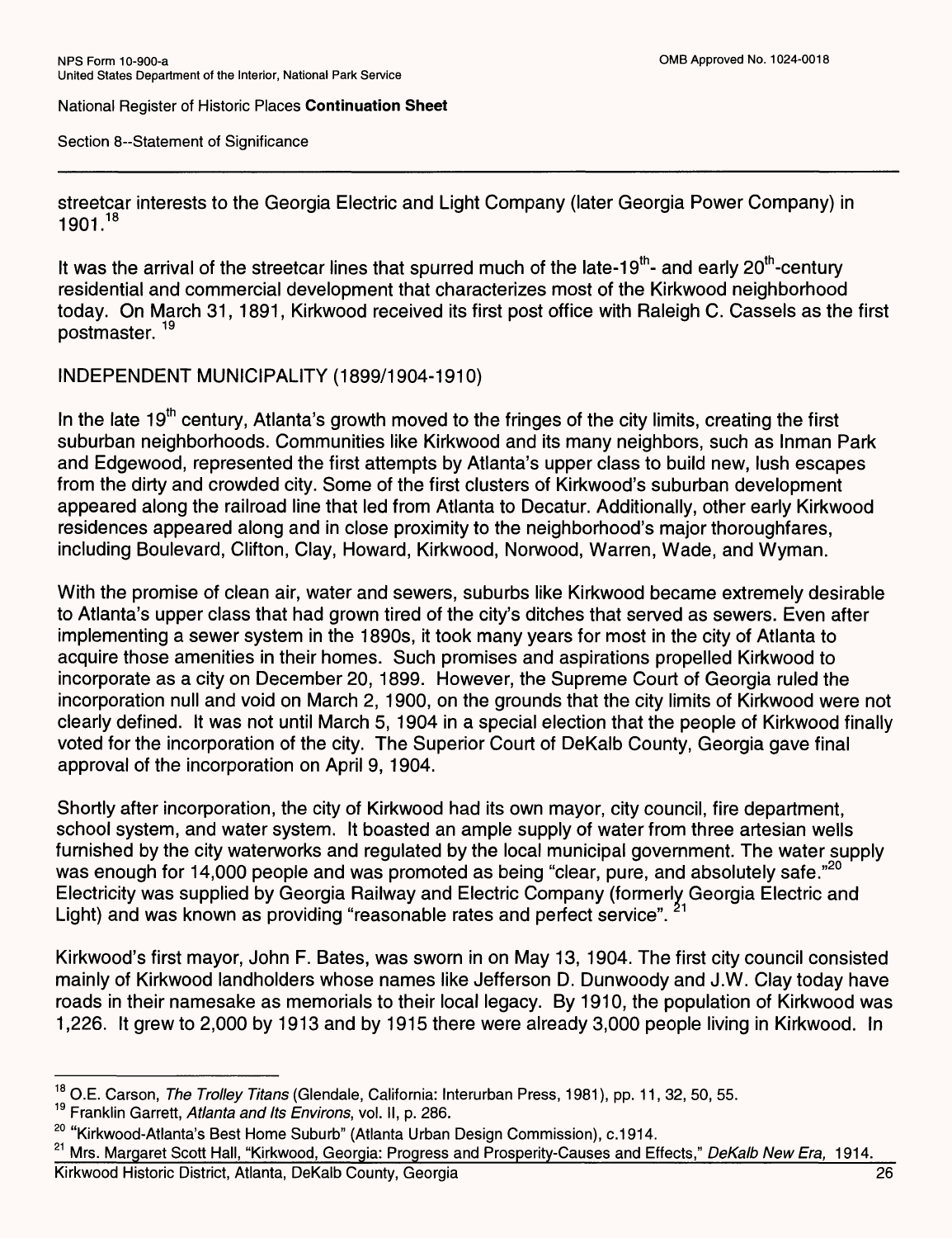Section 8--Statement of Significance

1915, there were 550 total homes. Real estate values also saw an increase in value during those years from roughly \$1,000,000 assessed value in 1912 to \$1,600,000 in 1915.

The *DeKalb New Era* of 1914 profiled Kirkwood, Georgia, as "One Square Mile of Progressive Enterprise, fifteen minutes from Atlanta."22 The article described Kirkwood as a self-contained community where the people planned and guided the services of their town. Home values were listed in the article as ranging from \$3,000 to \$15,000. General merchants such as Cassels and Fleming at 254/260 Howard Street, supplied groceries, meats, coal, and sundries including ice from a separate ice house. The Cassels and Fleming buildings are extant properties in present day Kirkwood.

Another *DeKalb New Era* article from 1914 about Kirkwood titled "Progress and Prosperity-Causes and Effects" discussed the city's plans for expanding Boulevard-DeKalb Avenue. This was the main thoroughfare through Kirkwood and was paved c.1907. Local developers Forrest and George Adair used the paving of the boulevard to their advantage when advertising for buyers in the Kirkwood vicinity. One of their advertisements extolled the advantages of having the paved Boulevard-DeKalb Avenue connecting East Lake Road and described the drive as a "beautiful continuous drive that is sure to enhance the value of the lots."<sup>23</sup> The expansion of Boulevard-DeKalb Avenue was vitally important, not only to the magnificent homes along the thoroughfare, but to accommodate the increasing automobile traffic to and from Atlanta.

While the neighborhood began to accommodate the automobile, trolley lines were still an important aspect of the community because they offered a convenient way to move comfortably at frequent intervals to and from Kirkwood. A *DeKalb New Era* article described the rolling hills and valleys of Kirkwood with its bungalows, villas and cottages that existed along the South Kirkwood, Decatur and East Lake trolley lines.

The former Kirkwood (Elementary) School, located at 138 Kirkwood Road is an extant landmark structure from this period in Kirkwood's development. It was built in 1906 based on designs by Atlanta architect Alexander C. Bruce. The first building was originally all wood, but was later covered in brick. The 1922 classroom building was designed by architect John Francis Downing, the son of the noted Atlanta architect W. T. Downing. Its historic significance was recognized on September 19, 2002 when it was listed in the National Register of Historic Places.

### PRATT-PULLMAN YARDS (1906-1955)

The largest industrial development in Kirkwood was what is now known as the Pratt-Pullman Yards, first built in 1906. Located on 27 acres at 225 Rogers Street, on the south side of DeKalb Avenue adjacent to the Georgia Railroad, the undeveloped property was purchased by Nathaniel Palmer Pratt of N.P. Pratt Laboratory (changed in 1910 to Pratt Engineering & Machineworks, Inc.) in 1902, from George F. Hurt for the purpose of erecting a "new foundry." Apparently the site was chosen due

<sup>23</sup> Forrest and George Adair, "Auction Sale of Beautiful Sutherland," April 1907 (Atlanta History Center).<br>Kirkwood Historic District, Atlanta, DeKalb County, Georgia Kirkwood Historic District, Atlanta, DeKalb County, Georgia 27

<sup>22</sup> S. A. Givens, "Kirkwood, Georgia: One Square Mile of Progressive Enterprise-Fifteen Minutes From Atlanta," *DeKalb New Era,* c.1914.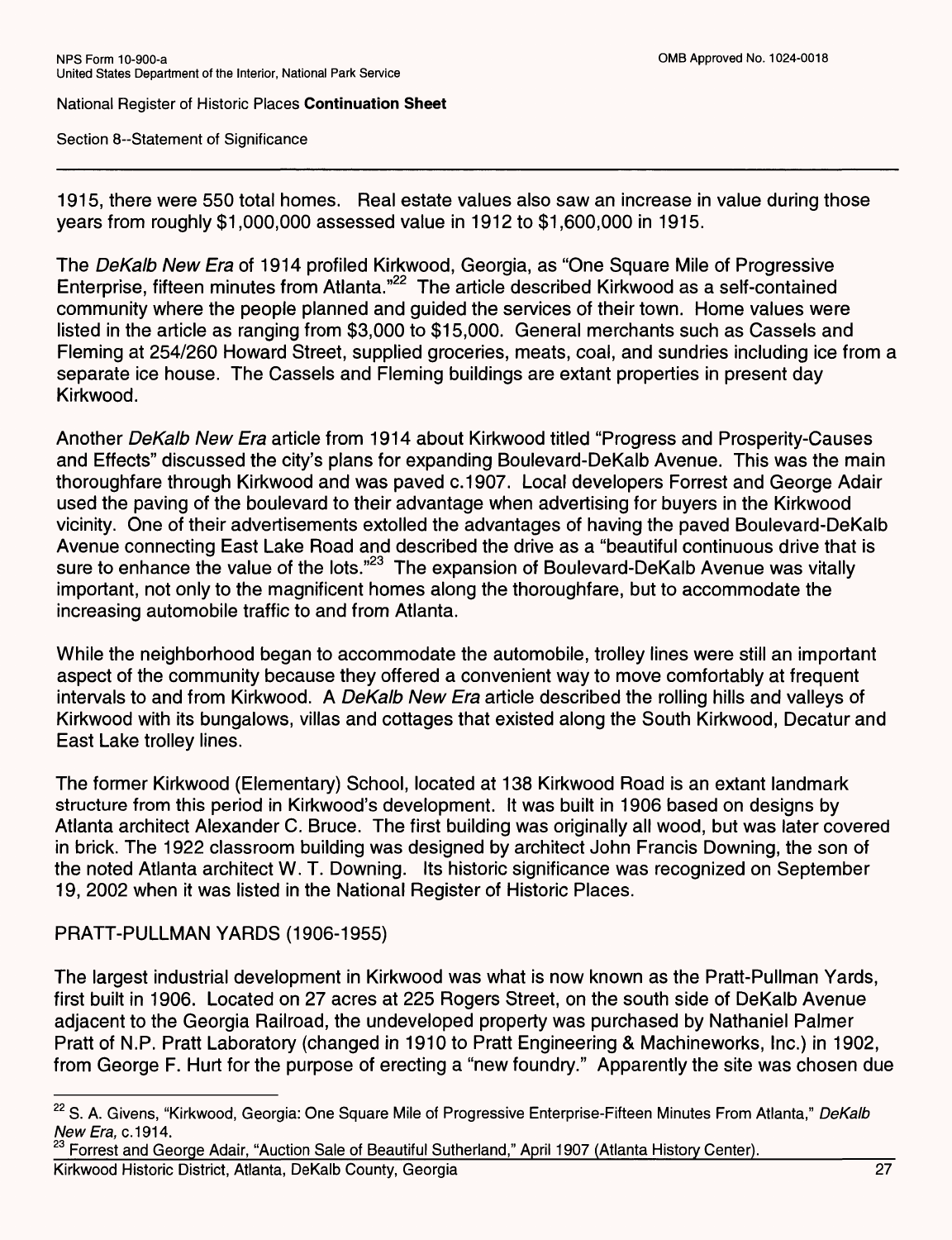Section 8--Statement of Significance

to its location next to a rail transportation corridor and for the proximity to the suburban housing markets in the area, which could provide highly skilled labor.  $24$  Reviews of the 1910 and 1920 census rolls for many of the nearby streets in north Kirkwood indicate that the foundry was indeed a major employer in the neighborhood.<sup>25</sup>

Pratt Engineering and Machineworks, Inc. occupied the site between 1906 and 1926. The company constructed a formal complex consisting of a wood frame office and five red brick and steel frame buildings, each of which had vertical clerestory skylights in order to provide natural lighting. Most prominent were the four-story machine shop and the foundry barns. During World War I, the foundry was used primarily to build munitions for the war effort.<sup>26</sup>

The Pullman Company purchased the property in June 1926 for use as their southeastern repair shop for passenger rail cars. At the time, the Pullman Company's acquisition of the old Pratt plant was described as "a big thing for Atlanta and a big thing for the Company." The site was used as a "fourteen stall shop," which allowed for fourteen cars to be worked on at the same time and a turnaround timeframe of one and one-half cars per day. Many of the highly skilled workers employed at the Pullman shop were transferred to Atlanta from other company locations.<sup>27</sup> During the Pullman period of ownership, two steel and reinforced concrete buildings with sawtooth monitor skylights were added to the southeastern portion of the site in 1927. The Pullman Company continued operations at the complex until 1955.

The complex was purchased by the Southern Iron and Equipment Company ten years later in 1965. The property was used for assembling boxcars and the company erected pre-engineered metal structures at the west and north edges of the complexes. (Some have been subsequently removed.) The current owner of the Pratt-Pullman Yards is the Georgia Building Authority, which leases out part of the property for storage purposes.<sup>28</sup> A small electrical substation now occupies the northeast corner.

## GROWING IMPACT OF THE MIDDLE CLASS AND THE STREETCAR (1910-1922)

Most of the older, extant properties in Kirkwood date from the turn of the  $20<sup>th</sup>$  century. Architectural style at this time still tended toward the late Victorian styles, such as the 1910 Queen Anne at 64 Clay Street and a 1915 Folk Victorian at 1667 Wade Avenue. Yet this was the time of the "New South" in Atlanta and with the burgeoning economic growth, the architecture began to change with the times. The city became a commuter suburb that first relied on the railroad, and then the trolley lines until automobiles began to take their place in the 1920s. Kirkwood was considered a "bedroom" suburb because most of its citizens worked in Atlanta and lived in Kirkwood.

<sup>&</sup>lt;sup>24</sup> Gerald Cowart and Linda Stoutenburg, "A Survey of 225 Rogers Street Architecturally, Historically and Archeologically," Georgia Tech and Georgia State University, 1980, p. 1.

 $^{25}$  U.S. Federal Census, 1910 and 1920.

<sup>&</sup>lt;sup>26</sup> Donna DeAngelis-Shore, "Proposal for the Adaptive Use of the Pratt-Pullman Complex," proposed Thesis, Georgia State University M.F.A, 2001, p. 30.

<sup>&</sup>lt;sup>27</sup> Paul Hinde, "The Pullman Company," *The City Builder*, 1926, p. 33, 53.<br><sup>28</sup> Ibid. pp. 35-36.

<sup>28</sup> Ibid, pp. 35-36.\_\_\_\_\_\_\_\_\_\_\_\_\_\_\_\_\_\_\_\_\_\_\_\_\_\_\_\_\_\_\_\_\_\_\_\_\_\_\_\_\_\_\_\_\_\_\_\_\_\_\_\_\_\_\_\_\_\_\_\_

Kirkwood Historic District, Atlanta, DeKalb County, Georgia 28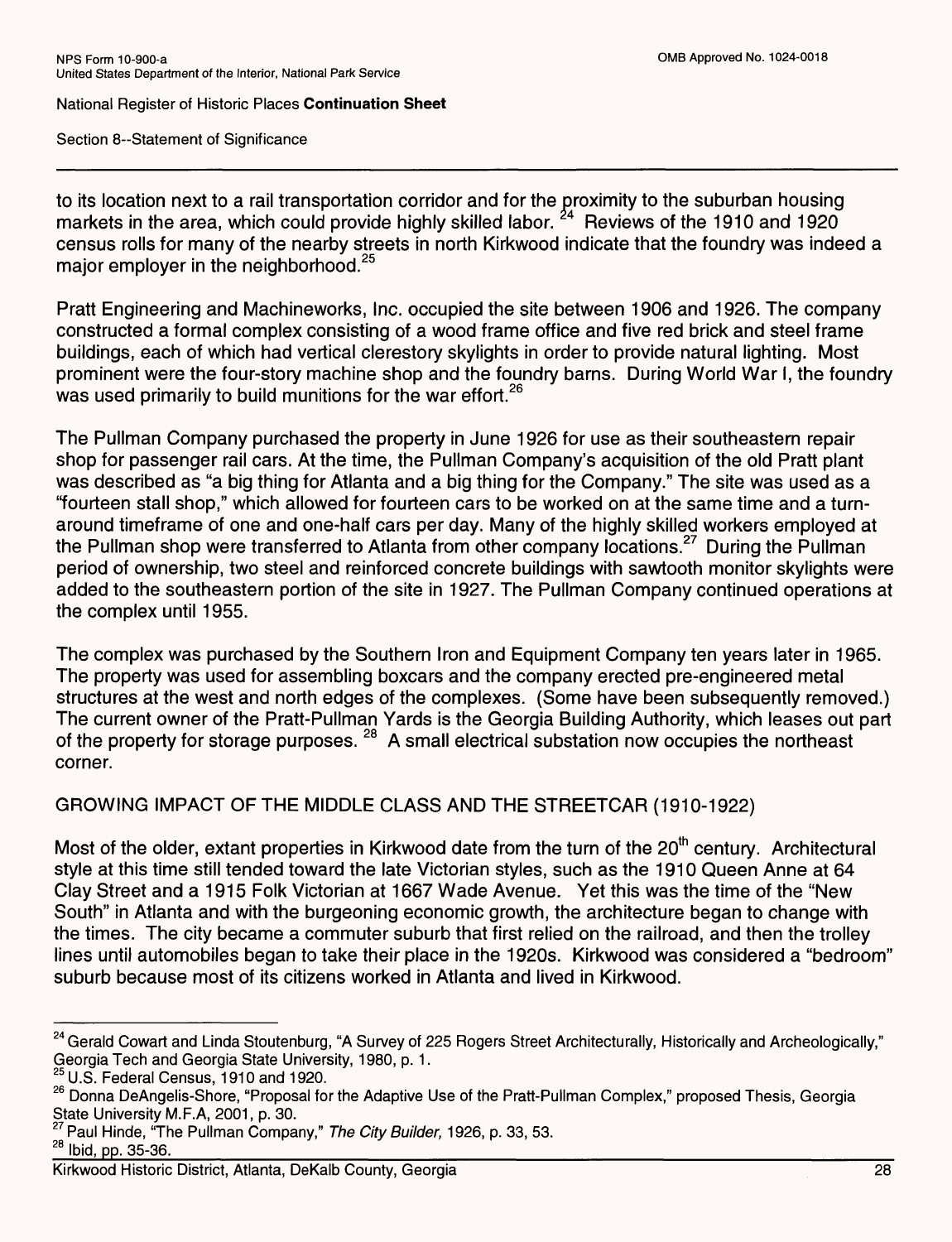Section 8--Statement of Significance

These more moderately priced modes of transportation brought the middle class out of the inner city to neighborhoods like Kirkwood. The neighborhood continued to grow on the patterns initiated by land developers such as Forrest and George Adair and The Atlanta Suburban Land Company. This neighborhood grew on a grid pattern, bisected by curvilinear streets. The Adairs developed land in north Kirkwood, which is now considered part of the Lake Claire neighborhood. They also developed land in the vicinity of Oak, Warren and Howard streets, south of DeKalb Avenue. The Atlanta Suburban Land Company had a large development area both north and south of DeKalb Boulevard throughout Kirkwood. Land was developed adjacent to the Metropolitan railroad dummy line that ran through Kirkwood.

Middle class subdivisions, like Kirkwood, attempted to emulate the Olmstead suburban movement of large park-like neighborhoods with upscale amenities. In Kirkwood, this less costly version of the Olmstead neighborhood had narrow lots, straight streets, parks and open spaces within the neighborhood. The sidewalks and open spaces encouraged a close community atmosphere. In the rare instance where fencing was used, it was for ornamental rather than for privacy purposes.

Typical development of new properties involved speculators finding purchasers for the properties, dividing the land into house lots, building the streets and providing for utilities. Auctions became a common way of dispersing the lots. Most of the houses in the neighborhood were built by the families who resided in them, as opposed to realtors or speculators.

At the height of the trolley's use from the 191ds-1920s, the Craftsman bungalow became ubiquitous in Kirkwood. This Arts and Crafts style was popular with the middle class who had become predominant citizens of these suburban communities. No longer prevalent were the high style mansions of the early Kirkwood elite. Kirkwood became a middle class suburb with some working class areas. The New South cottage, Queen Anne cottage and the Gabled Wing house types also signified this shift in class. Designs and layouts for these houses were often taken from pattern books or manuals, since most middle class citizens could not afford to hire architects. Even so, while houses were similar in style and type, they were rarely exact replicas of one another.

Today, the lifestyle created by these streetscape and housing trends still exists in Kirkwood, thanks to the retention of many of the neighborhood's historic residential assets. Clifton Street has several 1925 Craftsman house and Bungalow examples at 20, 23, 27 and 37 Clifton Street. Wyman Street has a varied combination of examples of New South Cottages, Craftsman Bungalows and Gabled Wings.

ANNEXATION AND EARLY 20™ CENTURY DEVELOPMENT (1922-1945)

By the second decade of the 20th century, it appears that the rapid increase in residential development had begun to overtax Kirkwood's municipal services. Political instability, a result of which was a confusing electoral, three-way tie for town mayor in 1917, exacerbated the situation.<sup>29</sup> In 1921, two contingents of Kirkwood leaders, a citizen delegation headed by R.F. Gilliam and

<sup>&</sup>lt;sup>29</sup> "Who Is the Mayor of Kirkwood Now? Three Claim Place," The Atlanta Constitution, 2 January 1917, p. 1. Kirkwood Historic District, Atlanta, DeKalb County, Georgia 29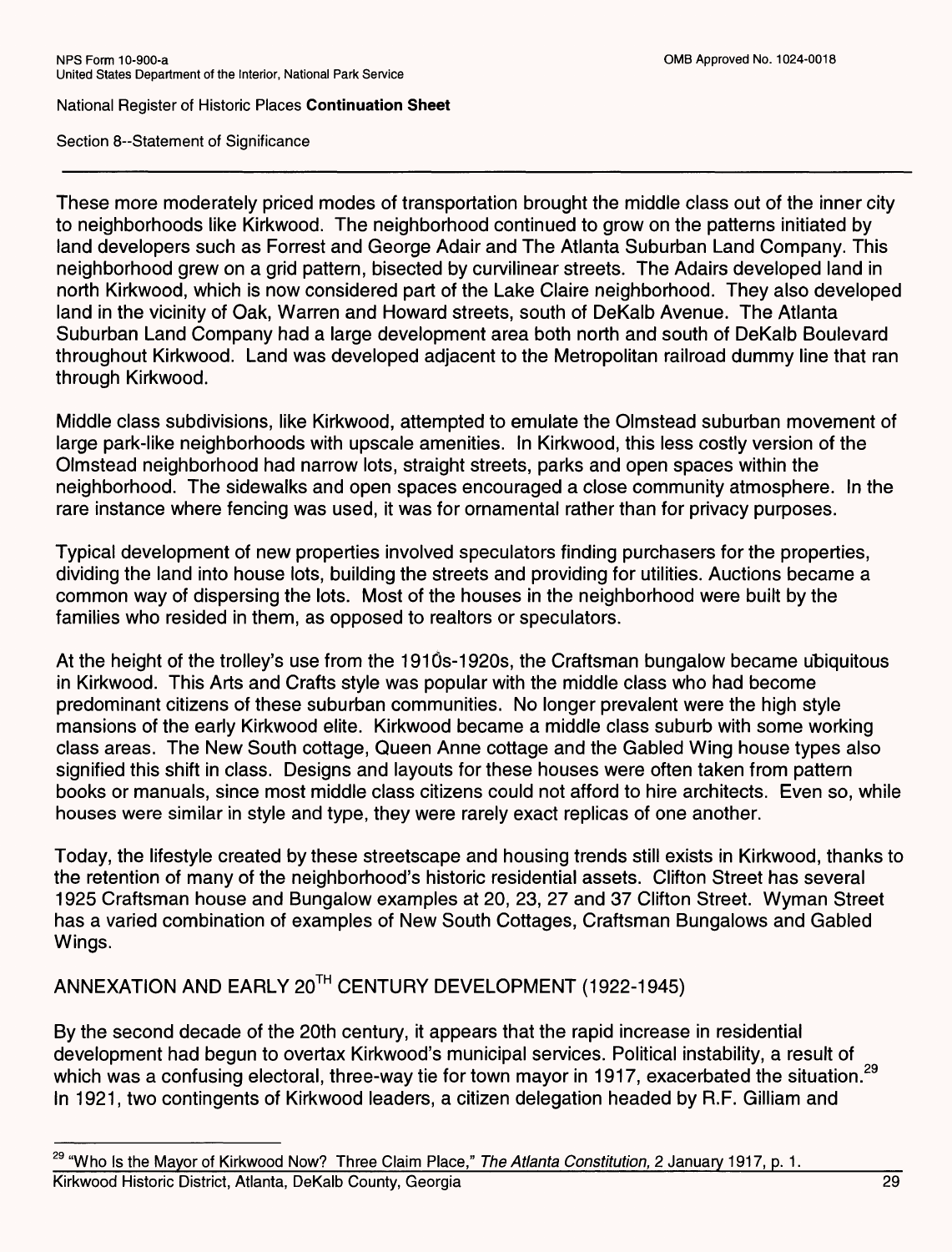Section 8--Statement of Significance

members of the Kirkwood city council under A.I. Branham, began meeting with Atlanta government officials in order to negotiate demands for Kirkwood's annexation into the greater city limits. In exchange for annexation, the city of Atlanta assumed Kirkwood's debts and pledged to build two new schools, a fire station, and a city park, as well as repairing and repaving Boulevard, Howard and Rogers streets. Chief among residents' concerns were the expansion of services into Kirkwood, and the enforcement of Atlanta's racial zoning restrictions that would prevent "negro encroachment" in the area.<sup>30</sup> On August 10, 1921, Kirkwood residents voted for annexation and the community of Kirkwood was officially incorporated into the city of Atlanta on January 1, 1922, becoming its 12<sup>th</sup> ward.<sup>31</sup>

The suburban development of Kirkwood, which began around the turn of the  $20<sup>th</sup>$  century and was driven by the neighborhood's proximity to Atlanta via access to the two streetcar lines, continued throughout the decade of the 1920s. The property owned by Kate Green-Hess, located south of Hosea L. Williams Drive (formerly Boulevard Drive) between Dearborn (formerly Cleveland Street) and Warren streets, (north of Bixby Street) was platted and developed in 1924. In 1927, Mutual Home Builder's Incorporated subdivided and built a number of brick veneer and wood frame singlestory, Craftsman bungalows on M.B. Cassels' and Leila P. Sisson's former land along present day Sisson Avenue, Winter Avenue and Leland Terrace (formerly Louisiana Avenue north of Wisteria Way) in north Kirkwood. The residential construction built during this period makes up the majority of the historic pre-World War II housing stock extant in Kirkwood today.

Although residential development during this period was spread throughout Kirkwood, primarily between the North and South Decatur streetcar lines, the commercial district of the neighborhood shifted southward from the railroad tracks at Howard Street and DeKalb Avenue, to South Howard and Kirkwood Road along the Boulevard (now Hosea L. Williams) Drive corridor. In 1918, only three businesses, two grocers and a pharmacy, were located on Boulevard Drive. By 1931, that number had grown to thirteen businesses, including five grocery stores, two pharmacies, a dentist office, a post office, and three gas stations.

Due to the Great Depression, house construction slowed considerably in Kirkwood during the 1930s. Most of these houses were English Cottage house types with English Vernacular Revival-style elements. Several public buildings were built during this time period. In 1942, a new library was built at 106 Kirkwood Road, near the Kirkwood School. The red brick colonial style building served as the neighborhood's library until 1995 when the Atlanta-Fulton Library System built a new neighborhood library about five blocks south at the corner of Kirkwood Road and Hosea Williams Drive. The original library remains extant and now serves as a private residence.

POST-WAR SUBURBAN DEVELOPMENT (1945-1954)

Like many regions throughout the country following World War II, Kirkwood experienced another residential development boom in the late 1940s and 1950s. Much of this growth was associated with government programs instituted under the Federal Housing Administration (FHA), such as the 1944

<sup>30 &</sup>quot;Kirkwood Nearer to Annexation," *The Atlanta Constitution,* June 16, 1921, pg. 1.

<sup>&</sup>lt;sup>31</sup> Franklin Garrett, Atlanta and Its Environs, vol.2 (Athens: University of Georgia Press, 1969), p. 788.

Kirkwood Historic District, Atlanta, DeKalb County, Georgia 30 30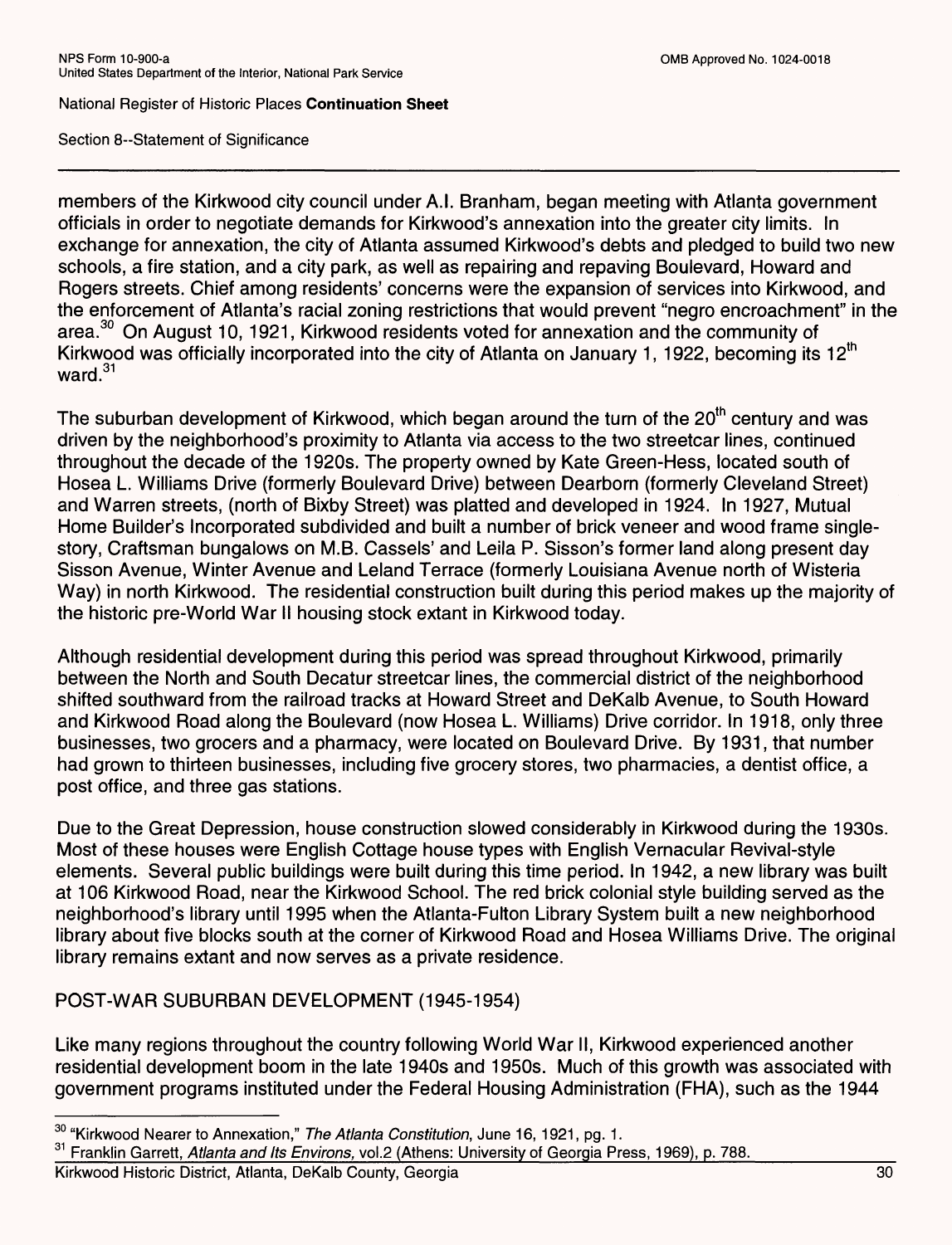Section 8--Statement of Significance

Serviceman's Readjustment Act and Veteran's Mortgage Guarantee program of 1944, which allowed returning veterans to buy houses with no down payment and a thirty-year mortgage locked in at around four percent annually.<sup>32</sup> Development during this period is illustrated by the uniform proliferation of the American Small House types and early Ranch houses such as those found near Woodbine Avenue in the southwest part of the neighborhood, or on the eastern edge of Kirkwood along Rocky Ford Avenue and on Sisson Avenue, Martha Avenue and Mellrich Avenue south of Wisteria Way. Wider streets and a lack of sidewalks also characterize much of this post-war period of growth.

Along with this second housing boom came new businesses and services geared towards the area's residents. The central business district of Kirkwood, along Boulevard Drive, grew from 13 businesses in 1931 to over 30 in 1957.<sup>33</sup> Kirkwood sported a wide variety of businesses from grocery stores and bakeries to hardware stores and auto repair shops. Many of these businesses were located in the block of buildings from 1900 to 2006 along Boulevard Drive (now Hosea Williams). City directories indicate businesses operated at these addresses as early as the 1930s. The 1947 city directory listed the following businesses in this central area (among others):

1992 Diamond Shea Groc. 1994 Kirkwood Hardware 1996 Newman Pharmacy Inc. 1998 Kirkwood Restaurant 2000 Hulsey's Bakeshop 2002 John P. Daniel, Barber 2004 Freeman's Grocery 2006 Women's Furniture Taylor Shop

Across the street, Titshaw Service Station and later Sim's Texaco stood at the corner of Boulevard Drive and Oakview Road. This extant building was also built in 1945 and has been converted to restaurant space. Other popular area businesses, such as the Kirkwood Theater, a Piggly Wiggly grocery store and the Hitching Post Restaurant were located west of Howard Street on Boulevard Drive in buildings that are no longer extant.

Despite the growth of the 1940s and 1950s, census records and an examination of the remaining housing stock show that residential construction slowed somewhat after 1939. In the only census district that is comprised entirely within Kirkwood's boundaries (others incorporate parts of Kirkwood but cross into other neighborhoods), the 1960 U.S. Census lists 143 housing units that were constructed between 1950 and 1960, slightly higher than construction of the 1940s when 134 new units were built. This can be compared to the existing 659 housing units built prior to 1940.<sup>34</sup> However, Kirkwood's population continued to steadily grow in the 1940s and early 1950s, until larger demographic and population shifts would change urban areas across the nation.

<sup>34</sup> U.S. Census records, 1960.

Kirkwood Historic District, Atlanta, DeKalb County, Georgia 31

<sup>&</sup>lt;sup>32</sup> Leigh Burns, et al, "Atlanta Housing 1945-1965" (paper for Georgia State University-Case Studies in Historic Preservation, 2001), p.4.

<sup>&</sup>lt;sup>33</sup> Atlanta City Directories 1931-1957.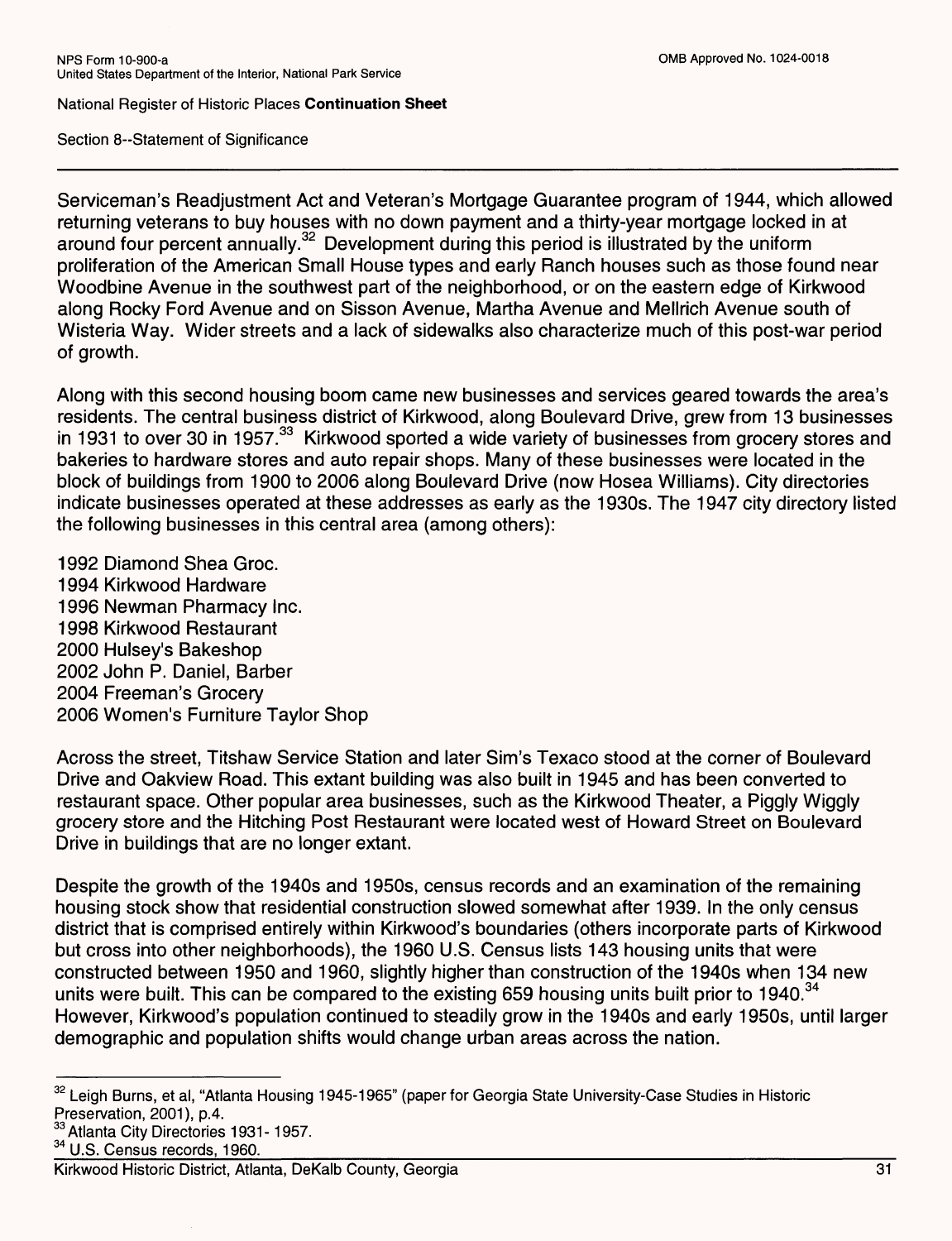Section 8--Statement of Significance

Like many of the first Atlanta suburbs, the proliferation of the automobile and the construction of interstate highways through the heart of the city in the 1950s eroded Kirkwood's appeal as a "street car suburb." In fact, the city's trackless trolley system stopped operating around 1949. New suburban developments in northern DeKalb County and elsewhere in metro Atlanta offered spacious lots, carports and other attractive amenities, which urban neighborhoods like Kirkwood did not incorporate. As the suburbs grew and attracted middle-class and upper-middle-class families, urban areas suffered economically.

Suburban growth combined with racial tensions dramatically changed the urban landscape of metropolitan Atlanta. By 1956, 75 percent of whites lived outside the 37-square mile area that comprised the 1952 boundaries of the city of Atlanta. In contrast, 73 percent of non-whites lived within that central city area.<sup>35</sup>

## DESEGREGATION OF SCHOOLS AND "WHITE FLIGHT" (1954-1965)

Another national movement altered the fabric of Kirkwood's community during the 1950s. In a move that began a major advance for Civil Rights, the Supreme Court of the United States declared that the segregation of public schools was unlawful, overturning its "separate but equal" ruling in *Plessy vs. Ferguson* 163 U.S. 537 (1896). The landmark 1954 Supreme Court decision, *Brown v. the Board of Education of Topeka,* 347 U.S. 483 (1954), promised racial integration of public schools across the country. Though the ruling had a great impact in schools across the nation, Southern communities were particularly resistant to the ruling, since forms of racial discrimination were often written into state and local law. In anticipation of federally mandated school integration, many white residents decided to leave their urban neighborhoods and flee to all-white suburban developments. In Kirkwood, "white flight" began quietly in response to *Brown v. Board of Education* in 1954 and resulted in a complete demographic shift a decade later.

The Atlanta Public School system planned to gradually introduce school desegregation. By integrating "downward" at the rate of one new grade per year, starting with high school seniors, it would take 12 years to reach the first grade. However, Atlanta's African-American community sought immediate and complete integration. In 1964, black parents picketed in front of the all-white Kirkwood (then Elementary) School, protesting the serious overcrowding of two nearby predominantly African-American elementary schools while the rolls of Kirkwood dwindled. The two area black elementary schools, Whitefoord and Wesley, faced massive overcrowding. Whitefoord, the closest to Kirkwood, was 675 students over capacity and operating on triple sessions. Black students sat three per chair, while the white Kirkwood School was 750 students under capacity.

As the school year began, black parents and students joined by a representative from the NAACP, picketed Kirkwood School. They demanded an immediate end to segregation with the admission of their children to the underutilized school. The pressure proved too great to ignore. In the fall of 1964, the Atlanta Public School Board announced that black children in every grade could begin

<sup>&</sup>lt;sup>35</sup> Population Housing 1956: Atlanta Region Metropolitan Planning Commission Report, p. 5. Kirkwood Historic District, Atlanta, DeKalb County, Georgia 32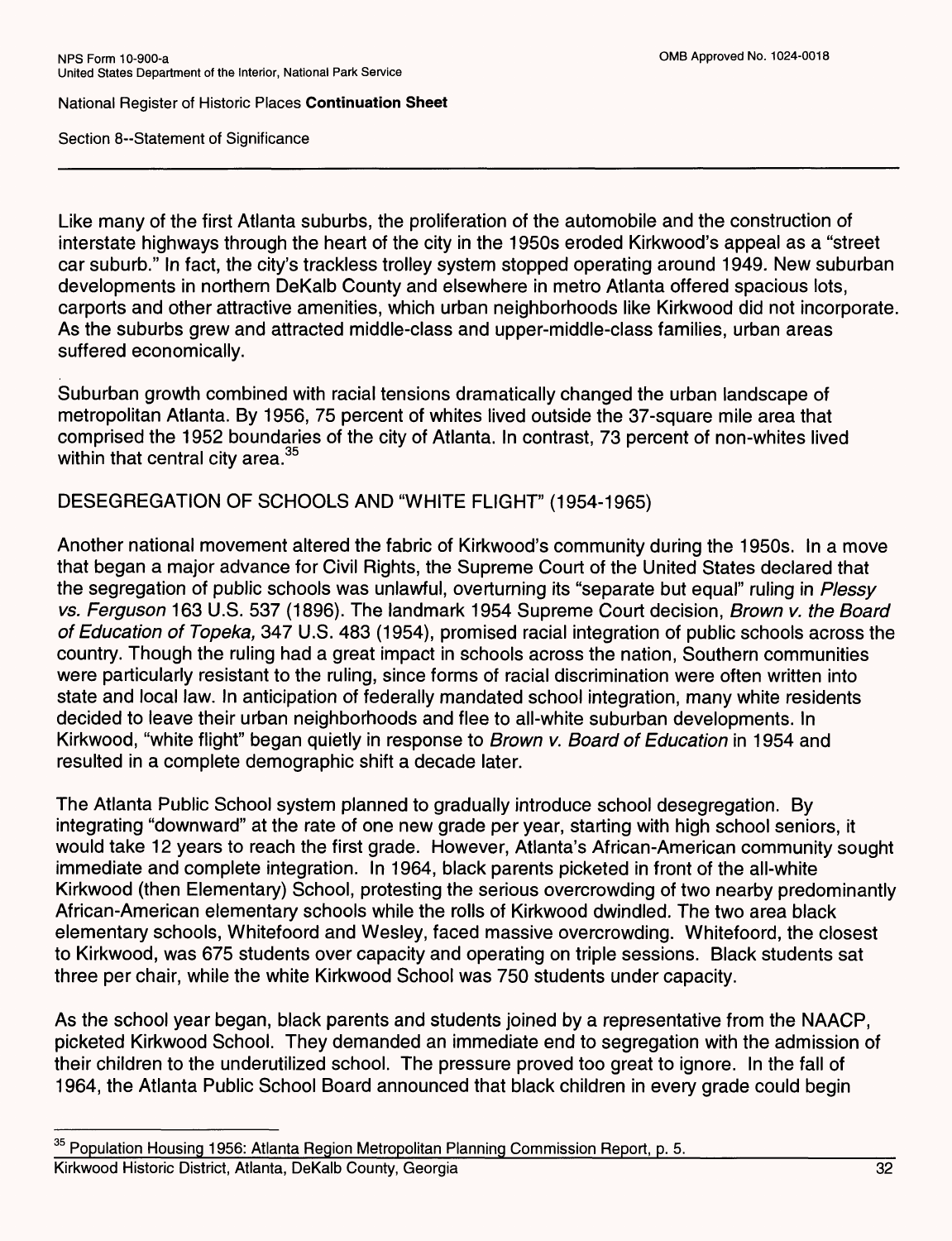Section 8--Statement of Significance

attending classes at predominantly white schools throughout the city. Over the weekend, all but seven of Kirkwood's white pupils abruptly transferred to other schools. Five hundred African-American children arrived on Monday morning and found the hallways empty of the former students.

Protests continued until November 1964 when the school board finally agreed to integrate all area schools at the start of the next semester in January of 1965. These protests, along with gross overcrowding at area black schools and the neighborhood's changing demographics pushed Atlanta Public Schools Superintendent, John Letson, to abandon any gradual efforts at integrating Kirkwood in 1965. In a letter to the parents and faculty of Kirkwood days before the integration, Letson announced the events planned for January 25 and provided current students with options. They could stay at Kirkwood or they could transfer to predominantly white East Lake Elementary, Mary Lin Elementary in Candler Park, or Burgess Elementary in East Atlanta. The entire seventh grade, including their teacher, chose East Lake.

Although a very small minority remained, most white residents, like the entire seventh grade class, decided to leave Kirkwood for all-white suburban developments. By the 1965-1966 school year, Kirkwood School was overcrowded and 100 percent African-American. Across the neighborhood, J.C. Murphy High School (presently Alonzo A. Crim Comprehensive High School) experienced a similar racial composition shift. Murphy High School, located at 256 Clifton Street (just south of the Kirkwood Historic District boundaries) was built by the architecture firm of Barili & Humphreys in 1947 and completed in 1949.36 Serving the Kirkwood, East Atlanta and Edgewood neighborhoods, it was one of the first public high schools in Atlanta to desegregate on August 30, 1961 (the three other schools were Brown High School in the West End, Northside High in Buckhead and Henry Grady High in Midtown) with the enrollment of two black female students.<sup>37</sup> By 1962, the integration process at the high school picked up momentum and by 1964, 25 percent of the student population was black. White withdrawal from the school began in earnest however, and two years later in 1966, Murphy High had only three white seniors. Following their graduation, the school, which had an allwhite enrollment five years earlier, was now entirely African American.

### BLOCK BUSTING (1960-1969)

Like many inner city neighborhoods at this time, the racial shift in Kirkwood was encouraged and exaggerated through "block busting" by real estate agents in the area. Agents encouraged white flight in neighborhoods like Kirkwood, by convincing long-time white residents that their neighbors were leaving in rapid numbers to be replaced by blacks, convincing them to sell at a rock-bottom price and then turning around and reselling the houses to incoming African-Americans at a record-high price.

Both races were exploited. The *Atlanta Constitution* reported in July of 1960, that the DeKalb County grand jury was receiving complaints from whites in regards to blockbusting and real estate agents were accused of selling to blacks in order to encourage the white population to sell cheap.<sup>38</sup> An

<sup>38</sup> "DeKalb Jury Blasts at Block-Busting," Atlanta Constitution, 13 July 1960.

Kirkwood Historic District, Atlanta, DeKalb County, Georgia 33

<sup>&</sup>lt;sup>36</sup> Robert M. Craig, *Atlanta Architecture: Art Deco to Modern Classic, 1929-1959* (Gretna: Pelican Publishing Co., 1995). <sup>37</sup> Kevin M. Kruse, *White Flight: Atlanta and the Making of Modern Conservatism* (Princeton & Oxford: Princeton University Press, 2005), p. 151-154.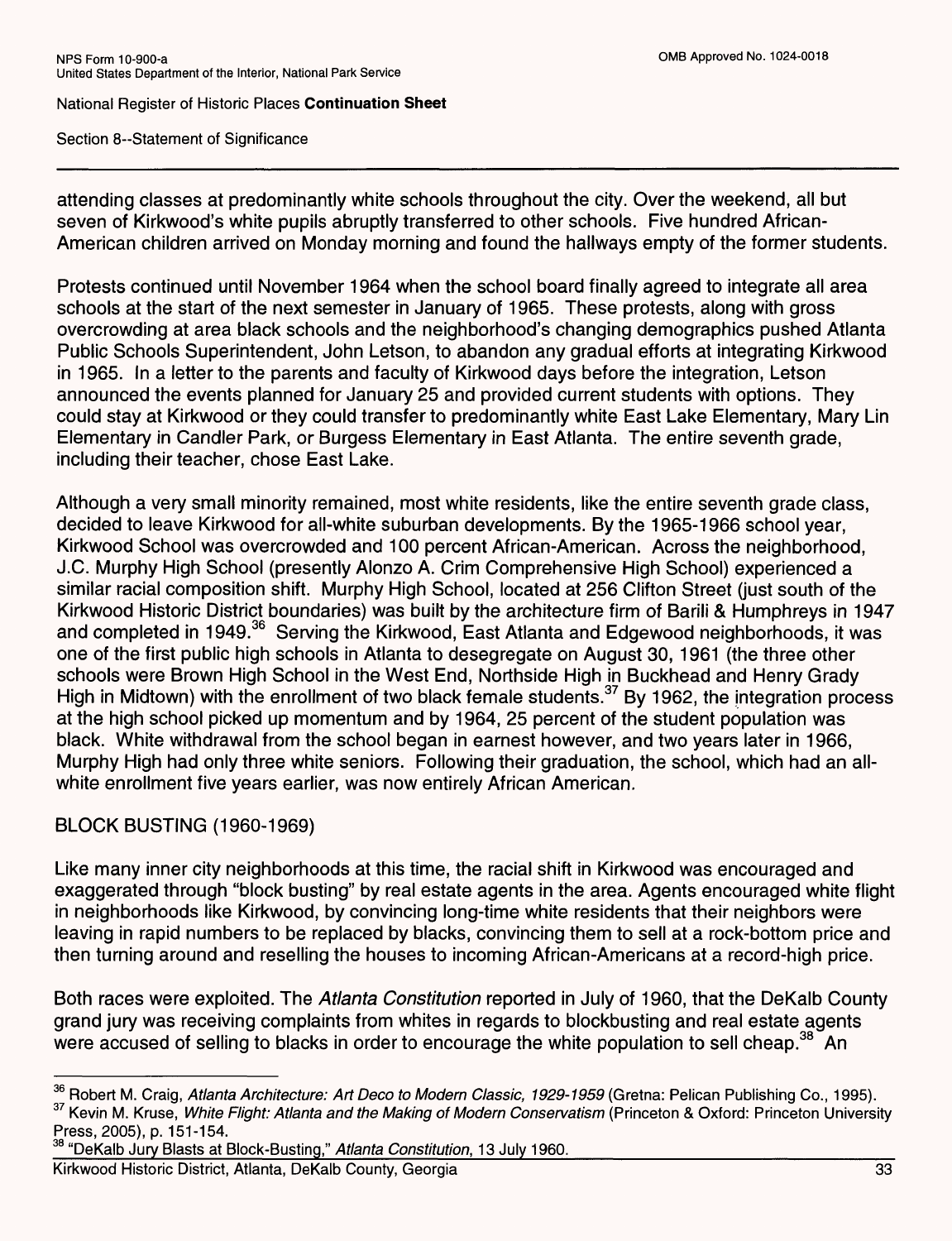Section 8--Statement of Significance

*Atlanta Constitution* newspaper reporter later simplified the complex and turbulent transition time in 1960s Kirkwood when he reported, "Somewhere, a white man sold his home to a Negro. Other homeowners panicked. Land values plunged and word spread."39

Both "for sale" and "white area" signs represented the racial animosity between white and blacks during this time of racial transition in the 1960s. Some local white Kirkwood and Edgewood residents even attempted to rally together in resistance by forming the Eastern Atlanta Corporation in an effort to buy property that would otherwise be sold to black families.<sup>40</sup>

In a sign of the times, neighborhood racial hostility eventually turned violent. On June 16, 1960, a demonstration took place in front of 1500 Woodbine Avenue after an African-American woman and her daughter moved into the residence. A member of the angry crowd threw a rock through a kitchen window. Eventually police arrived and ordered the white crowd to disperse.<sup>41</sup> This same bungalow remains part of the neighborhood today. These threats turned out to be a last attempt by the white community to deter blacks from buying in the neighborhood. However by 1967, census records show that Kirkwood was over 95 percent African-American.

While the former white population of Kirkwood was predominantly middle-aged, the new black resident profile consisted of younger families with growing children.<sup>42</sup> A classic example of the demographic shift can be seen in a 1969 *Atlanta Constitution* article on the life of a white long-time Kirkwood resident, Tracy Freeman. In 1928, Freeman moved to Kirkwood from a rural area with aspirations of improved economic and living conditions. He opened and ran Freeman's Grocery at 2004 Boulevard Drive for forty years. The building is still part of the downtown commercial district. Freeman was one of the last whites to leave the neighborhood and sell his modest home, soon purchased by Joe Jackson, an African American. Jackson also moved to Kirkwood from a rural area, with his family of ten, including his wife, three grown children, and five grandchildren.

## URBAN DECAY AND GENTRIFICATION

The drastic population shift of the 1960s and the abundance of absentee landlords with little care for their properties made Kirkwood extremely vulnerable to the rapid urban decay of the late 1960s, 1970s and 1980s. Civil Rights activist Hosea Williams, who lived in the neighboring community of East Lake, publicly advocated for improved living conditions for residents of Kirkwood in the late 1960s. The implementation of the MARTA public transit system during the 1970s did little for the Kirkwood neighborhood's progression. Over the next two decades some homes in late stages of neglect were boarded up, condemned, and eventually demolished.

<sup>&</sup>lt;sup>39</sup> Jeff Nesmith. "The Kirkwood Story: 'Neighborhood Era' Ends in Panic," (Second of a series on an urban area in transition), *Atlanta Constitution,* 16 April 1969.

<sup>40 &</sup>quot;Kirkwood, A Glimpse of History," http://www2.gsu.edu/~wwwkhp/glimpse.html.

<sup>41 &</sup>quot;Police Watch Scene of Race Incident," *Atlanta Journal,* 17 June 1960.

<sup>42</sup> Frank O'Neil. "Which Way Kirkwood? Youth and Lack of Representation Seen As Two Major Problems of the Area. *The*  DeKalb New Era, 10 August 1967.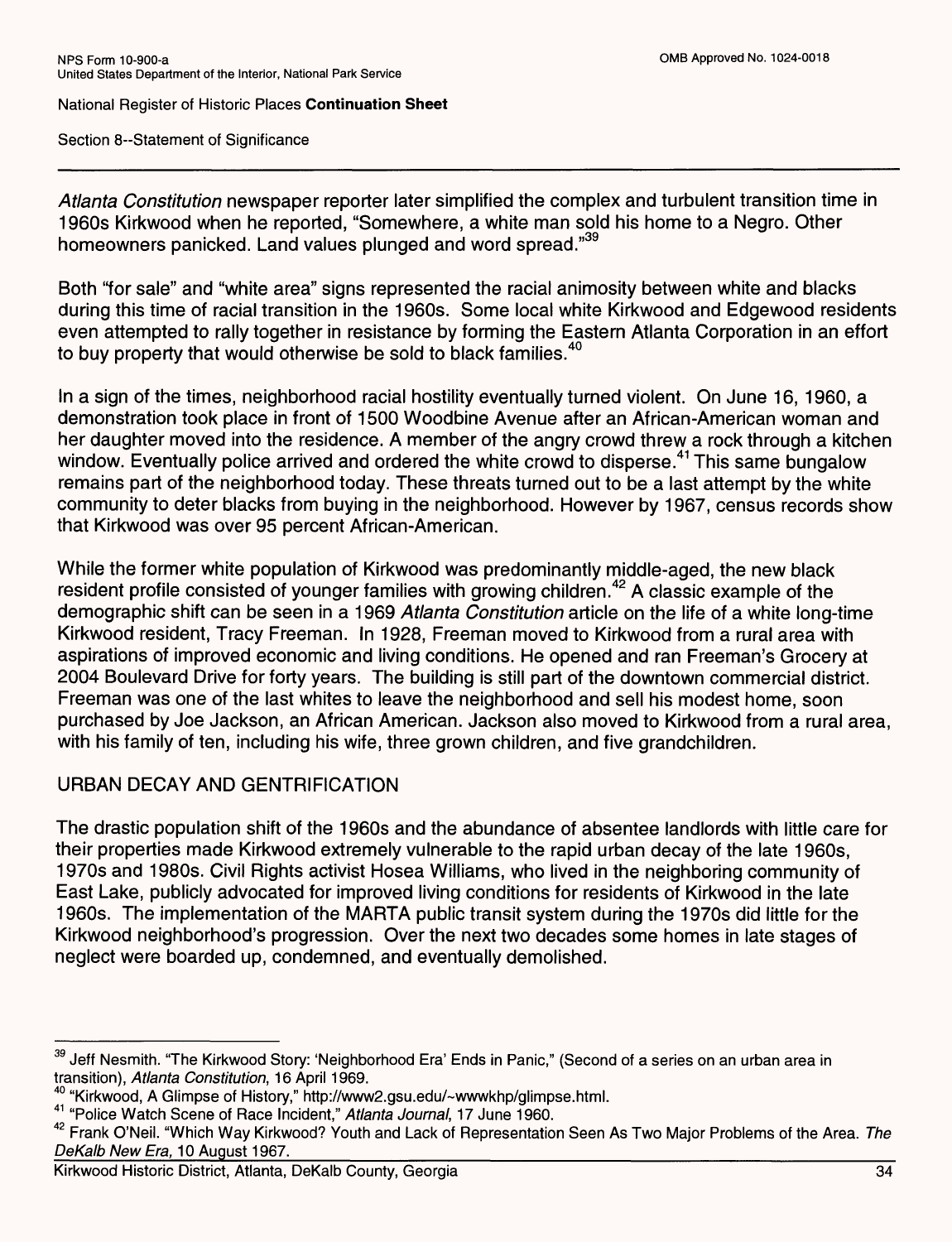Section 8--Statement of Significance

This downward trend continued until the late 1980s when Kirkwood began to experience gentrification like many other early city suburbs around the country. Middle class whites, in search of affordable in-town residencies with a sense of community and heritage not found among the sprawl of the suburbs, began moving back into urban areas. The first archetypes of this trend, like the Queen Anne style home at 140 Howard Street, still stand as revived examples of the neighborhood's undulating history of prosperity, decline, and renewal.<sup>43</sup>

<sup>43</sup> Sharon Bailey. "Thieves and Drunks Don't Deter Mrs. Gates," *Atlanta Constitution,* 11 June 1980.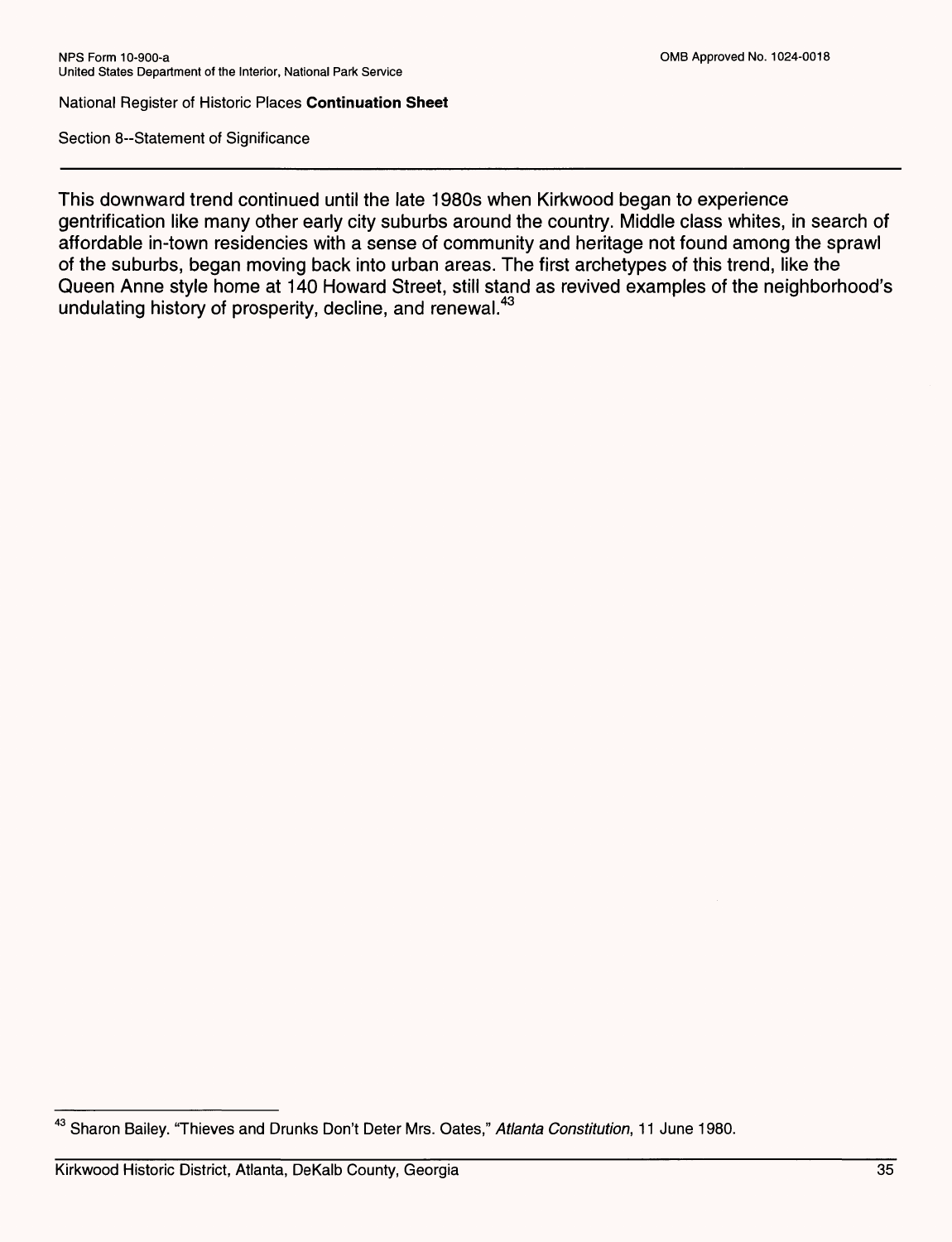#### **9. Major Bibliographic References**

"33 Lots Bought In Auction Sale." *The Atlanta* (GA) *Constitution.* June 12, 1907.

- Bailey, Sharon. "Thieves and Drunks Don't Deter Mrs. Oates." *The Atlanta* (GA) *Constitution.* June 11, 1980.
- Bates, M. *Ordinances of Kirkwood.* 1904. On file at the Atlanta History Center, Atlanta, Georgia.
- Burns, Leigh, et al. "Atlanta Housing 1945-1965." Paper for Case Studies in Historic Preservation, Georgia State University, 2001. On file at the Historic Preservation Division, Department of Natural Resources, Atlanta, Georgia.
- "Captain Sisson Passes Away." *The DeKalb* (GA) *New Era.* January 22, 1908.

Carson, O E. *The Trolley Titans.* Glendale, California: Interurban Press, 1981.

- Castel, Albert. *Decision in the West.* Lawrence: University Press of Kansas, 1992.
- "Civil War: DeKalb County War Involvement." <http://www.geocities.com/Heartland/Meadows/4826/DeKalb/history\_DeKalb\_war\_involvemen  $t.$ htm $>$ . (accessed March 23, 2007).
- Clarke, Caroline M. *The Story of Decatur 1823-1899.* Self-published, 1973.
- Clarke, E. *Atlanta Illustrated.* James P. Harrison & Co., 1881.
- "Corporation of Kirkwood Void." *The Atlanta* (GA) *Constitution.* March 3, 1900.
- Cowhart, Gerald, and Linda Stoutenburg. "A Survey of 225 Rogers Street Architecturally, Historically and Archeologically." Georgia Institute of Technology and Georgia State University, 1980.
- Crane, Jill, comp. *History of a Neighborhood: Kirkwood, 1821 1998.* Atlanta: The Atlanta Project, n.d.
- Deangelis-Shore, Donna. "Proposal for the Adaptive Use of the Pratt-Pullman Complex." Georgia State University Paper, 2001.

"DeKalb Jury Blasts At Block-Busting." *Atlanta as It Is.* July 13, 1960.

- "Edgewood/Candler Park: a Study of the Suburbanization Process in Atlanta, 1880-1980." Candler Park Neighborhood Association. <http://www.candlerpark.org/ginfo/edgewood/index.htm>. (accessed March 30, 2007).
- Garrett, Franklin M. *Atlanta & Environs, A Chronicle of Its People & Events.* 2 volumes. Athens, Georgia: University of Georgia Press: copyright Lewis Historical Publishing Co, Inc. 1954, reprinted 1982.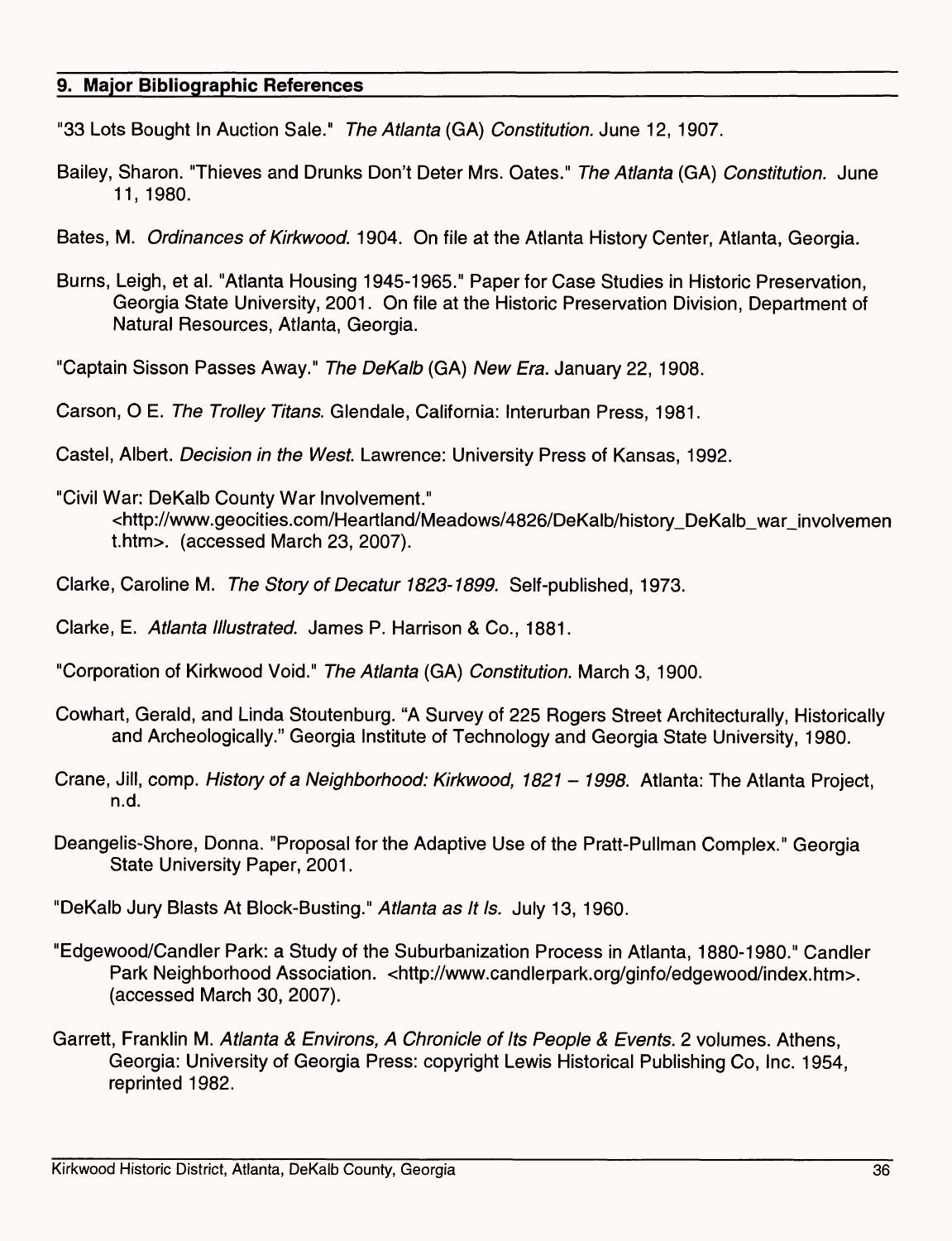Section 9—Major Bibliographic References

- Garrett, Franklin. *Henry, Fayette Then DeKalb: Organization of DeKalb County*. 10th ed. Vol. 40. Atlanta: Atlanta Historical Society, 1965.
- Georgia Department of Natural Resources, Historic Preservation Division. *Georgia's Living Places: Historic Houses in Their Landscaped Settings.* 1991.
- Georgia Genealogical Society. *The History of DeKalb County, Ga. 1822-1900^* Atlanta: Georgia Genealogical Society, 2001.
- *Georgia, Historical and Industrial.* Department of Agriculture, 2001.
- "Georgia Land Lotteries." Georgia Archives, Secretary of State. <http://www.sos.state.ga.us/archives/what\_do\_we\_have/land\_lottery/land\_lottery\_1832gold.ht m>. (accessed March 3, 2007).
- "Georgia Land Lottery Maps." Carl Vinson Institute, University of Georgia. <http://www.cviog.uga.edu/Projects/gainfo/histcountymaps/DeKalb1899map.htm>. (accessed March 20, 2007).
- Historic District Information Form. "Kirkwood." Prepared by graduate students, Georgia State University, Heritage Preservation Program, May 2007. On file at the Georgia Department of Natural Resources, Historic Preservation Division.

"Incorporation For Kirkwood." *The Atlanta* (GA) *Constitution.* March 6, 1904.

- Jackson, T. C. The Warren Property Land Lot 211, 15th Dist, DeKalb County. 13th ed. Vol. 186, 1907. On file at the Atlanta History Center, Atlanta, Georgia.
- "Joel Hurt (1850-1926)." *The New Georgia Encyclopedia.* The Georgia Humanities Council and the University of Georgia. <http://www.georgiaencyclopedia.org/nge/Article.jsp?id=h-2597&hl=y>. (accessed March 20, 2007).
- Judge J. Fish, Supreme Court of Georgia. "Warren et al v. Branan et al." LexisNexis Academic\_109 Ga. 835; 35 S.E. 38302 March 1900. <https:/web.lexis-nexis.com/universe/>. (accessed April 28, 2007).
- "Kirkwood History." Kirkwood Neighborhood Association, <http://www.historic-kirkwood.com>. (accessed April 1, 2007).

"Kirkwood Nearer to Annexation." *The Atlanta* (GA) *Constitution.* June 16, 1921.

"Kirkwood Town Is Incorporated." *The Atlanta (GA) Constitution.* December 22, 1899.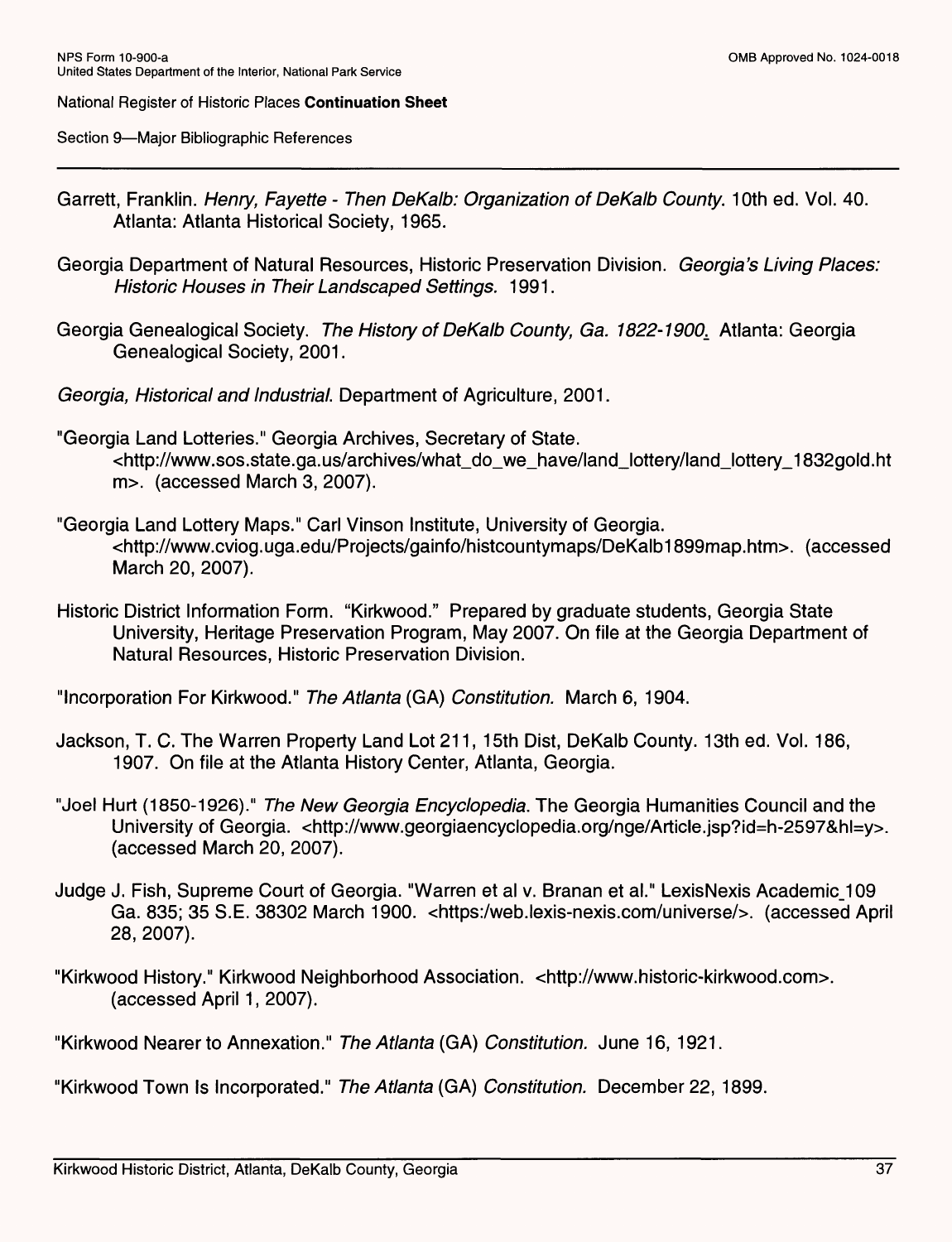Section 9—Major Bibliographic References

- "Late Victorian Architecture: Overview." *The New Georgia Encyclopedia.* The Georgia Humanities Council and the University of Georgia. <http://www.georgiaencyclopedia.org/nge/Article.jsp?id=h-2597&hl=y>. (accessed March 20, 2007).
- "Living Histories, Community Pride: Edgewood, Kirkwood, East Atlanta, East Lake, East Lake Meadows." Arts in the Atlanta Project Publication, 2001.
- Loving, Cathey E. Personal Interview. Atlanta, Georgia. March 21, 2007.
- "Map of the Battle of Atlanta, Georgia, July 22, 1864." Washington, D.C., Library of Congress.
- Moffson, Steven. "Kirkwood School." *National Register of Historic Places Registration Form,*  September 19, 2002. On file at the Historic Preservation Division, Department of Natural Resources, Atlanta, Georgia.
- Nesmith, Jeff. "The Kirkwood Story: 'Neighborhood Era Ends in Panic." *The Atlanta* (GA) *Constitution.* April 16, 1969.
- O'Neill, Frank. "Which Way Kirkwood? Youth and Lack of Representation Seen as Two." *DeKalb*  (GA) *New Era.* August 10, 1967.
- Online Index of the 1821 Georgia Land Lottery for DeKalb County. DeKalb History Center. <http://www.DeKalbhistory.org/04\_archives/LandLottery/index.asp>. (accessed March 21, 2007).
- "Order From Gen. Sherman to Gen. McPherson Directing Gen. Dodge's 16th Corps, U.S. Army, to Destroy the Railroad Between Atlanta and Decatur, Georgia." Georgia State Archives, Secretary of State. <http://www.sos.state.ga.us/archives/vault/images/dcarson13.jpg>. (accessed March 21, 2007).
- Patillo, L. H. "A Lovely Suburb." *The Atlanta* (GA) *Constitution.* April 17, 1892.
- Patillo, L. H. "Money In Homes." *The Atlanta* (GA) *Constitution.* April 18, 1892.
- "Police Watch Scene of Race Incident." *The Atlanta* (GA) *Constitution.* July 17, 1960.
- Roan, L. S. "Petition of Incorporation of Kirkwood." 1907. Copy on file at the Atlanta History Center, Atlanta, Georgia.
- Robert, Jr., S., and Ted O. Davis. *Georgia Research: a Handbook for Genealogists, Historians, Archivists, Lawyers, Librarians, and Other Researchers.* Atlanta: Georgia Genealogical Society, 2001.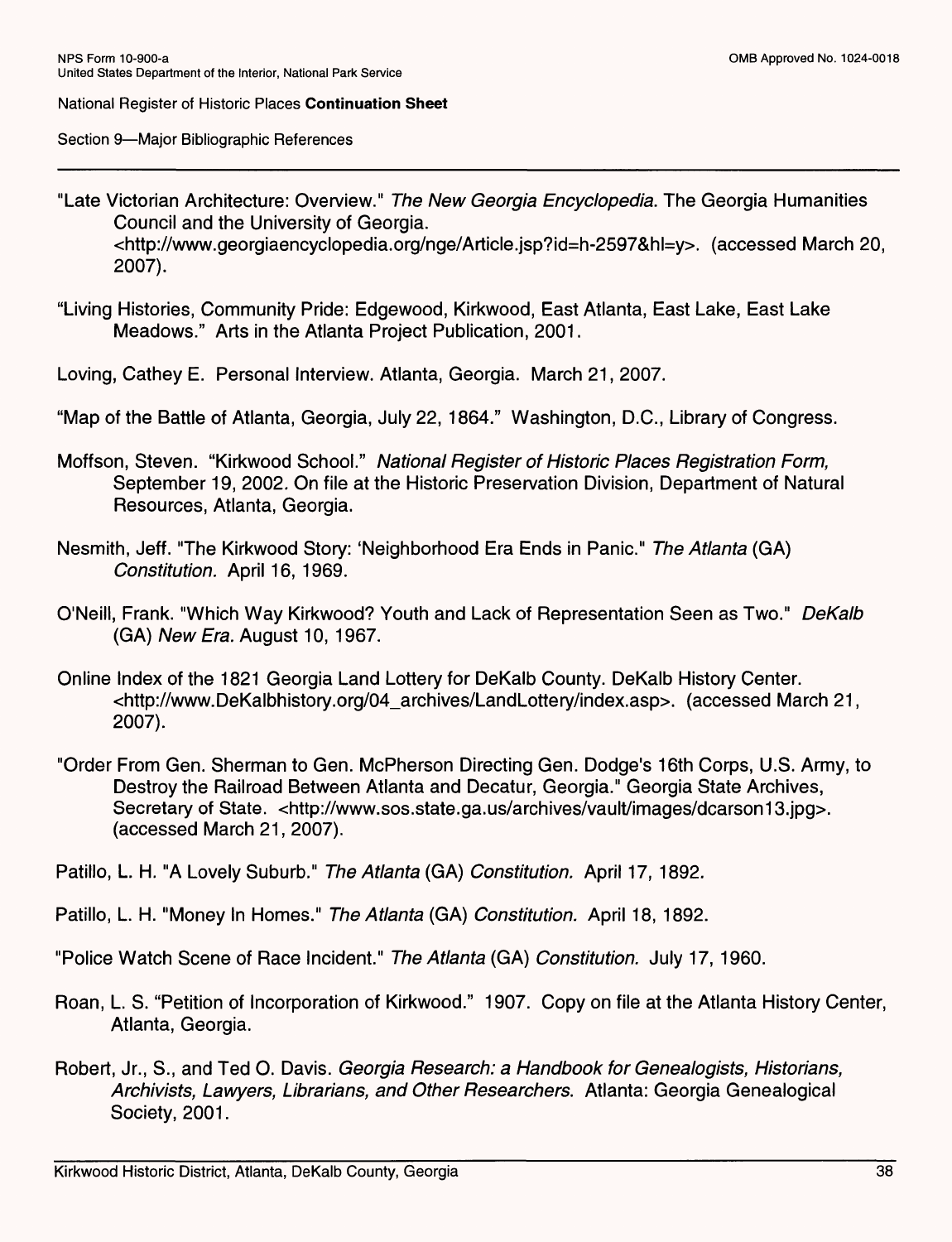Section 9—Major Bibliographic References

"Who is the Mayor of Kirkwood Now? Three Claim Place." *The Atlanta* (GA) *Constitution.* January 2, 1917.

Wilson, John S. *Atlanta as It Is.* New York City: Little, Rennie, & Co., 1871.

## **Previous documentation on file (NPS): ( ) N/A**

- **( ) preliminary determination of individual listing (36 CFR 67) has been requested**
- **( ) preliminary determination of individual listing (36 CFR 67) has been issued date issued:**
- **(x) previously listed in the National Register (Kirkwood School, listed 9/19/2002)**
- **( ) previously determined eligible by the National Register**
- **( ) designated a National Historic Landmark**
- **( ) recorded by Historic American Buildings Survey #**
- **( ) recorded by Historic American Engineering Record #**

**Primary location of additional data:**

- **(X) State historic preservation office**
- **( ) Other State Agency**
- **( ) Federal agency**
- **( ) Local government**
- **( ) University**
- **( ) Other, Specify Repository:**

**Georgia Historic Resources Survey Number (if assigned): N/A**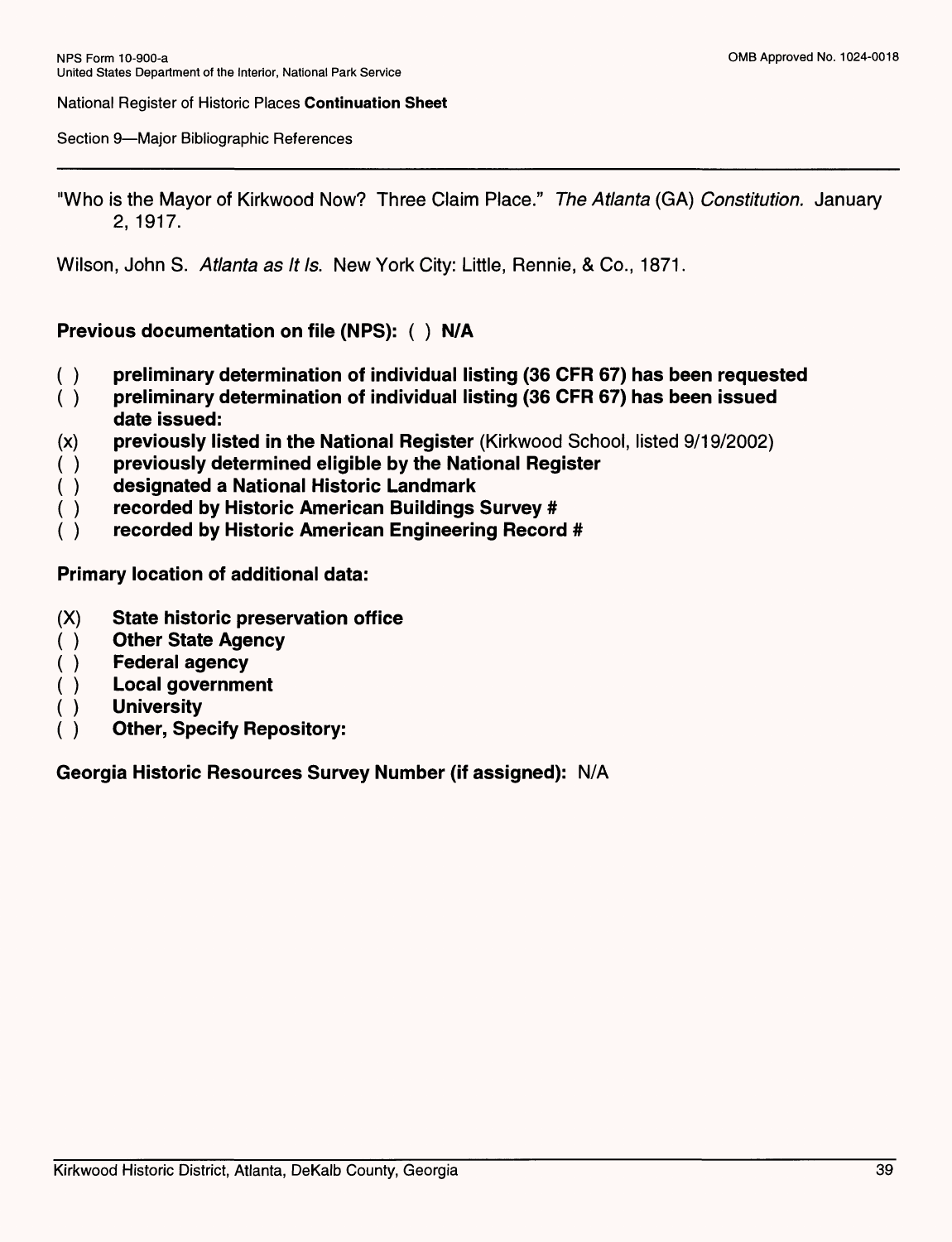## **10. Geographical Data**

**Acreage of Property**  Approximately 850 acres.

#### **UTM References**

| A) | Zone 16 | <b>Easting 746319</b> | <b>Northing 3737992</b> |
|----|---------|-----------------------|-------------------------|
| B) | Zone 16 | <b>Easting 747306</b> | Northing 3738820        |
| C) | Zone 16 | <b>Easting 748898</b> | Northing 3739359        |
| D) | Zone 16 | <b>Easting 749131</b> | <b>Northing 3738242</b> |
| E) | Zone 16 | <b>Easting 749188</b> | Northing 3738141        |
| F) | Zone 16 | <b>Easting 748802</b> | Northing 3737383        |
| G) | Zone 16 | <b>Easting 746420</b> | <b>Northing 3737341</b> |

### **Verbal Boundary Description**

The National Register boundary is drawn with a heavy black line on the attached district map. On the north side, the district includes the historic railroad corridor north of College Avenue, but it does not include the MARTA rapid transit line which is immediately to the north of the railroad tracks (on separate elevated tracks along DeKalb Avenue).

### **Boundary Justification**

The boundaries of the Kirkwood Historic District include the intact and contiguous properties within the historic boundaries of the city of Kirkwood, prior to its annexation by the city of Atlanta in 1922. However, the boundaries exclude the former North Kirkwood (now the Lake Claire neighborhood) due to separation by the MARTA transit lines, different development patterns after annexation, fewer intact historic resources, and a separate neighborhood identity. The district abuts several historic urban neighborhoods, and the boundaries were chosen to include only the properties associated with the Kirkwood community (its former political boundary and current social identity).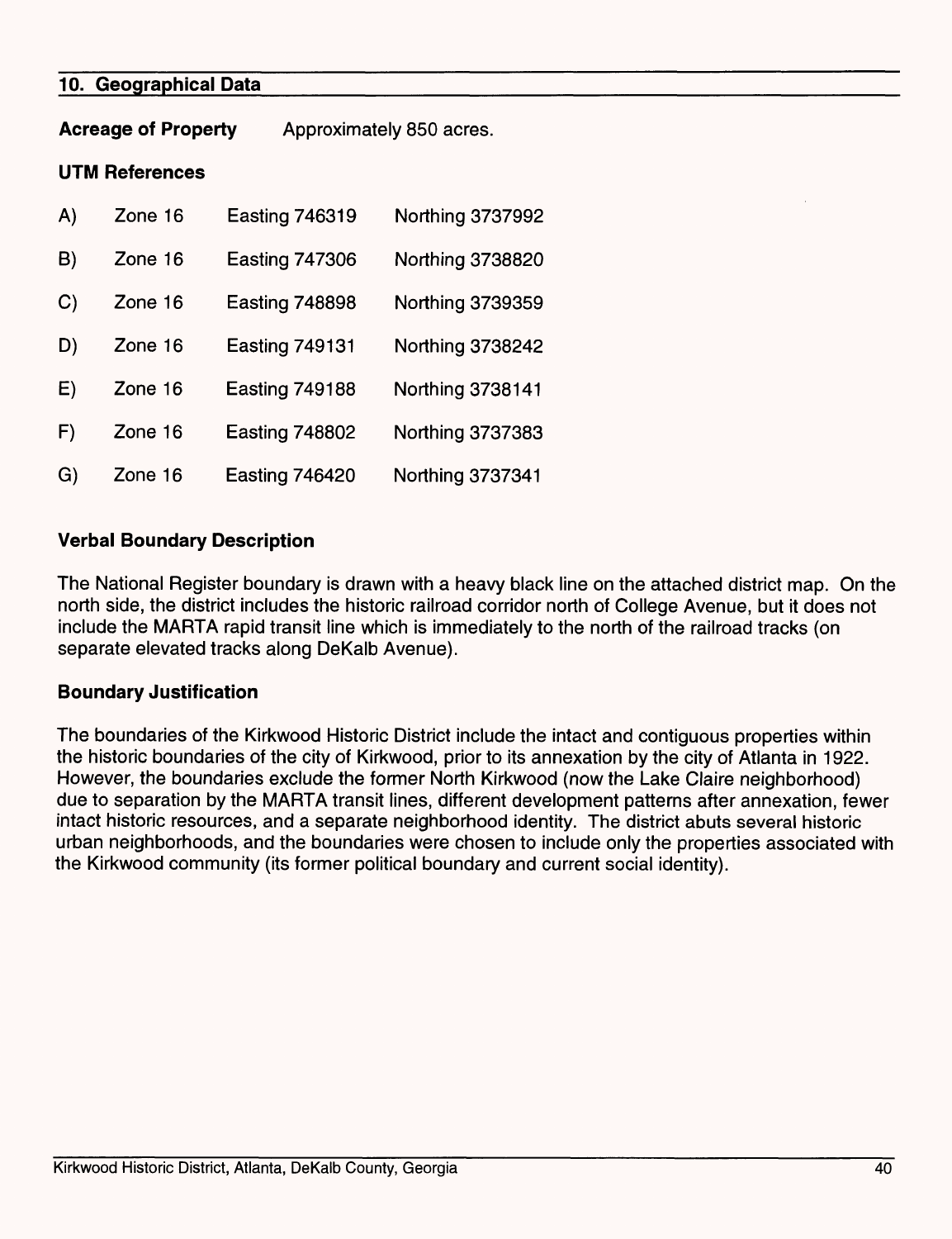# **11. Form Prepared By**

# **State Historic Preservation Office**

**name/title** Denise P. Messick, National Register Historian **organization** Historic Preservation Division, Georgia Department of Natural Resources **mailing address** 34 Peachtree Street, Suite 1600 **city or town** Atlanta **state** Georgia **zip code** 30303-2316 **telephone** (404) 656-2840 **date** July 2009 **e-mail** Denise.Messick®dnr.state.ga.us

# **Consulting Services/Technical Assistance (if applicable)** ( ) not applicable

**name/title** Richard E. Laub, Professor **organization** Georgia State University, Department of History **mailing address P. O. Box** 4117 **city or town** Atlanta **state GA zip code** 30302-4117 **telephone** (404) 413-6365 **e-mail** rlaub@gsu.edu

- **( ) property owner**
- **( ) consultant**
- **( ) regional development center preservation planner**
- **(x) other:** director of graduate students who prepared nomination materials

### **Property Owner or Contact Information**

**name (property owner or contact person)** Joe Alcock **organization (if applicable)** Kirkwood Neighbors Organization **mailing address** Post Office Box 170304 **city or town** Atlanta **state GA zip code** 30317 **e-mail (optional)** joe@rutledge-alcock.com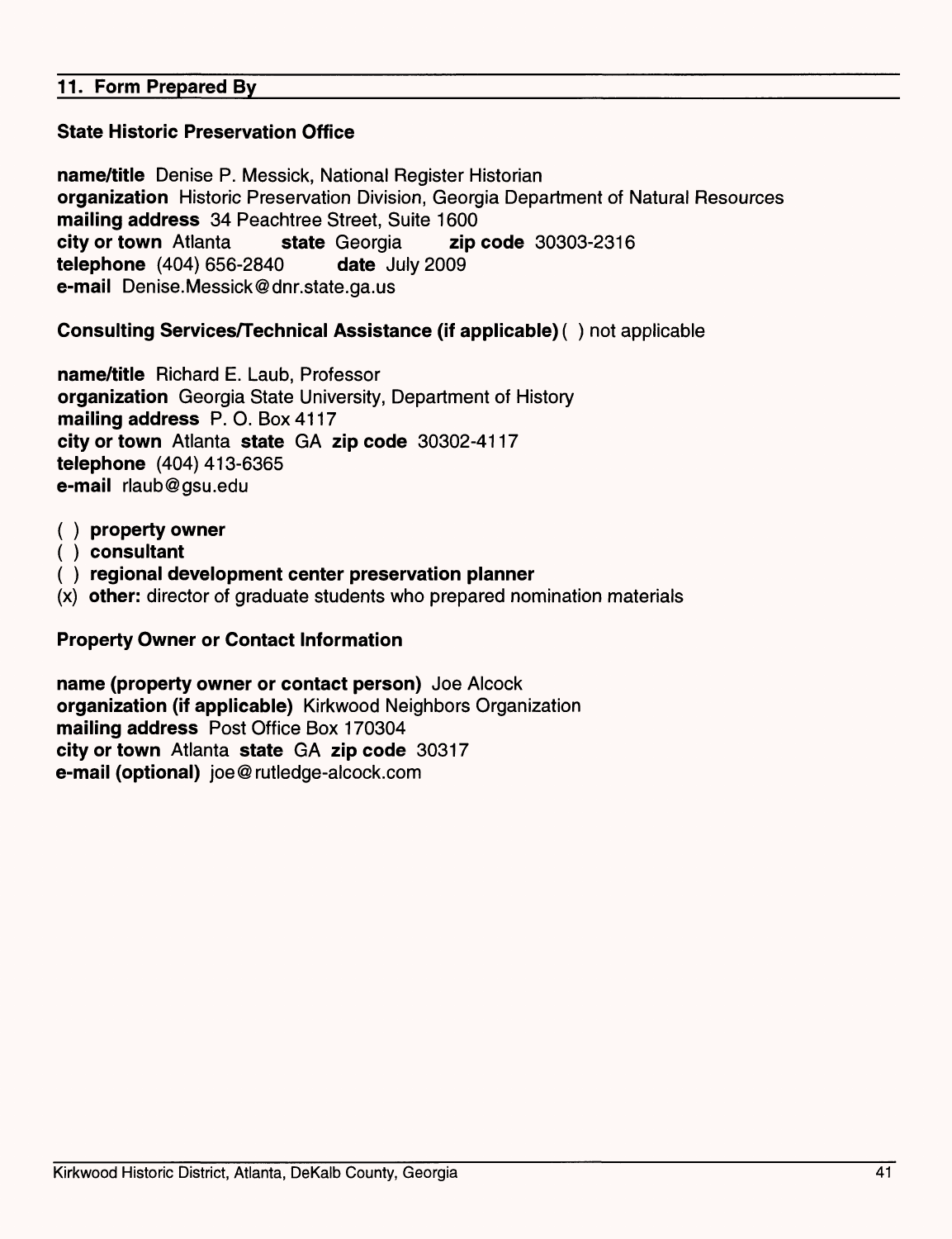#### Photographs

| <b>Kirkwood Historic District</b>              |
|------------------------------------------------|
|                                                |
| Atlanta                                        |
| <b>DeKalb</b>                                  |
| Georgia                                        |
| James R. Lockhart                              |
| <b>Georgia Department of Natural Resources</b> |
| November 2007                                  |
|                                                |

# **Description of Photograph(s):**

Number of photographs: 137

- 1. Oakview Road SE from eastern edge of district; photographer facing west/southwest.
- 2. Oakview Road NE near 2<sup>nd</sup> Avenue; photographer facing north/northeast.
- 3. 2300 block of Oakview Road NE; photographer facing north/northeast.
- 4. 30 to 40 block of Lakeview Drive NE; photographer facing north.
- 5. Corner of Lakeview Drive NE and Ridgedale Road NE; photographer facing north.
- 6. 70 to 90 block of Lakeview Drive NE; photographer facing northeast.
- 7. 2300 block of 1<sup>st</sup> Avenue NE; photographer facing north.
- 8. 2270-2280 block of Ridgedale Road NE; photographer facing southwest.
- 9. 2210 block of Ridgedale Road NE; photographer facing northwest.
- 10. 30-40 block of Rocky Ford Road NE; photographer facing north/northwest.
- 11. 20-30 block of Rocky Ford Road NE; photographer facing northeast.
- 12. 2200 block of Hosea Williams Drive; photographer facing northwest.
- 13. Corner of Hosea Williams Drive and East Lake Terrace SE; photographer facing southwest.
- 14. 180 block of Watson Street; photographer facing north/northwest.
- 15. 2120 block of Memorial Drive; photographer facing northwest.
- 16. 2150-2160 block of Memorial Drive; photographer facing northeast.
- 17. 170-180 block of Douglas Street SE; photographer facing north/northwest.
- 18. 130 block of Douglas Street SE; photographer facing north/northwest.
- 19. 50 block of Bates Avenue SE; photographer facing northwest.
- 20. 190 block of Palatka Street SE; photographer facing northwest.
- 21. 2040 block of Hosea Williams Drive; photographer facing northwest.
- 22. 2090 block of Hosea Williams Drive; photographer facing northwest.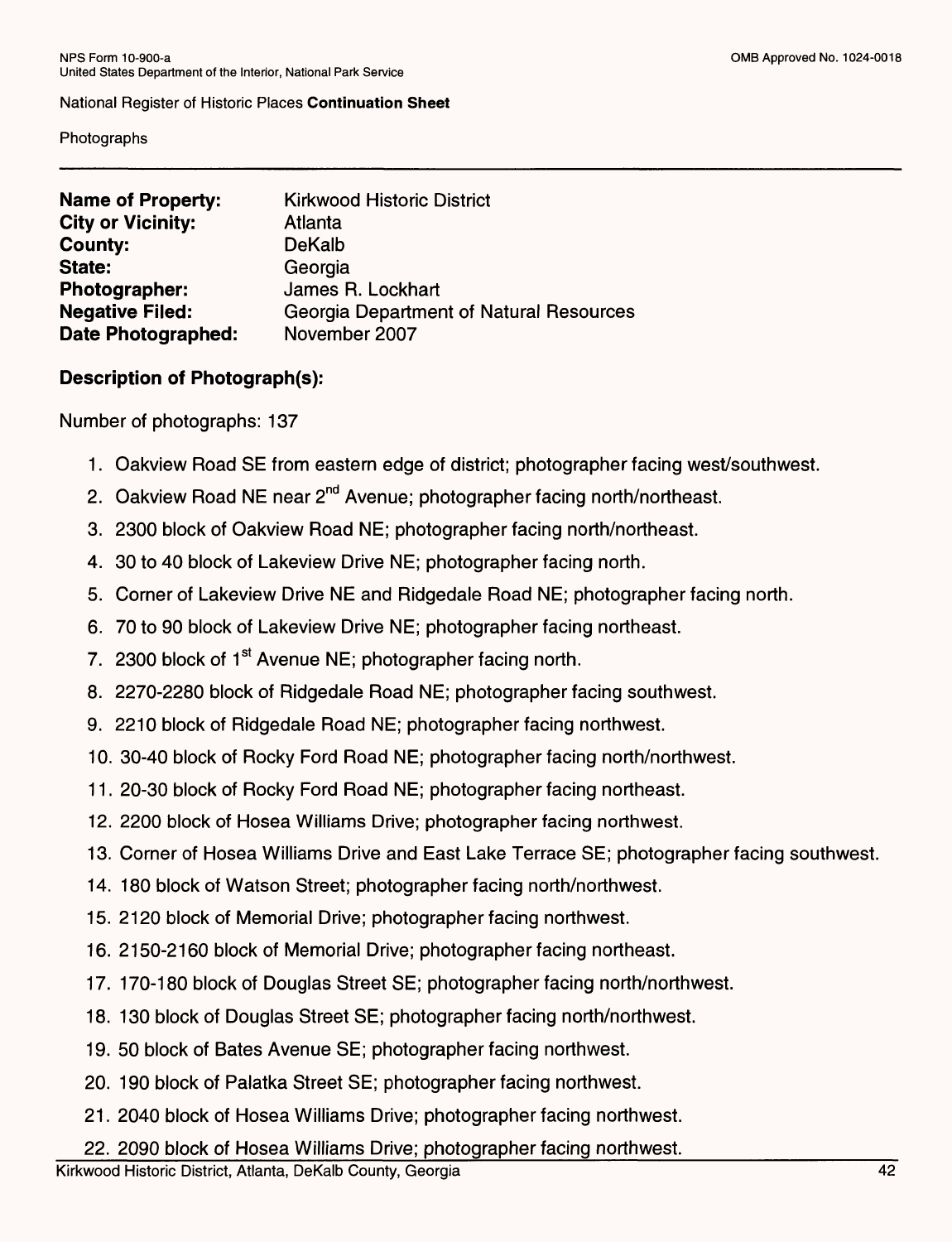#### Photographs

- 23. 2150 block of Hosea Williams Drive; photographer facing northwest.
- 24. 20 block of Bates Avenue SE; photographer facing north/northwest.
- 25. 2160 block of Ridgedale Road NE; photographer facing northwest.
- 26. Corner of Branham and Ridgedale Road NE; photographer facing northwest.
- 27. 2100 block of Delano Drive NE; photographer facing northeast.
- 28. Recreation Center in Bessie Branham Park; photographer facing north/northwest.
- 29. Southeast corner of Bessie Branham Park; photographer facing north.
- 30. 106 Kirkwood Road NE, former neighborhood library; photographer facing northwest.
- 31. Former Kirkwood School on Kirkwood Road NE; photographer facing northwest.
- 32. 2030 block of Robson Place NE; photographer facing northeast.
- 33. 190 block of Norwood Avenue NE; photographer facing northwest.
- 34. 250-260 block of Norwood Avenue NE; photographer facing north.
- 35. Howard Street NE at College Avenue NE; photographer facing northwest.
- 36. 229 Howard Street NE; photographer facing northeast.
- 37. 102-106 Howard Street NE, Pentecostal Church of God; photographer facing northwest.
- 38. 60 Howard Street NE, Turner Monumental AME Church; photographer facing northwest.
- 39. Hosea Williams Drive at Kirkwood Road NE; photographer facing west.
- 40. Hosea Williams and Oakview roads; photographer facing west/northwest.
- 41. 2007 Oakview Road SE (note: fire station shown here was demolished and replaced with a new noncontributing fire station after photograph was taken); photographer facing west/southwest.
- 42. Rear of 2025 Hosea Williams Drive, taken from Oakview Road SE; photographer facing north.
- 43. 2020 block of Oakview Road SE; photographer facing northwest.
- 44. 2030 block of Hosea Williams Drive; photographer facing southwest.
- 45. 2025 Hosea Williams Drive, former Masonic lodge; photographer facing southwest.
- 46. 2071 Hosea Williams Drive, Israel Missionary Baptist Church; photographer facing southwest.
- 47. 38 Kirkwood Road NE; photographer facing northwest.
- 48. 16 Kirkwood Road NE; photographer facing northwest.
- 49. 20 Kirkwood Road NE; photographer facing northwest.
- 50. 170 block of Howard Street SE; photographer facing northwest.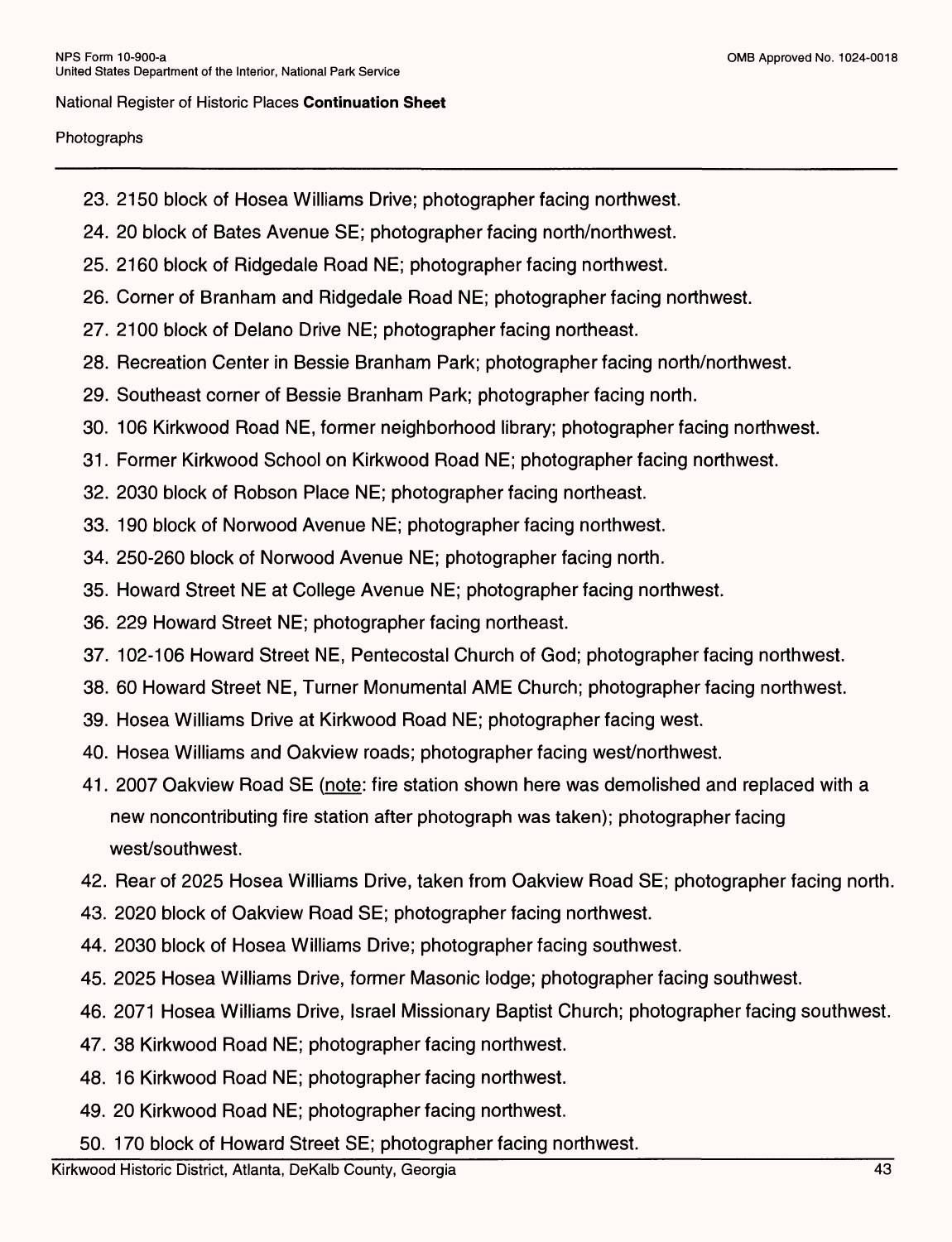#### Photographs

- 51. Hosea Williams Drive at Warren Street SE; photographer facing southwest.
- 52. Memorial Drive at Eastside Avenue SE; photographer facing east/northeast.
- 53. Memorial Drive at Maynard Terrace SE/Wyman Street SE; photographer facing northeast.
- 54. Memorial Drive at Wilkinson Drive SE; photographer facing northwest.
- 55. Memorial Drive at Campbell Street SE; photographer facing northwest.
- 56. 2012 Memorial Drive; photographer facing northwest.
- 57. 138 Oakview Road SE; photographer facing south/southeast.
- 58. 125 Oakview Road SE; photographer facing southwest.
- 59. 170-190 block of Campbell Street SE; photographer facing northwest.
- 60. 110-120 block of Warren Street SE; photographer facing northwest.
- 61. 30-40 block of Warren Street SE; photographer facing northwest.
- 62. Toomer School, taken from Hosea Williams Drive; photographer facing north.
- 63. Hosea Williams Drive at Rogers Street; photographer facing west/northwest.
- 64. Hosea Williams Drive at Clifton Street; photographer facing northwest.
- 65. Clifton Street SE from Hosea Williams Drive; photographer facing south.
- 66. Clay Cemetery on Clifton Street NE; photographer facing west.
- 67. Gilliam Park from Wade Avenue NE; photographer facing north.
- 68. 18-38 Wyman Street NE; photographer facing northwest.
- 69. 29-39 Wyman Street SE; photographer facing northwest.
- 70. 97-109 Wyman Street SE; photographer facing northwest.
- 71. 173-183 Clifton Street SE; photographer facing northwest.
- 72. 130-140 block of Clifton Street SE; photographer facing northwest.
- 73. 20 block of Clifton Street SE; photographer facing northwest.
- 74. 1758 Wade Avenue NE; photographer facing north/northeast.
- 75. Clay Street SE near Hosea Williams Drive; photographer facing north.
- 76. 29-41 Clay Street SE; photographer facing northwest.
- 77. 130-140 block of Clay Street SE; photographer facing northwest.
- 78. 60-70 block of Rogers Street SE; photographer facing northwest.
- 79. Coan Park from Woodbine Avenue SE; photographer facing west.
- 80. 1600 block of Paxon Street SE; photographer facing west/northwest.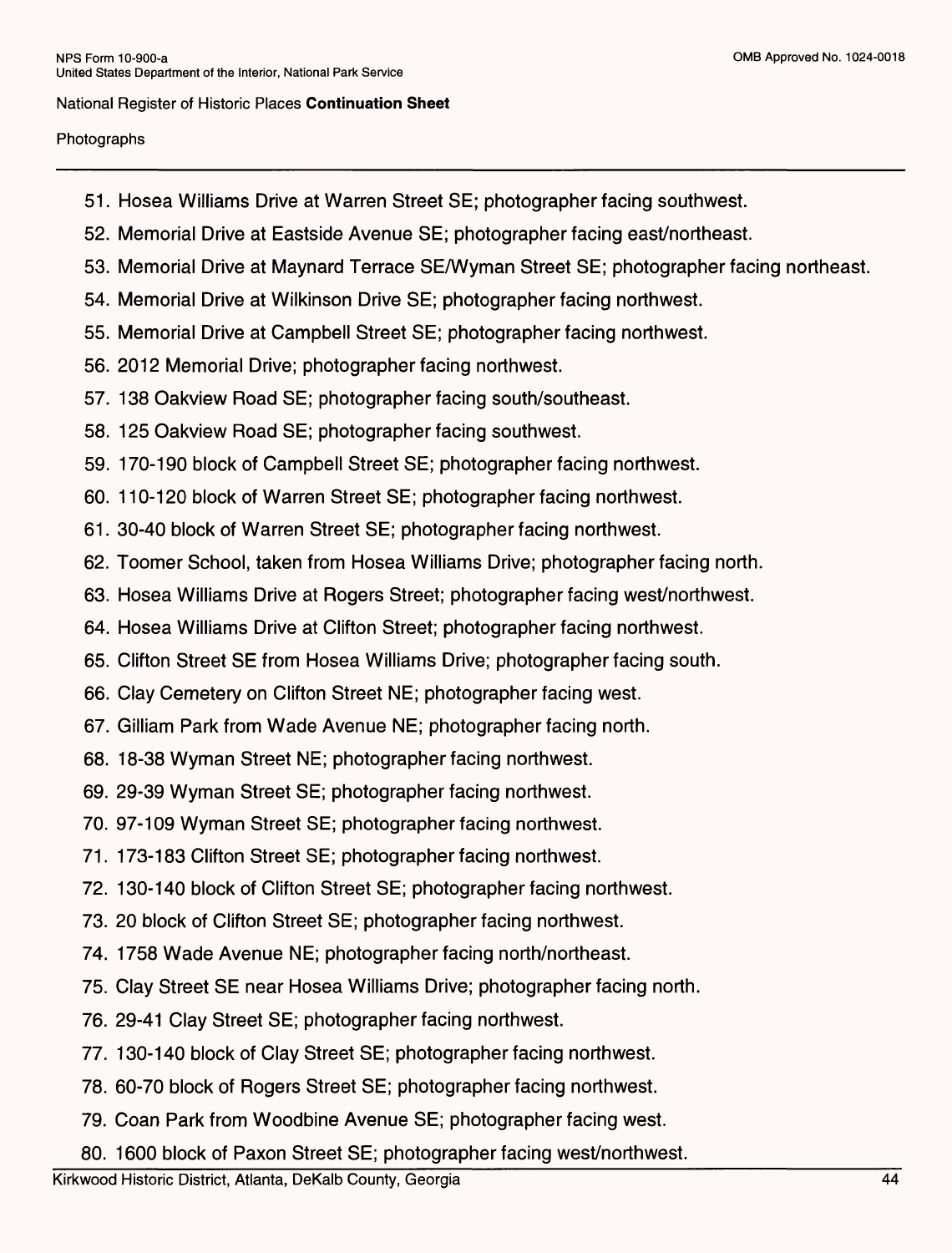#### Photographs

- 81. 1600 block of Alder Court SE; photographer facing west/northwest.
- 82. 1500 block of Woodbine Avenue SE; photographer facing northwest.
- 83. 60-70 block of Anniston Avenue SE; photographer facing northwest.
- 84. 145-155 Woodbine Circle; photographer facing west/northwest.
- 85. 70-80 block of Montgomery Street SE; photographer facing northeast.
- 86. 1620-1640 block of Hosea Williams Drive; photographer facing northwest.
- 87. 1615-1629 Hosea Williams Drive; photographer facing southwest.
- 88. 174-184 Rogers Street NE; photographer facing northwest.
- 89. Pratt-Pullman Yards from Rogers Street NE; photographer facing northeast.
- 90. Rogers Street NE at Wade Avenue NE; photographer facing west.
- 91. 28-34 Rogers Street NE; photographer facing northwest.
- 92. 92-98 Warren Street NE; photographer facing northwest.
- 93. 100 block of Warren Street NE; photographer facing northwest.
- 94. Warren Street NE at Trotti Street NE; photographer facing northwest.
- 95. 180-190 block of Warren Street NE; photographer facing north.
- 96. 1926-1930 Trotti Street NE; photographer facing northwest.
- 97. 160 block of Locust Street NE; photographer facing northwest.
- 98. Locust Street NE at College Avenue NE, rear of former Southern Ice and Fuel Company; photographer facing northeast.
- 99. Pratt-Pullman Yards from College Avenue NE; photographer facing southeast.
- 100. Pratt-Pullman Yards from Rogers Street NE; photographer facing east.
- 101. 206 Rogers Street NE at Fir Street; photographer facing southwest.
- 102. Kirkwood Road NE at Fowler Street NE; photographer facing north.
- 103. Apartments at 190 Kirkwood Road NE; photographer facing northwest.
- 104. Warlick Place NE at Kirkwood Road NE; photographer facing northwest.
- 105. 2000 block of Emery Place NE; photographer facing northeast.
- 106. 163-171 Rocky Ford Road NE; photographer facing east/southeast.
- 107. 65-69 Rocky Ford Road NE; photographer facing north/northeast.
- 108. Rocky Ford Road NE at Delano Drive NE; photographer facing northwest.
- 109. Rocky Ford Road NE near Fowler Street NE; photographer facing north.